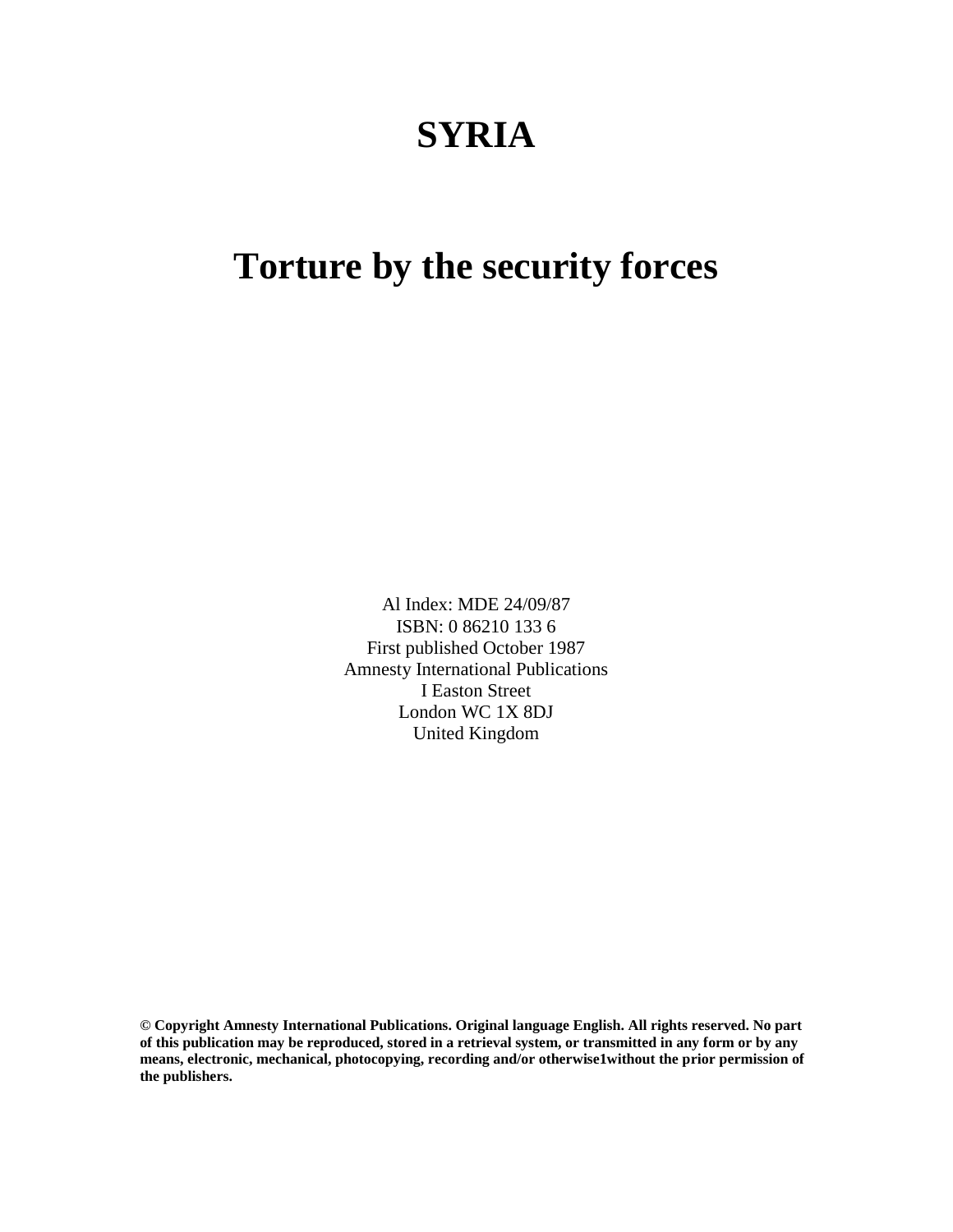# TABLE OF CONTENTS

| Section |                                                                                                                                                                                                                                                                                                                                                                                             | Page         |
|---------|---------------------------------------------------------------------------------------------------------------------------------------------------------------------------------------------------------------------------------------------------------------------------------------------------------------------------------------------------------------------------------------------|--------------|
| Map     |                                                                                                                                                                                                                                                                                                                                                                                             |              |
| 1.      | <b>INTRODUCTION</b>                                                                                                                                                                                                                                                                                                                                                                         | $\mathbf{1}$ |
| 2.      | LEGAL SAFEGUARDS AND INTERNATIONAL STANDARDS                                                                                                                                                                                                                                                                                                                                                | 4            |
| 3.      | TORTURE AND ILL-TREATMENT OF DETAINEES IN SYRIA                                                                                                                                                                                                                                                                                                                                             | 7            |
|         | The arresting authority<br>3.1                                                                                                                                                                                                                                                                                                                                                              | 7            |
|         | 3.2 Torture of political prisoners                                                                                                                                                                                                                                                                                                                                                          | 8            |
|         | 3.3 Death in custody                                                                                                                                                                                                                                                                                                                                                                        | 15           |
|         | 3.4 Types of torture and ill-treatment reported to Amnesty International                                                                                                                                                                                                                                                                                                                    | 18           |
|         | 3.5 Medical treatment                                                                                                                                                                                                                                                                                                                                                                       | 21           |
| 4.      | TORTURE AND ILL-TREATMENT OF DETAINEES BY SYRIAN<br><b>FORCES IN LEBANON</b>                                                                                                                                                                                                                                                                                                                | 25           |
| 5.      | AMNESTY INTERNATIONALS RECOMMENDATIONS                                                                                                                                                                                                                                                                                                                                                      | 31           |
|         | <b>APPENDIX A</b><br>Extracts from a statement delivered by Second Secretary Fahd Salim,<br>member of the Syrian Arab Republic delegation, before the 42nd<br>Session of the Commission on Human Rights during the discussion of<br>Item 10 of the Agenda (Geneva, 11 March 1986)                                                                                                           | 36           |
|         | <b>APPENDIX B</b><br>B.1<br>Lataqiyya Central Prison: ground floor plan<br>B.2<br>'Adra Civil Prison: first floor plan<br>Tadmur Military Prison: prison layout<br>B.3<br>Fara' Falastin (Palestine Branch 235): ground floor plan<br>B.4<br>B.5<br>Fara' al-Tahqiq al-'Askari (Military Interrogation Branch):<br>basement plan<br><b>B.6</b><br>Detention centre, 'Anjar, Lebanon: layout | 39           |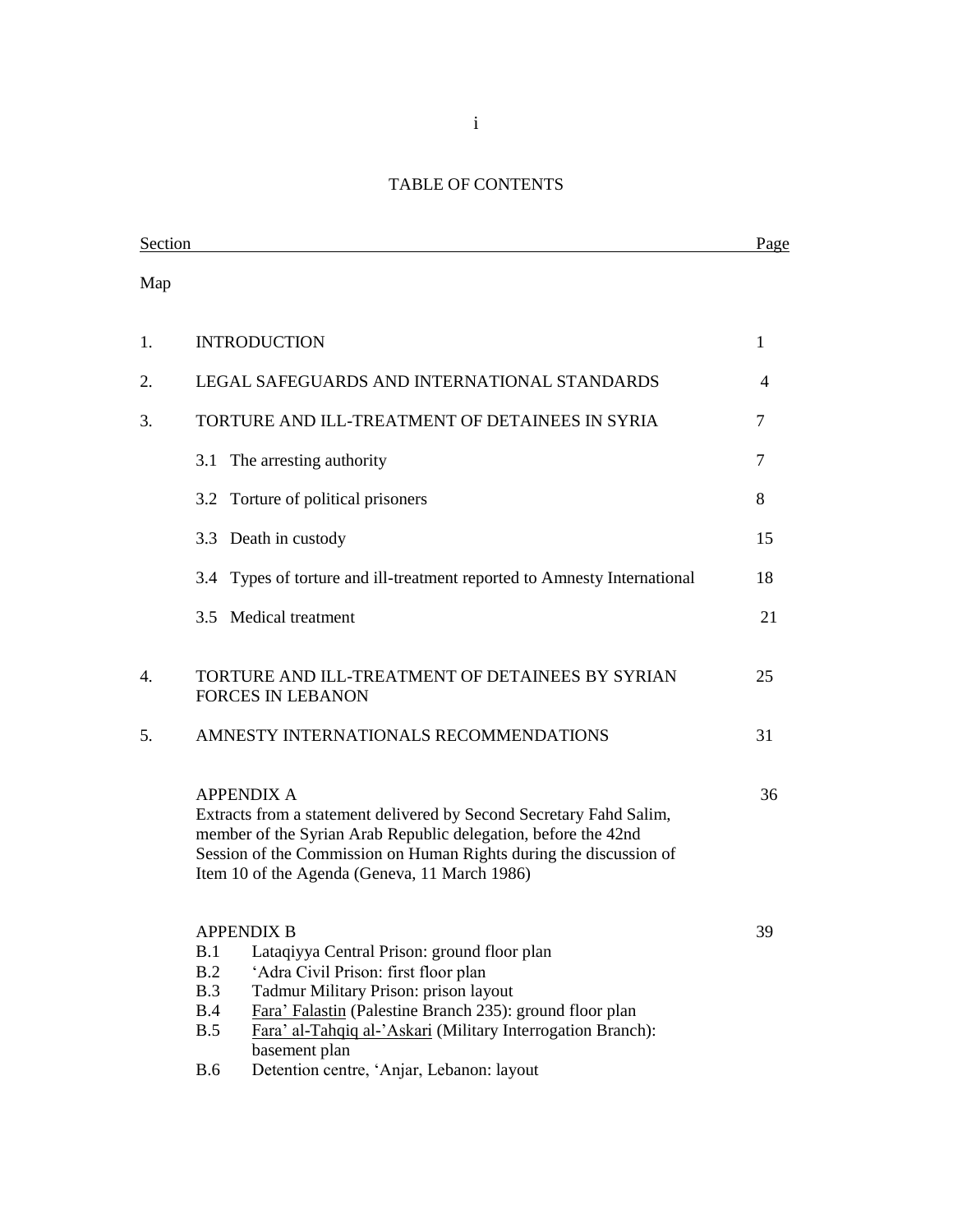## 1. INTRODUCTION

Torture is illegal in Syria. It is prohibited by international covenants to which Syria is a party. Nevertheless torture is a regular experience for thousands of political prisoners in Syria.

For years Amnesty International has received reports that political prisoners are systematically tortured and ill-treated by Syrian security forces. The victims range from students to lawyers to housewives to soldiers. Anyone who opposes the government is at risk. People arrested or abducted by the security forces in those areas of Lebanon under Syrian control have described tortures similar to those suffered by detainees in Syria.

Torture is facilitated by the extensive powers of arbitrary arrest and detention conferred on the security forces by a state of emergency which has been in force in Syria since 1963. For example, they are empowered to detain without charge or trial anyone suspected of endangering security and public order'. These powers have been grossly abused, resulting in thousands of arbitrary arrests. The security forces have arrested people at will, without warrants, without any explanation of why they are being arrested and without reference to any central authority and held them incommunicado for long periods, in some cases for years. In Amnesty International's experience incommunicado detention all too often becomes an opportunity for torture.

Brutal methods of torture have been described to Amnesty International by former inmates of Syrian prisons. Similar methods have been described by former detainees tortured by Syrian forces in Lebanon. One, known as the Black Slave, involves strapping the victim onto a device which, when switched on, inserts a heated metal skewer into the anus. The Washing Machine is a hollow spinning drum, similar to that of a domestic washing machine, into which the victim's arms are pushed and spun until they are crushed. There is the Syrian Chair, a metal chair to which the victim is bound by the hands and feet. The chair's backrest is then bent backwards, causing acute stress to the spine. Meanwhile, metal blades fixed to the chair's front legs cut into the victim's ankles. People tortured on the Syrian chair are said to have suffered fractured vertebrae and near strangulation. A variation of this form of torture, known as the Confession Chair, is practised in Lebanon.

The range of torture methods used is such that it led one former detainee to describe a Damascus detention centre as a 'research centre' for new torture techniques. Amnesty International has received descriptions of no less than 35 different methods of torture, excluding the routine beatings which result in scenes such as this, described by an ex-prisoner: "One by one. . . each person was beaten between 200 and 400 times on his feet. Other members of the military police were busy beating the rest of the prisoners on their backs and other parts of their bodies. When they had finished beating us, we were lined up in single file. Holding onto each other's clothes, blindfolded and with our heads lowered, we walked into the prison. We reached the fourth courtyard, a cell door was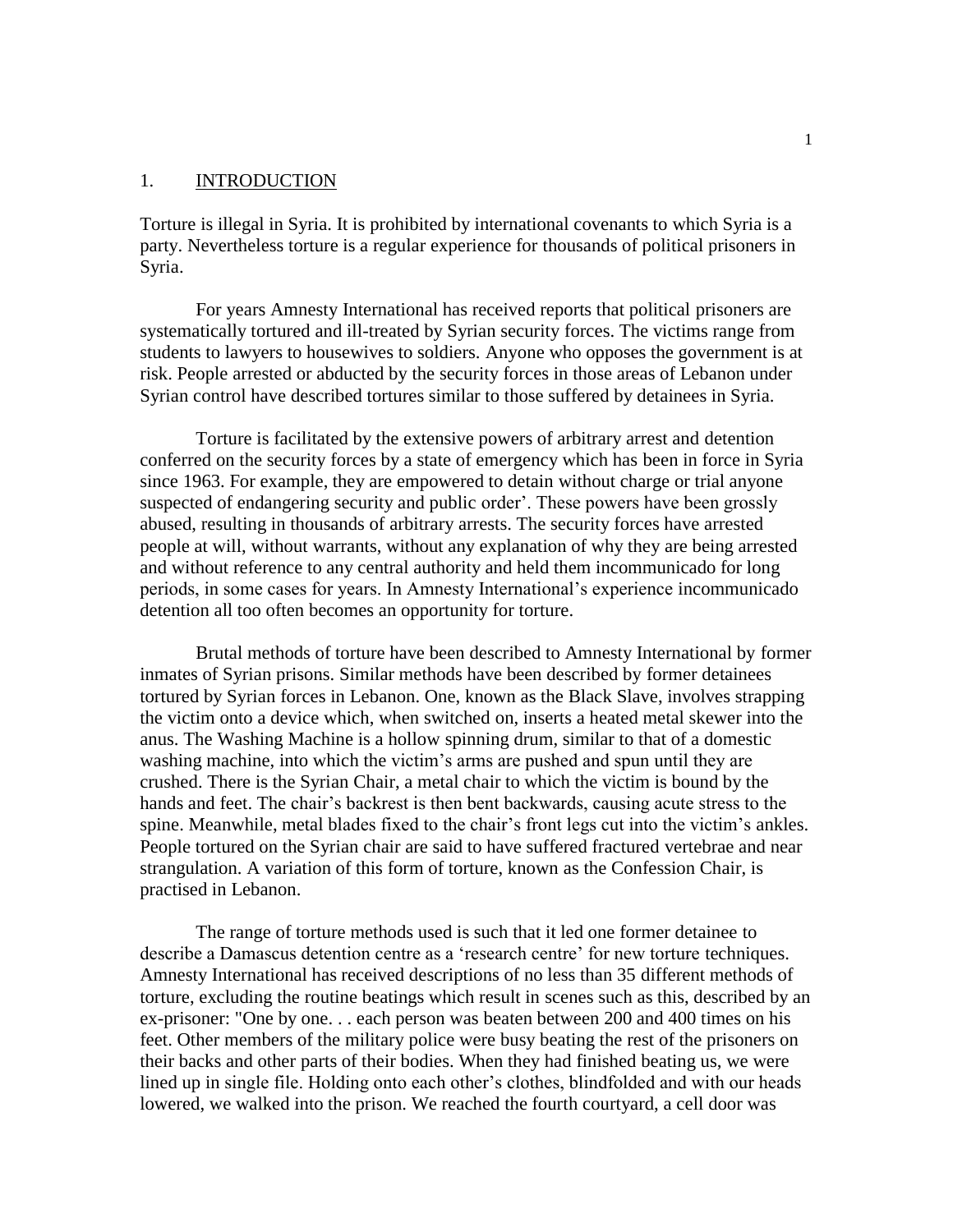opened and we went in. Of course, until the cell door closed we continued to be whipped from every direction. Everyone was in a bad condition, their legs bleeding and covered with wounds, as were other parts of their bodies. The pain was very intense, and none of the prisoners was able to stand up as a result. If a prisoner tried doing so, he would collapse from the intensity of the pain."

Many detainees are tortured from the moment they are arrested and throughout their interrogation. If transferred to a prison they are usually tortured on arrival, a procedure so common that it has been given a nickname - "reception". Many continue to be tortured and ill-treated throughout their subsequent imprisonment. In Tadmur prison, located in the searing heat of the Horns desert and notorious for the treatment of prisoners, detainees are routinely whipped, kicked and punched and have cigarettes stubbed out on their bodies when they enter or leave their cells, at mealtimes, and during their daily exercise period. When they are shaved, approximately every three or four weeks, their faces are slashed with razor blades and shaving knives.

Over the years Amnesty International has sent numerous appeals to the Syrian authorities on behalf of detainees whose lives were reported to be in grave danger as a result of torture. No response has ever been received. Amnesty International has received reports of prisoners dying under torture. However the secrecy surrounding political imprisonment in Syria makes it impossible to verify all such reports.

Detainees are tortured for a variety of reasons. During interrogation they are tortured to make them "confess" or to incriminate others. Some are tortured as punishment for the infringement of prison rules — for protesting about their conditions, for example. Others are tortured to intimidate and humiliate them. Prisoners are also tortured as punishment for refusing to sign statements renouncing their political views. Relatives of political prisoners have been tortured to try and make the prisoners "confess" or give information. Others have been taken hostage and tortured for information about a relative who was wanted by the security forces. Khadija Dib was 22 years old when she was taken hostage by the security forces who were searching for her husband. One month after her arrest she was taken to hospital, haemorrhaging from the uterus. She had been repeatedly tortured in an attempt to make her reveal her husband's whereabouts.

Finally, there is yet another reason why political detainees are tortured. In the words of a former prisoner of conscience "Sometimes torture serves as an expression of sectarian hatred. For example, [name] was severely tortured because he was in the leadership cadre and a Sunni. The reverse also occurs, for sometimes the Alawite prisoner is tortured more. This happened to [name] because he had, in the words of some officers, 'betrayed his sect'."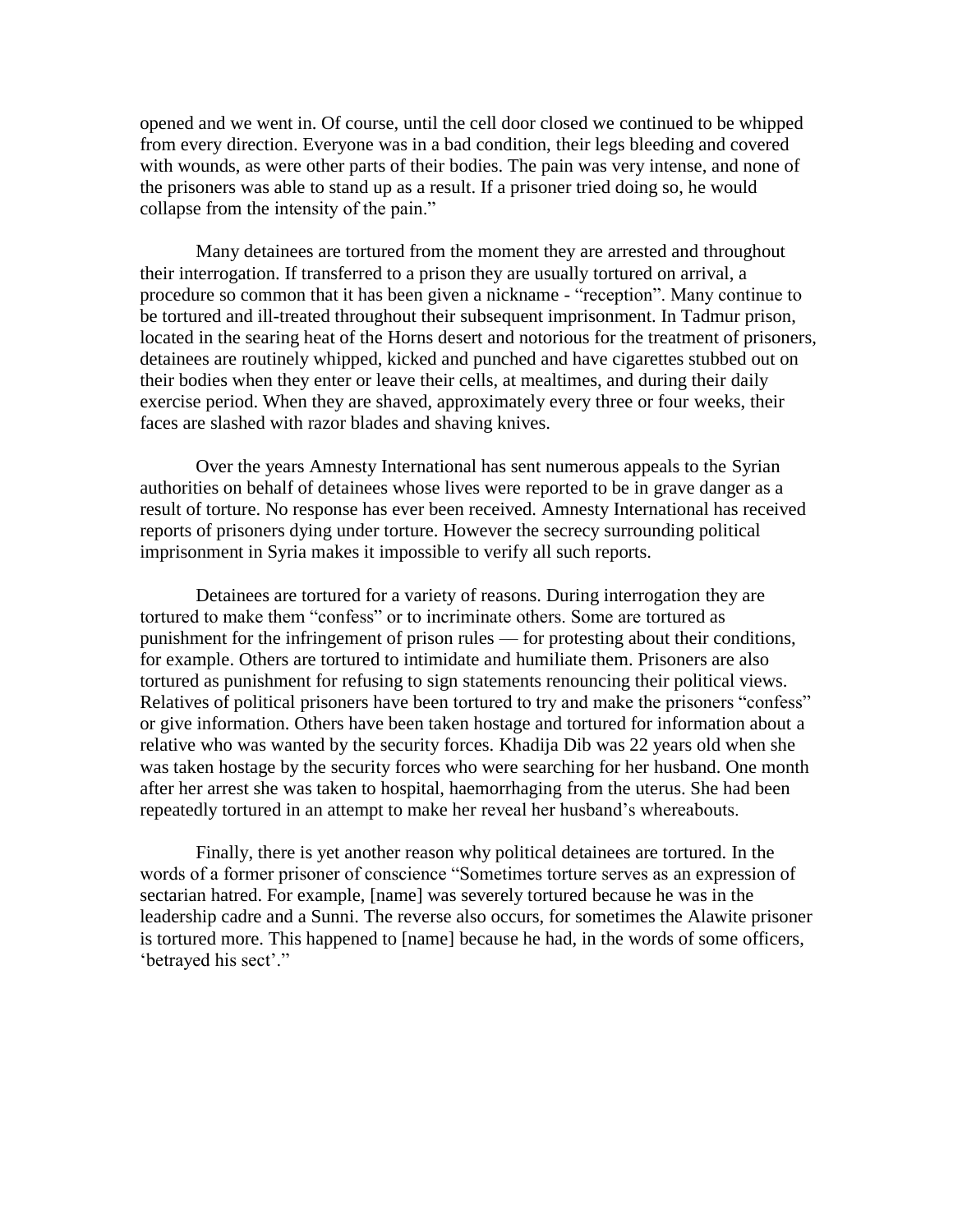This report is based on testimonies and information received by Amnesty International since 1983. Amnesty International has not been able to medically examine every former detainee who claims to have been tortured, but whenever this has been possible the results have been consistent with the tortures described. The extent of torture and ill-treatment in Syria goes beyond the specific cases described here. Amnesty International believes that in a great number of cases, allegations of torture or illtreatment are never made for fear of reprisals against former detainees and their families. For this reason the detail of some of the cases in this report has been altered or omitted to prevent identification. Reference to other known cases has been omitted altogether. Reports of torture or ill-treatment are sometimes not received until long after the events have taken place. As far as Amnesty International knows there are no regular and independent visits of inspection to places of detention, nor is there any mechanism through which detainees can lodge complaints about their treatment. Allegations of torture or ill—treatment are therefore often only made months or even years after the detainee has been released.

Reports received by Amnesty International indicate that other fundamental rights in addition to the right not to be tortured or ill-treated are routinely infringed by the security forces. These include the right to legal assistance and to prompt medical examination after arrest. Nor do detainees receive adequate medical treatment.

Over the years Amnesty International has repeatedly urged the Syrian authorities to take steps to end torture and ill-treatment. The organization has submitted detailed accounts of human rights violations by the security forces to the authorities together with recommendations designed to end such abuses. The authorities have never responded. In this report Amnesty International once more presents the evidence that torture in Syria is widespread and systematic in the hope that the authorities will take action to prevent it.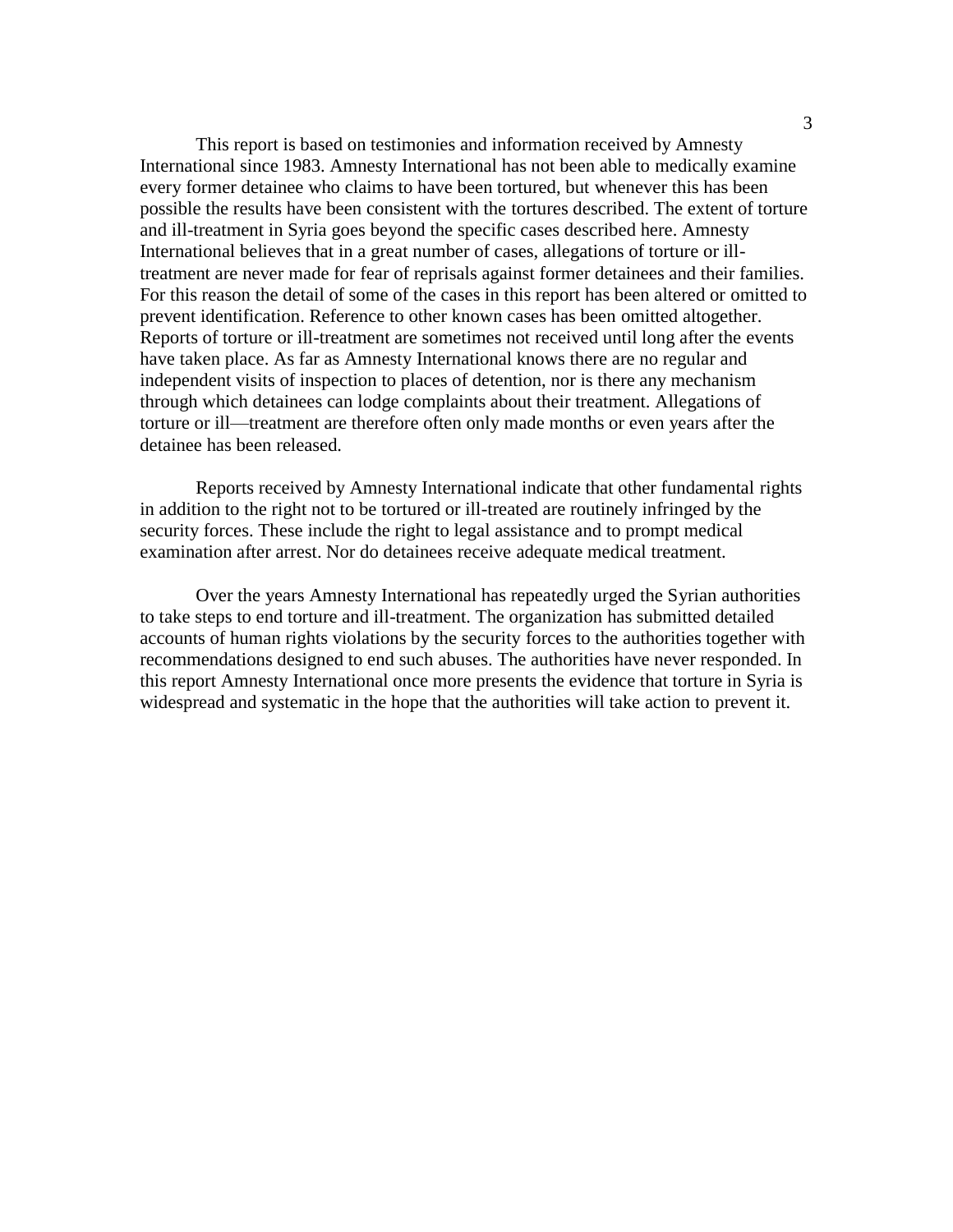### 2. LEGAL SAFEGUARDS AND INTERNATIONAL STANDARDS

Torture is illegal in Syria. Article 28 (3) of the 1973 Constitution of the Republic of Syria prohibits the use of torture in the following terms:

"No one shall be subjected to physical or moral torture or to humiliating treatment. The law shall define the penalties of such actions."

In accordance with Article 391 of the Syrian Penal Code<sup> $(1)$ </sup> any person who subjects another to any form of violence not permissible under the law for the purpose of obtaining a confession or information relating to an offence is liable to imprisonment for between three months and three years. If the violent act results in illness or injury to the victim, the law prescribes a minimum of one year's imprisonment for the offender.

Article 7 of the International Covenant on Civil and Political Rights (ICCPR), to which Syria acceded on 21 April 1969, states:

"No one shall be subjected to torture or to cruel, inhuman or degrading treatment or punishment."

Article 9 of the ICCPR requires that no one should be subjected to arbitrary arrest or detention; anyone arrested should be informed at the time of arrest of the reasons for arrest and any charges against him or her, should be brought promptly before a judge and should be entitled to trial within a reasonable time or release. The same article also requires that anyone deprived of liberty has the right to take proceedings before a court to challenge the legality of his or her detention. Article 10(1) provides that all persons deprived of their liberty be "treated with humanity and with respect for the inherent dignity of the human person."

The infliction of torture and ill-treatment, which Amnesty International opposes unconditionally 1is also prohibited under Article 5 of the Universal Declaration of Human Rights and a number of other international instruments, including the Standard Minimum Rules for the Treatment of Prisoners, adopted by the United Nations Economic and Social Council in 1957; the Declaration on the Protection of All Persons from Torture and Other Cruel, Inhuman or Degrading Treatment or Punishment, adopted by the United Nations General Assembly on 9 December 1975; and the Code of Conduct for Law Enforcement Officials, adopted by the United Nations General Assembly on 17 December 1979.

On 10 December 1984, the United Nations General Assembly adopted by consensus the Convention Against Torture and Other Cruel, Inhuman or Degrading Treatment or Punishment. The Convention, which became directly binding on State Parties when it came into force on 26 June 1987, specifies a number of steps which governments should adopt to move towards the elimination of torture. Amnesty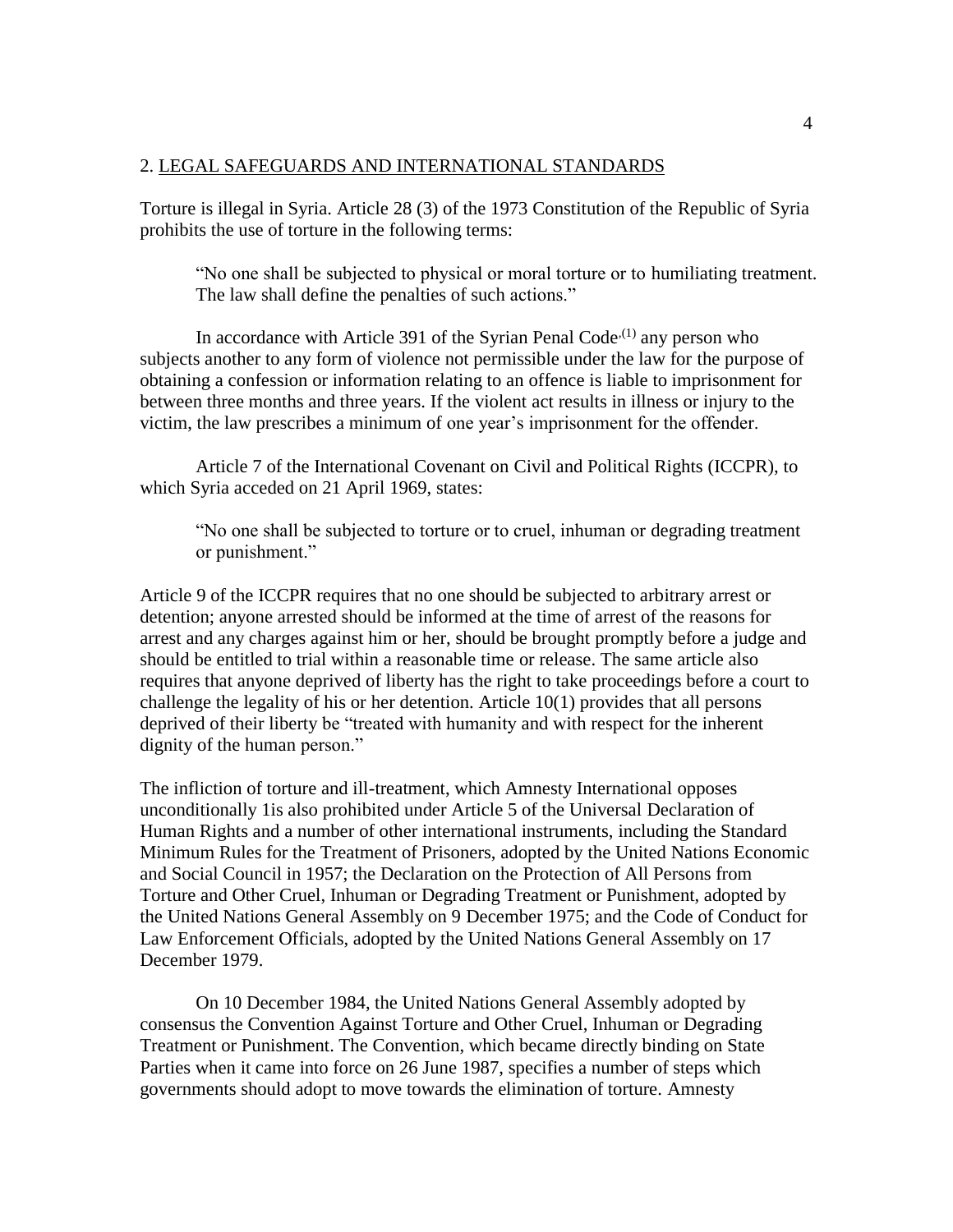International considers that the adoption of the Convention Against Torture is a significant step towards the worldwide elimination of torture. The Convention requires each State Party to "take effective legislative, administrative, judicial or other measures to prevent acts of torture" (Article 2). It also requires that there should be a prompt and impartial investigation whenever there is reasonable ground to believe that an act of torture has been committed (Article 12), that individuals have the right to have their case examined by the competent authorities and that the complainant and witnesses must be protected against consequential ill-treatment or intimidation (Article 13), that victims should be compensated (Article 14), and that no statement made as a result of torture should be invoked as evidence in any proceedings (Article 15).

On 11 March 1986, in a statement delivered before the 42nd Session of the United Nations Commission on Human Rights, a representative of the Syrian Arab Republic delegation traced the efforts made by the United Nations to eliminate torture, and declared the Syrian Government's intention to accede to the 1984 Convention Against Torture (see Appendix A for extracts from the statement). The representative cited the Syrian Constitution as an example of the government's effort to eliminate torture. He stated that the Constitution guarantees a number of internationally recognized human rights and freedoms, including the protection of all citizens from torture and humiliating treatment and the preservation of their personal freedom, dignity and security. He said that constitutional guarantees and legislation in force in Syria prohibited any citizen being subjected to torture or to cruel, inhuman or degrading treatment under any circumstances.

Amnesty International welcomes the Syrian Government's declaration of support for the Convention Against Torture, and believes that the practical implementation of its provisions would constitute a positive step towards the prevention of torture. However, numerous and consistent reports of widespread torture over many years, some supported by medical evidence, have led Amnesty International to conclude that the legal prohibition of torture in the Syrian Constitution and in national legislation, as well as in international human rights instruments, continues to be disregarded in practice. The elimination of torture depends not only on the formal existence of legal guarantees but also on the will of the government to ensure that they are observed in practice.

The Syrian Constitution defines the act of torture as an offence punishable in accordance with the law. Amnesty International knows of no instance where the government has instituted independent and impartial investigations into complaints of torture or other ill-treatment at the hands of the security forces. It knows of no instance where the perpetrators of such abuses have been prosecuted. Nor is it aware of any victim ever having been granted redress for the treatment suffered while in custody.

The Syrian authorities' failures in this regard reinforce Amnesty International's view that there is no genuine commitment to preventing the torture and ill-treatment of prisoners and to bringing those responsible to justice. It further demonstrates that they have not taken seriously the obligation of governments to intervene actively to ensure that allegations of torture are promptly and fully investigated, as established by the United Nations Declaration Against Torture and the Convention Against Torture.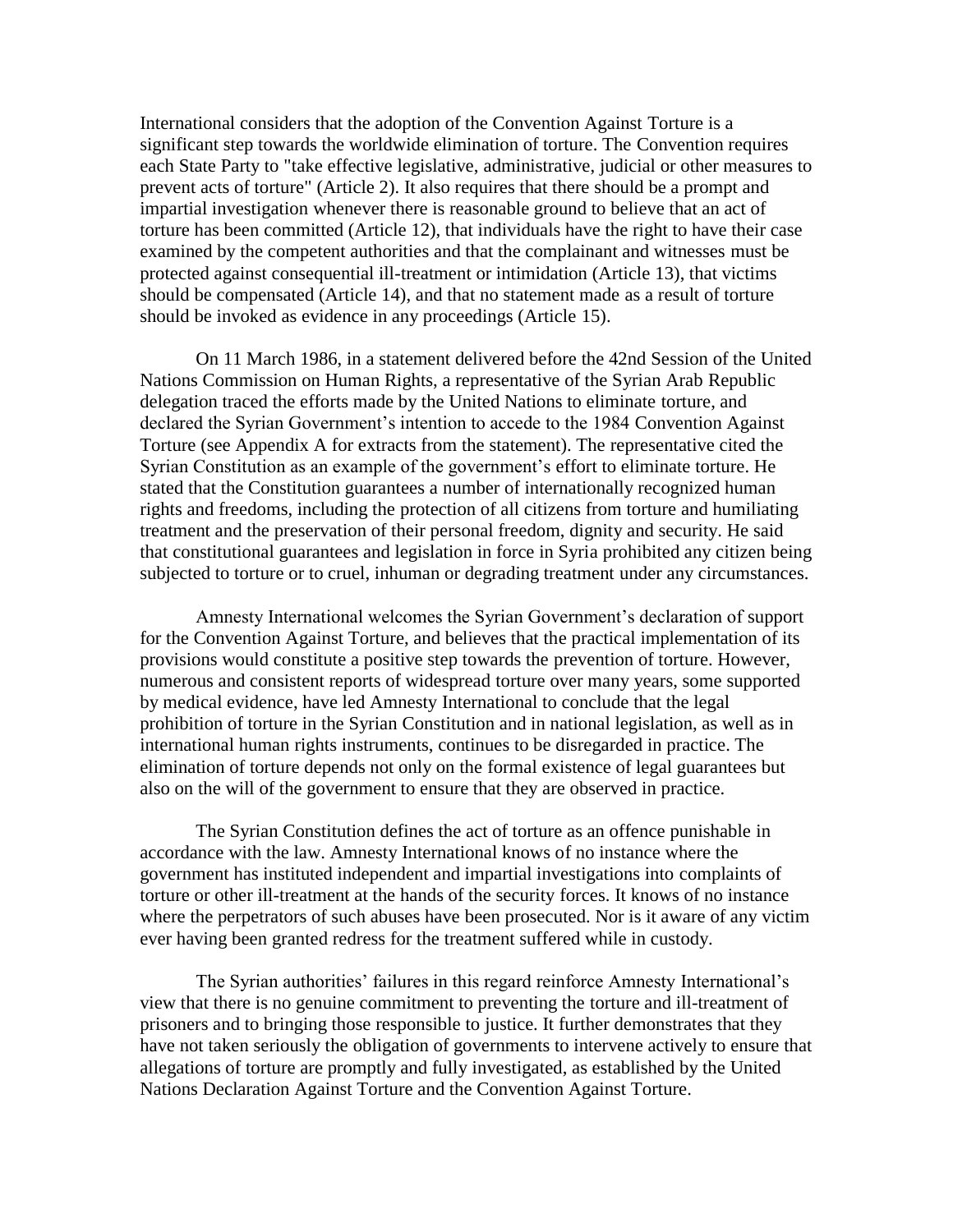As a State Party to the ICCPR, Syria undertook to ensure to all individuals under its jurisdiction those rights guaranteed by the Covenant. Although the ICCPR provides for State Parties to take measures derogating from certain of their obligations under the Covenant 'in time of public emergency which threatens the life of the nation and the existence of which is officially proclaimed', the Syrian Government has not, as required under Article 4 (3), sent notification of derogation from any articles of the Covenant to the United Nations Secretary General. Furthermore, Article 7 prohibiting torture is one of the articles from which no derogation may be made under any circumstances. Other international instruments prohibiting torture and ill-treatment, including the Convention Against Torture, also emphasize that such practices can never be justified, even in exceptional circumstances such as a state or threat of war, internal political instability or any other public emergency.

The state of emergency which has remained in force in Syria since 8 March 1963 gives the security forces wide powers to arrest and hold in preventive detention people accused of "endangering security and public order' (State of Emergency Law, Article 4a). In practice, these powers have been grossly abused, resulting in thousands of arbitrary arrests. In custody, those arrested are denied their fundamental rights and are held without trial for long periods, in some cases for over 16 years. Many of them have been nonviolent political prisoners arrested without warrant and without being informed of the reason for their arrest. They continue to be held indefinitely by the security forces without official charge or a judicial review of their cases. They are routinely denied legal assistance and have no means of appealing against wrongful arrest or prolonged detention without trial. Political prisoners have also been held in prolonged incommunicado detention, a practice which Amnesty International believes creates conditions conducive to torture or ill-treatment. Incommunicado detention can last for months or years, during which time prisoners are denied the right to communicate with defence counsel or relatives.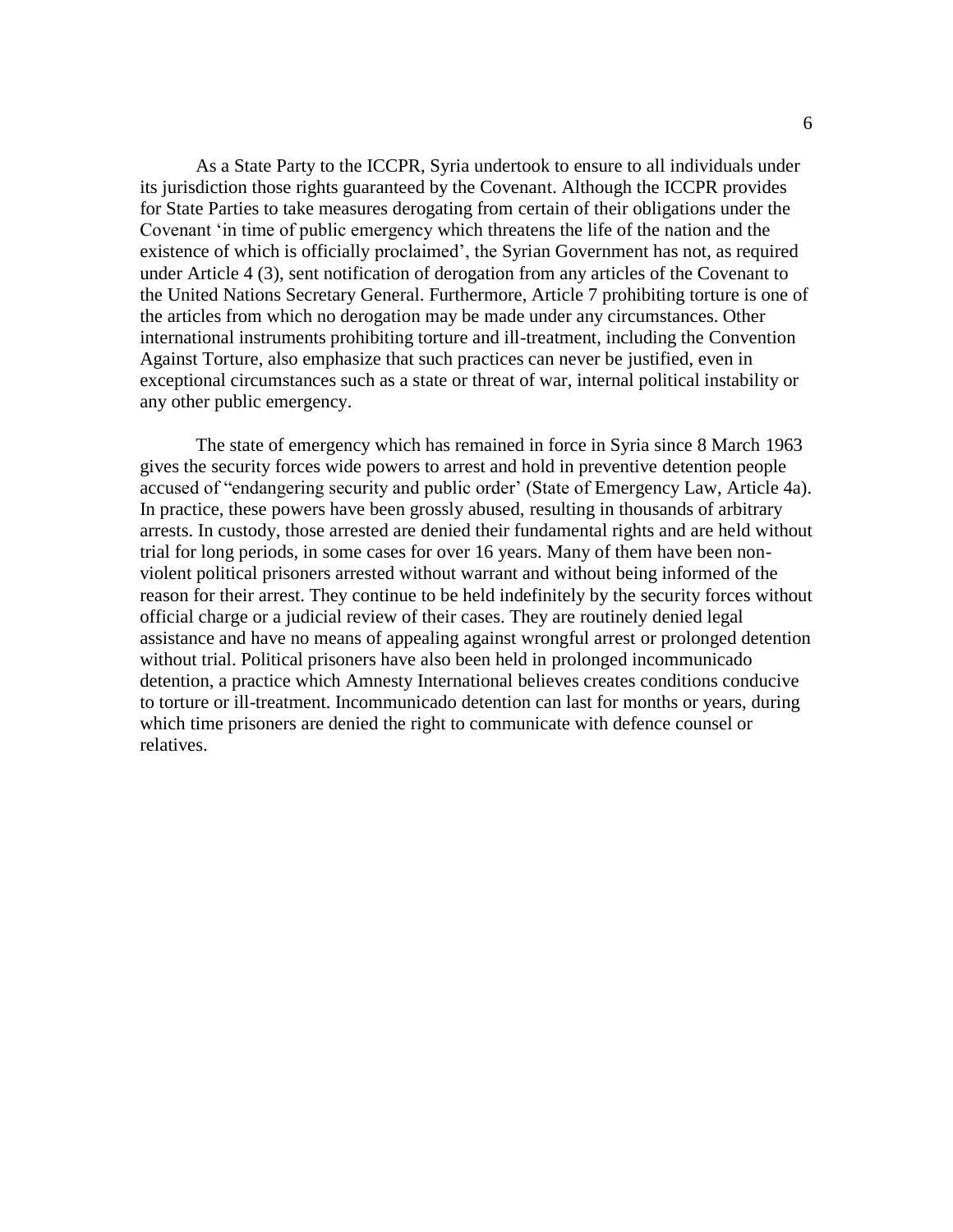#### 3. TORTURE AND ILL-TREATMENT OF DETAINEES IN SYRIA

## 3.1 The arresting authority

Most political prisoners in Syria are arrested by members of the security forces, not the criminal police. Several networks of security forces still operate in Syria, and they hold wide powers of arrest and detention under the State of Emergency Law. The Martial Law Governor is the Prime Minister, who delegates martial law functions to his deputy, the Minister of Interior. In practice, the various security networks are said to operate independently of each other1 with their respective heads being answerable solely to the President of the Republic.

Of the various security forces operating in Syria, those which have been largely responsible for carrying out arrests of a political nature of concern to Amnesty International are the following: al-Mukhabarat al-'Askariyya, Military Intelligence, headed by Brigadier General 'Mi Douba; Idarat al-Mukhabarat al-'Amma,, General Intelligence (otherwise known as Amn al-Dawla or State Security), formerly headed by Nazih Zrair and since 1984 by Fu'ad Absi; Idarat al-Ann al-Siyassi, Political Security, formerly headed by Ahmad Said Salih and since 1987 by Major General Adnan Badr Hassan; and Idarat al-Amn al-Dakhili, Internal Security, headed by Muhammad Nassif. Another security force, al-Wahdat al-Khassa, Special Units, headed by 'Ali Haidar, has also carried out many arrests of political suspects in Syria. However, for the past two years at least it has been operating largely in Lebanon (see Section 4 below).

Al-Mukhabarat al-'Askariyya, Military Intelligence, is reported to be the largest and most powerful of the security forces. It has several major branches, including Fara' al-Tahqiq al-Askari, Military Interrogation Branch, and Fara' Falastin, Palestine Branch, both based in Damascus. The latter has been responsible for the arrest in Syria of large numbers of Palestinians, and for the detention of Palestinians transferred to Syria following their arrest or abduction in Lebanon. The branch is headed by Lieutenant Colonel Mazhar Faris. Another force, known as al-Dabita al-Fida'iyya, Commando Police, also has under its jurisdiction large numbers of Palestinian suspects. It is headed by Colonel Abd al-Rahman Arafeh, who is said to be directly answerable to the head of Fara' Falastin. Formerly known as Maktab Falastin Wal-Kifah al-Musallah, Office for Palestine and the Armed Struggle, this force was initially composed of Syrian officials as well as Palestinians belonging to groups which enjoyed the support of the Syrian Government. Its principal function was that of coordinating relations between the Syrian authorities and the various Palestinian groups. However, since 1982 when major changes in its personnel were said to have taken place, the force has been largely run by Syrians. All Palestinians entering Syria are reportedly required to obtain authorization for admission from the office of al-Dabita al-Fida'iyya in Damascus. Palestinians detained in Syria are also generally referred to this office prior to their release. According to information received by Amnesty International, members of al-Dabita al-Fida'iyya took part in several waves of arrests of Palestinians between 1985 and 1987. Many of those arrested were Palestinians thought to be supporters of Yasser 'Arafat, Chairman of the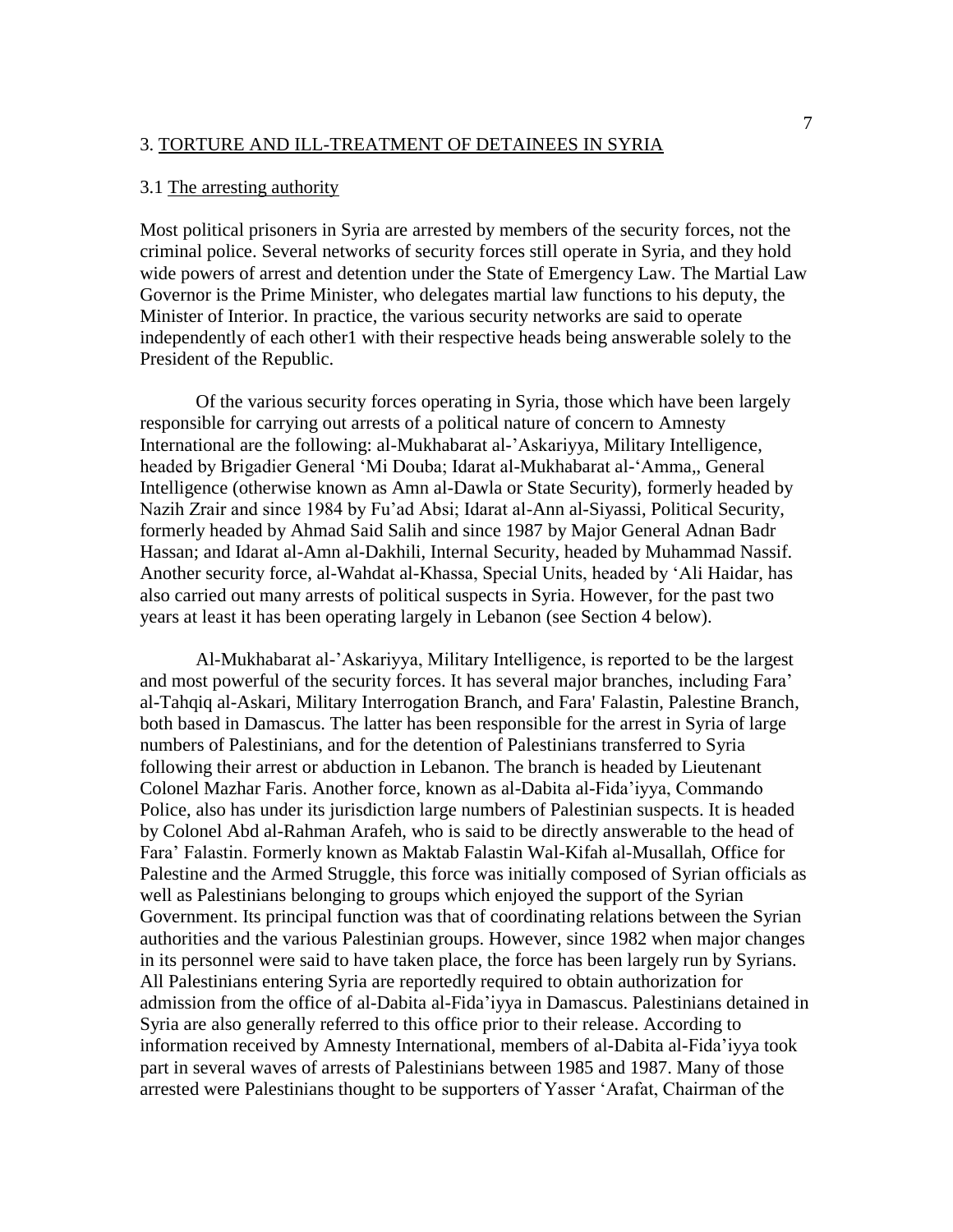Palestine Liberation Organization, and others who had participated in demonstrations against the war of the camps in Lebanon. Reports indicate that detainees under the jurisdiction of al-Dabita al-Fida'iyya are routinely tortured or ill-treated.

Each of the security forces has its own detention centres in Damascus as well as in the provinces. With the exception of the Province of Damascus, each of Syria's other 11 provinces have four main places of detention: al-Sun al Markazi, the Central Prison, (usually a civil prison), and three detention centres under the jurisdiction of al-Ann al-Siyassi, Amn al-Dawla, and Mukhabarat al-'Askariyya. Political detainees, as well as innocent civilians arrested as hostages in lieu of suspects being sought by the authorities, may be held in any one of these places. In the capital, Damascus, the major prisons used for political prisoners include al-Mezze Military Prison, Kafr Sousseh Prison, 'Adra Civil Prison (a new prison which replaced al-Qal'aa and Shaikh Hassan prisons following their closure towards the end of 1984) and Qatana Womens Prison. Some of the security forces also have several detention centres in Damascus. For example, al-Mukhabarat al- 'Askariyya has three main detention centres: Fara al-Tahqiq al-'Askari located in the Jamarik district of Damascus; Fara' Falastin - located near Avenue 'Adnan al-Malki; and Fara' al-'Adawi. There is also reportedly at least one detention centre used by al-Dabita al-Fida'iyya, located near Boulevard Bagdad in the al-Qassa' district of Damascus.

#### 3.2 Torture of political prisoners

According to Amnesty International's information, there is no formal separation of authority over the various security functions carried out from the moment political suspects are arrested until they are released. The procedures followed by the security forces permit cases to be investigated by the same authority which has arrested and is holding the detainee. In practice this has meant that throughout all stages of arrest, investigation, detention and release political detainees remain under the sole jurisdiction of the same agency, which invariably is one of Syria's security forces. The absence of external supervision of detainees' cases in such a situation facilitates torture and illtreatment.

Families are given no official notification of the arrest, place of detention and subsequent movement of detainees and must obtain such information through their own efforts. During interrogation detainees are in the sole custody of interrogating officials. They are held incommunicado, and are routinely denied visits from family, friends, lawyers or independent medical doctors. Periods of incommunicado detention can last for several months or even years, a practice which in Amnesty International's view is incompatible with protecting the fundamental rights of detainees.

Upon arrest, political suspects are normally held in a local detention centre for short periods ranging between several days and several weeks. Most are then transferred to a central interrogation centre in Damascus, where systematic interrogation by the security forces begins. Political detainees are usually interrogated by officials from one branch of the security force in whose custody they are held. In exceptional cases,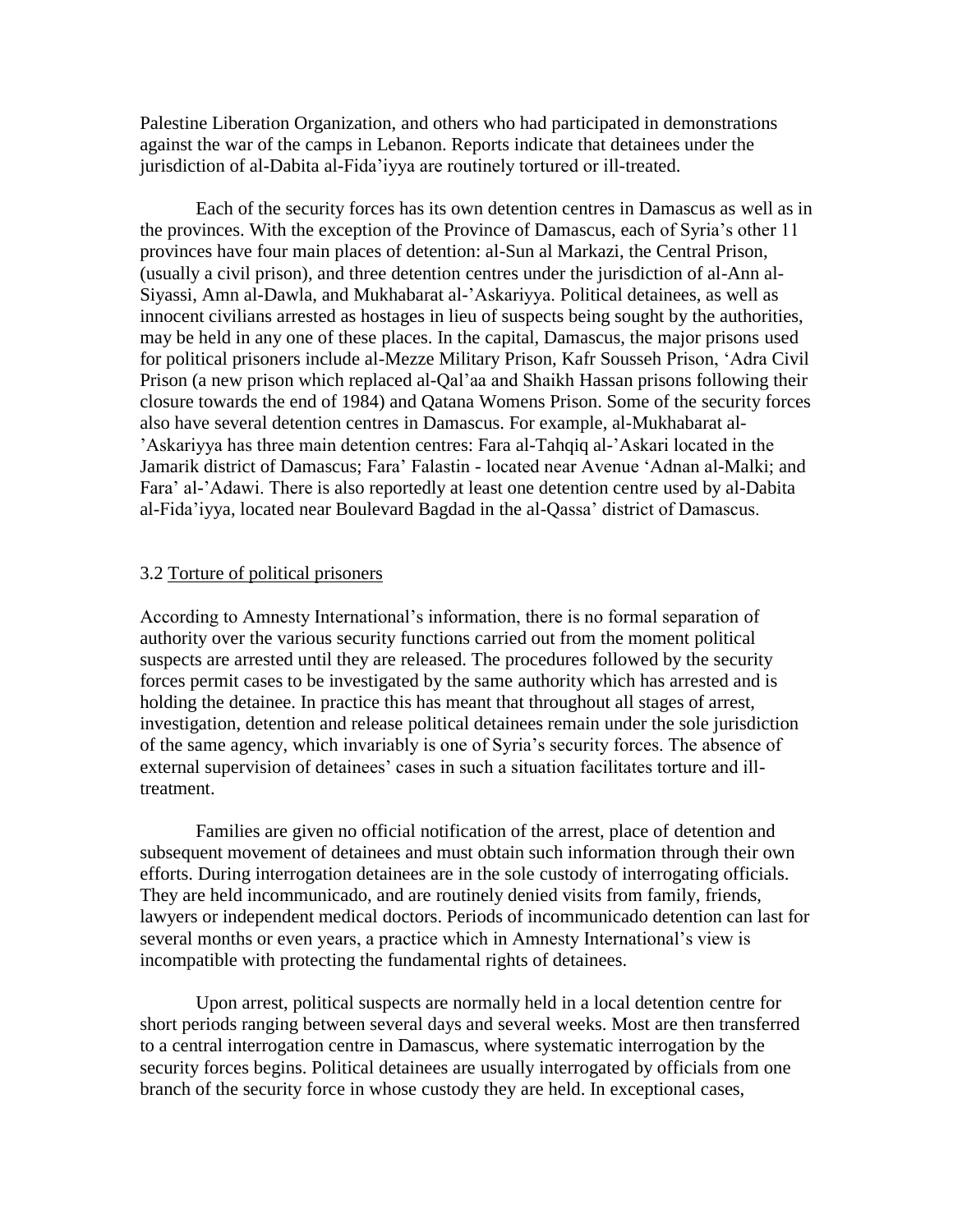however, officials from other branches may also participate in interrogation. This may occur with more "important" political detainees, or when several charges are made against a detainee and the expertise of another branch is required. In such cases, the interrogation committee (lajnat al-tahqiq) is said to be normally composed of three to five officials, each having specialist knowledge in one of the areas relating to the charges made against the detainee.

Amnesty International believes that torture is used systematically in interrogation, both in order to extract "confessions" and as punishment. The majority of testimonies given to Amnesty International by former detainees indicate that torture is most frequently inflicted during the early stages of detention, when detainees are held incommunicado and are undergoing interrogation by the security forces. It is at this stage that torture has been described at its most brutal, when the interrogation methods used by the security forces have sometimes resulted in permanent physical or mental damage. Some detainees have been repeatedly rushed to hospitals for urgent medical treatment following interrogation. Others have not survived, and have died in custody as a result.

A Palestinian prisoner arrested in Lebanon in 1986 and later interrogated by al-Mukhabarat al-'Askariyya in Damascus gave the following description of his experience:

"They took me to a room in the main building ... They began by beating me into confessing. They beat me for about two and a half hours continuously with sticks and whips. Then the interrogation itself began, and lasted for about four or five hours. I was blindfolded and my hands were tied behind my back throughout. With every question I received a blow to my chest and other parts of my body. After some time I was given a pen and a blank piece of paper and ordered to write down everything about myself ... Next day I was interrogated again for about five hours. The same procedure was followed ... After three days I was summoned again. I was whipped and humiliated ... I was interrogated daily for about two hours on each occasion, sometimes for about four or five hours. They always asked me the same questions and then beat me. After about sixteen days the interrogation stopped. The interrogator then began swearing at the Mukhabarat, and promised to secure my release. He said he would have a word with the Brigadier General [Ghazi Kan'an]."

Over the years, Amnesty International has sent numerous appeals to the Syrian authorities on behalf of detainees whose lives were reported to be in grave danger as a result of torture inflicted during interrogation. The organization has repeatedly expressed its deep concern about these reports, urging the authorities to ensure that the detainees in question receive immediate and necessary medical treatment and that they be allowed to contact their families and defence lawyers. It has also called upon the authorities to promptly investigate the allegations of torture and to bring those responsible to justice. The organization has received no response from the authorities to any of these appeals. One such case is that of Riad al-Turk, a 58-year-old lawyer and First Secretary of the prohibited al-Hizb al-Shuyu'i al-Sun - al-Maktab al—Siyassi, Syrian Communist Party -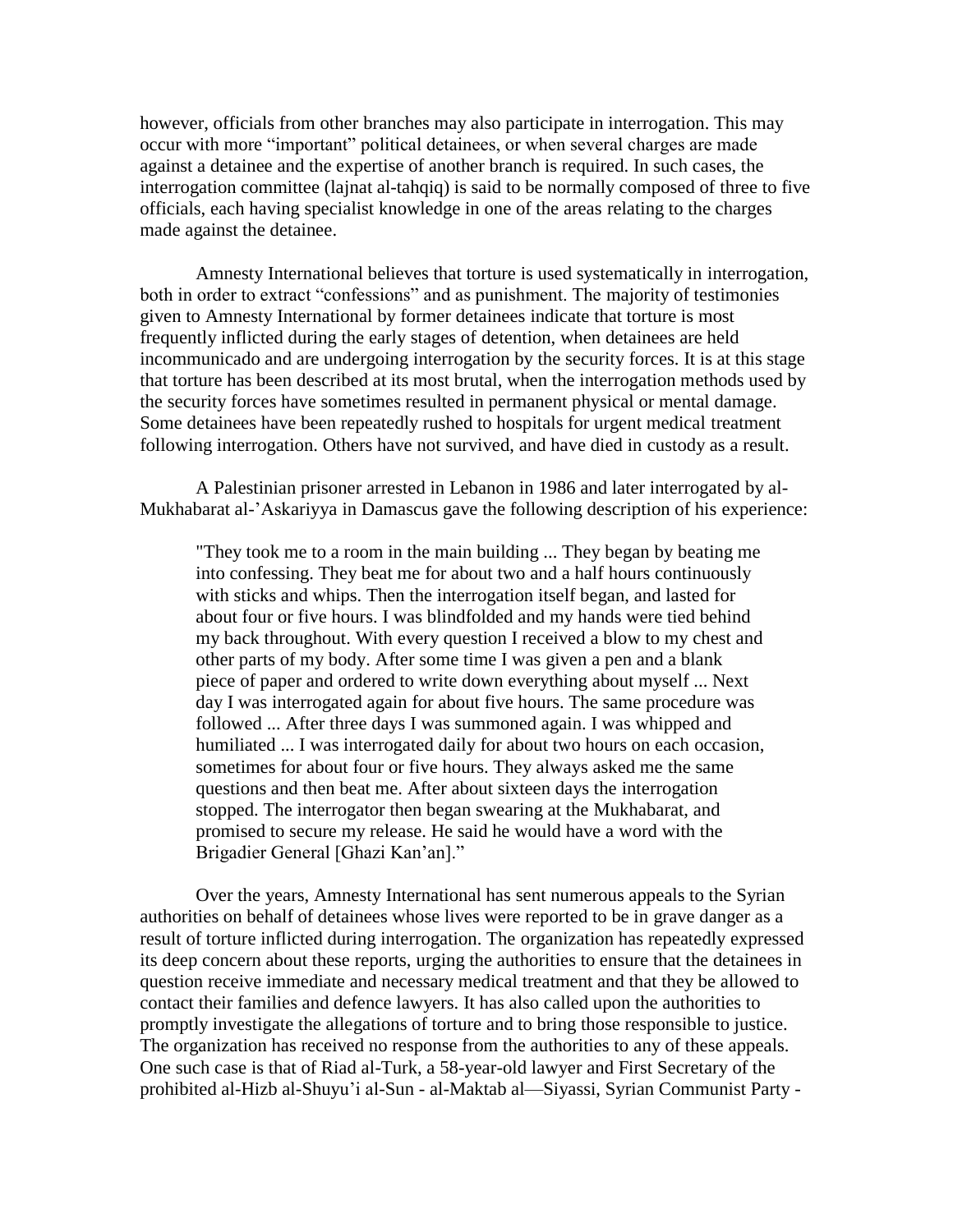Political Bureau (CPPB), held incommunicado without charge or trial since his arrest on 28 October 1980. He has been severely tortured on several occasions by al-Mukhabarat al-'Askariyya, In February 1981 he was admitted to al—Muwassat Hospital in Damascus for intensive care. In January 1982 he was admitted to al-Mezze Military Prison Hospital in Damascus again for intensive care; he was said to be unconscious and suffering from severe inflammation of the kidneys and renal failure as a result of torture. In December 1983 he was transferred from al-Mezze Military Prison to al-Mukhabarat al-'Askariyya headquarters in Damascus and severely tortured; his life was understood to be in grave danger. In December 1984 he was tortured once more during interrogation; according to reports, he continued to suffer from kidney failure, was totally deaf in his right ear and had a broken arm and leg. (He also suffers from diabetes and astigmatism). He is believed to be currently held at Fara' al-Tahqiq al-'Askari in Damascus.

Two other cases were those of 'Abd al-Karim Aslan and Khadija Dib, both members of the prohibited Hizb al-'Amal al-Shuyu'i, Party for Communist Action, (PCA) on whose behalf Amnesty International appealed in 1984. 'Abd al-Karim Asian, a 39 year-old teacher and leading member of the PCA, was held incommunicado after his arrest on 13 March 1984. He was initially detained in al-Mezze district of Damascus by al-Amn al-Dakhili. On 20 March 1984 he was taken to al-Mezze Military Prison Hospital for intensive care, reportedly as a result of torture. He was subsequently transferred to Tadmur Military Prison. Khadija Dib was 22 at the time of her arrest on 29 July 1984. She had been arrested as a hostage while the authorities searched for her husband. One month after her arrest she was transferred to a hospital in Lataqiyya, suffering from a haemorrhage of the uterus. She had reportedly been severely tortured on several occasions in an attempt to force her to reveal her husband's whereabouts. She was released in November 1984.

Several Palestinians and Syrians arrested between February and June 1986, on whose behalf Amnesty International sent numerous appeals to the authorities, were also reported to have been tortured shortly after arrest. One of them, a Syrian soldier, subsequently died in custody in April 1986 (see Section 3.3 below). One of the others was Amina Omar, a 19-year-old Palestinian student who was four months pregnant when arrested on 30 March 1986. Reports indicated that she had suffered a haemorrhage of the uterus after being ill- treated during detention. She was released two months later. Another Palestinian, 25- year-old student Mazin Rabi', was arrested on 1 April 1986. Both he and his sister Safa' were taken hostage for their brother Jamal, a journalist with the magazine al-Qa'ida (organ of the Palestine Liberation Front – Provisional Command), who was subsequently arrested on 29 April. Safa' Rabi' was released but Mazin remained in detention and is reported to have attempted to commit suicide twice after being severely tortured. Another case was that of Karim 'Akkari, a 26-year-old Syrian technician arrested on 3 May. According to reports received by Amnesty International, he was suffering from gunshot wounds sustained during his arrest in a Damascus street and was transferred to hospital several days later for intensive care after being tortured. All three torture victims had been arrested by al-Mukhabarat al-'Askariyya and detained in Fara' Falastin in Damascus.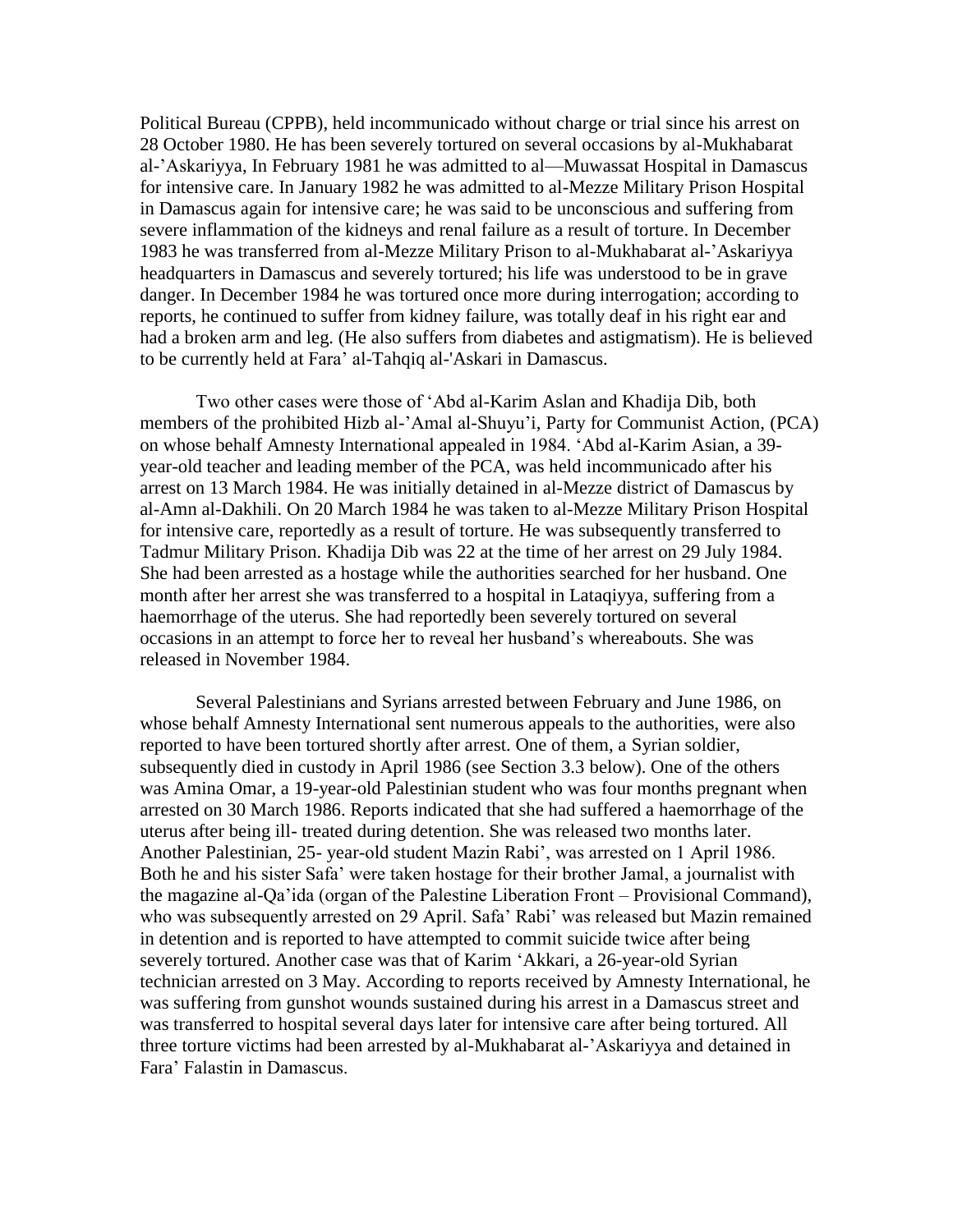Although torture is usually inflicted during interrogation, accounts received by Amnesty International indicate that detainees are also tortured or ill-treated at other stages of detention. Immediately after they are arrested detainees experience treatment ranging from the "traditional" kicking, punching, and being forced to stand naked for several hours while being insulted by guards, to more severe and systematic ill-treatment. For example, at Fara' al- Tahqiq al-'Askari detainees are reportedly whipped or beaten for prolonged periods immediately upon arrival, and in some cases sexually abused. They are then taken to their cells for a few hours, after which torture resumes. This treatment can last for several days, and is intended to intimidate detainees and "prepare" them for interrogation. A Palestinian prisoner held in Fara' Falastin in the first half of 1986 stated in his testimony:

"When we arrived at Fara' Falastin, we were led through the main entrance. They made us kneel on the ground for several hours. They pushed us around like animals, and shouted insults at us. Every day they forced us to kneel on the ground for long periods. We were beaten frequently, for example when we were going to the toilets. After 14 days of such treatment, I was summoned for interrogation..."

Palestinian detainees held by al-Dabita al-Fida'iyya are also reported to be routinely tortured or ill-treated immediately after arrest, before they are transferred to another place of detention. Although most Palestinians, including those abducted from Lebanon by Syrian forces, are generally held for short periods by al-Dabita al-Fida'iyya, some have remained under the force's jurisdiction for several months. A former Palestinian detainee, arrested at the end of 1985, reported:

"I was arrested at Damascus Airport ... and taken to a detention centre in the city belonging to al-Dabita al-Fida'iyya. After searching my clothes carefully, they took me to the basement, which was divided into three sections. One of these was used for interrogation ... At least 50 prisoners were held there ... There was no room to sleep in the cells, the prisoners were forced to crouch on the ground ... Every evening the guards used to come in after dinner to count the prisoners. While doing so they would insult and beat them ... Sometimes I could hear the screams of the prisoners being tortured in the interrogation rooms ... In the detention centre there were Palestinians from the Popular Front, the Democratic Front, the General Command and Fatah al-Intifada . .

Once interrogation comes to an end, detainees are usually transferred from the interrogation centre to a prison, though there have been instances of detainees being held in interrogation centres for several months or over a year. Even when detainees are transferred to a civil or military prison, the security forces retain overall jurisdiction over their cases. Although detaining officials in such prisons  $(2)$  are directly in charge of the conditions of detention and the treatment of detainees, they appear to have no jurisdiction over political detainees in their custody except in matters of prison routine such as providing food, exercise facilities and routine medical treatment. Decisions about family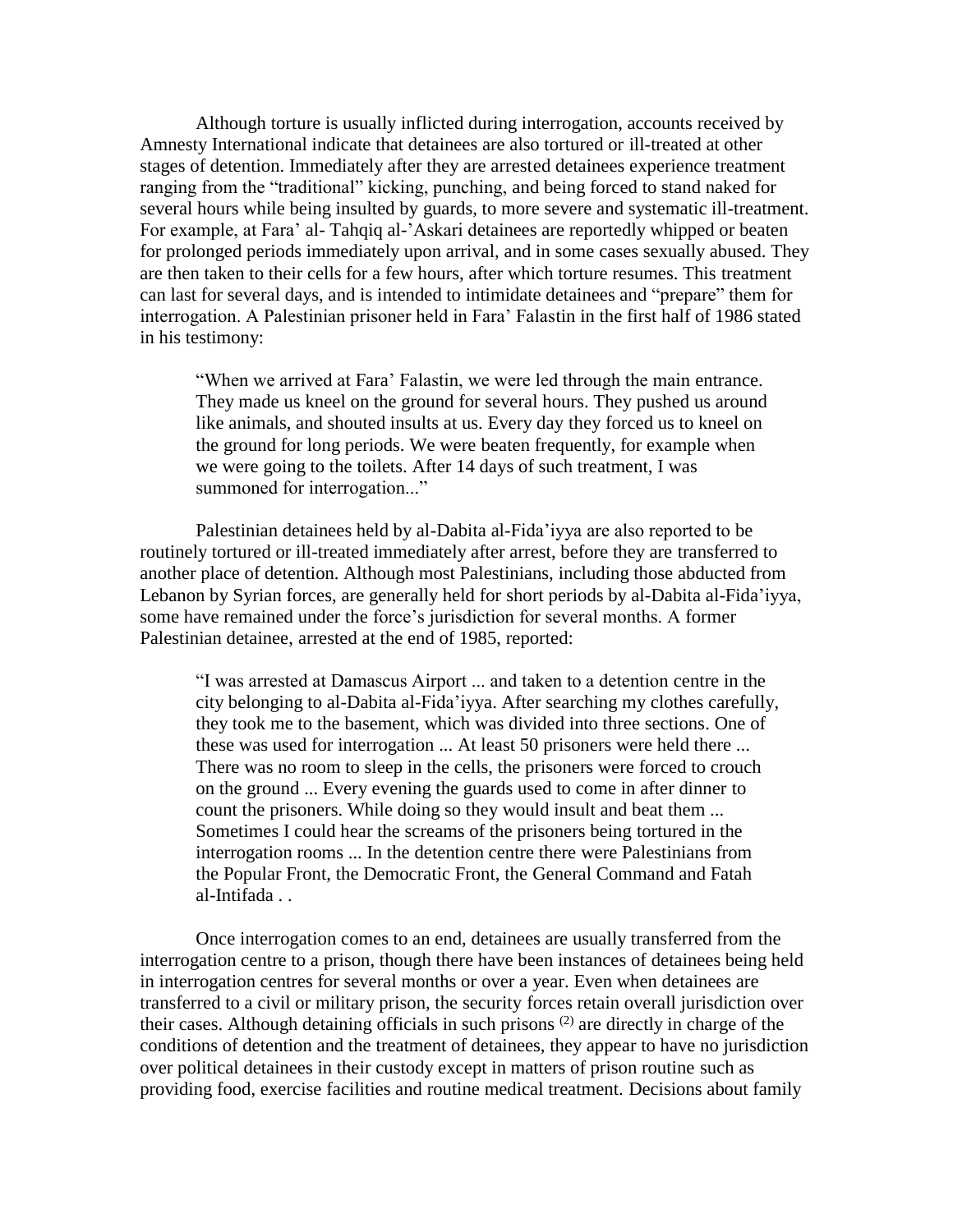visits, correspondence, medical treatment outside the prison, length of detention period and release remain the prerogative of the security forces.

Detainees are also commonly tortured upon arrival at the prison to which they have been transferred. The treatment they receive at that point is known as haflat alistiqbal or "reception", and differs between prisons. It usually ranges from the common insults, kicking and punching to more severe techniques. According to reports received by Amnesty International over several years, among the most brutal "receptions" are those in Tadmur Military Prison,<sup>(3)</sup>and detainees have allegedly died from the resulting injuries. Many detainees there are believed to be those suspected of links to al-Ikhwan al-Muslimun, Muslim Brotherhood. The following separate accounts of the "1reception' at Tadmur, given to Amnesty International between 1984 and 1987 by three former detainees accused of having links with the Muslim Brotherhood, are typical of several various accounts the organization has received.

#### Testimony A

"The bus arrived at Tadmur Prison where the military police awaited us. The warders helped us off the bus, whipping us mercilessly and brutally until we were all out. They removed the handcuffs and blindfolds, and then we were taken into a courtyard overlooked by the prison's offices, where our names were registered. All the while we were being whipped from all sides. Then we were taken through a metal door into a courtyard, known as the torture courtyard. The military police searched our clothes. One by one we were put into the dullab [tyre, and each person was beaten between 200 and 400 times on his feet. Other members of the military police were busy beating the rest of the prisoners on their backs and other parts of their bodies. When they had finished beating us, we were lined up in single file. Holding on to each other's clothes, blindfolded and with our heads lowered, we walked into the prison. We reached the fourth courtyard; a cell door was opened and we went in. Of course, until the cell door was closed we continued to be whipped from every direction. Everyone was in a bad condition, their legs bleeding and covered with wounds, as were other parts of their bodies. The pain was very intense, and none of the prisoners was able to stand up as a result. If a prisoner tried doing so, he would collapse from the intensity of the pain, and if he tried sleeping he could only do so on his side, since his back was covered with wounds. Some of the prisoners died during the 'reception'…"

#### Testimony B:

"The 'reception' organized for us upon our arrival was terrifying and bloody ... [it] lasted for four hours during which we were whipped on our feet 100 times after being put in the dullab. I was beaten on my back, head, arms and legs no less than 50 times. My skin was badly cut, my feet became swollen ... bruises appeared on my body which was swollen in many places. My lip was cut and my nose bled. My left eye became black and swollen. I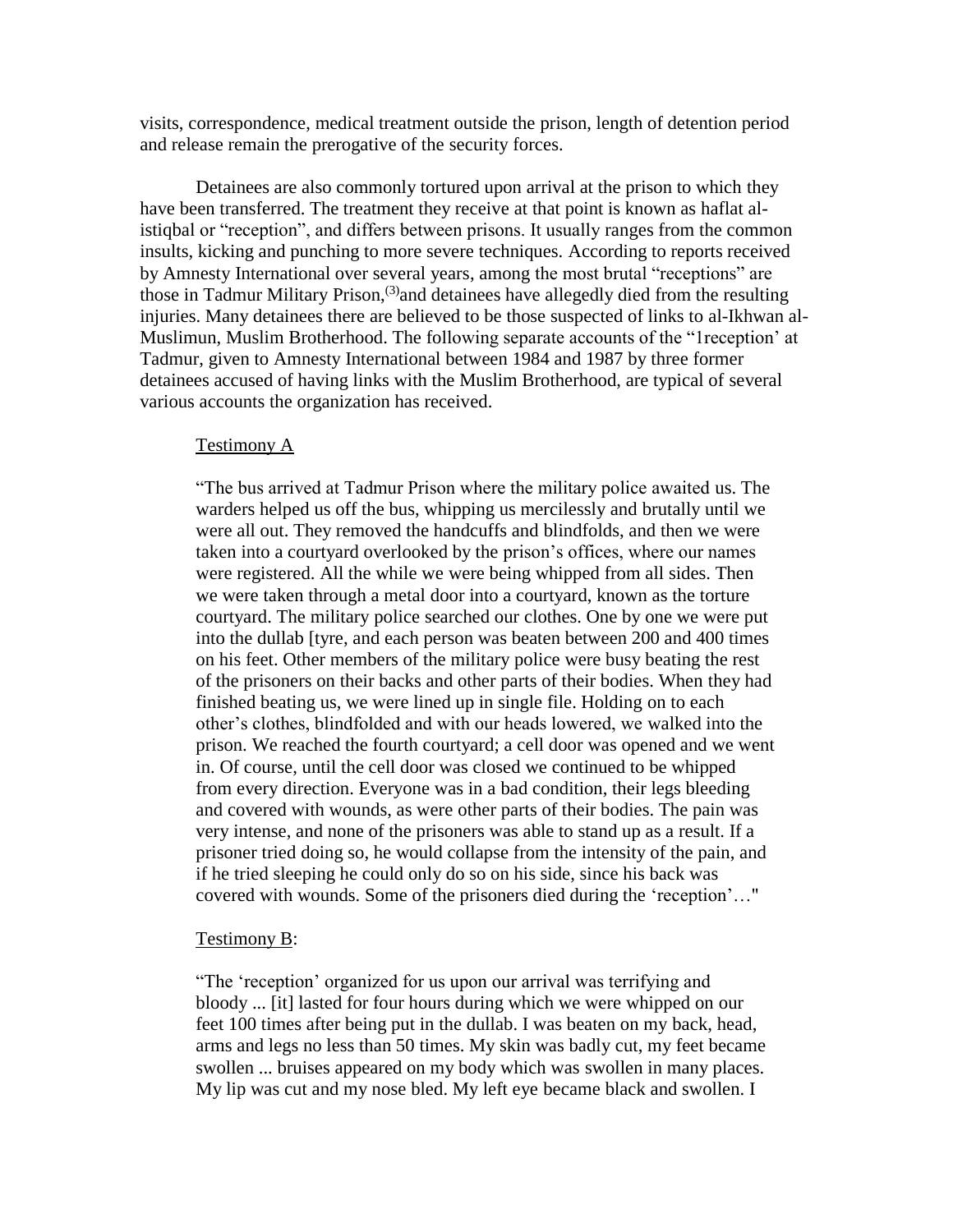was dealt a severe blow on my back with a stick approximately one-and-ahalf metres long and seven centimetres in diameter, as a result of which I nearly died. The others were also tortured severely. We were led in single file with our heads lowered and our backs bent, each holding on to the other's back, as they whipped us. The whip was a piece of rubber 80 centimetres long and 3 centimetres thick."

#### Testimony C:

"On our arrival at Tadmur Prison we were confronted with the most terrible ill-treatment imaginable. The prison guards pounced on us and started punching and beating us brutally. They forced us to shut our eyes and prevented us from looking at anything around us. Then they organized a noisy and frightening torture session for us which lasted for four hours continuously. Each one of us was subjected to indescribable torture. Each one of us was whipped about 200 times on the hands and legs, in addition to random blows to the back, head and body. We were naked ... wearing nothing except our sirwal, inner clothing. So [the skin on] our legs, hands and back became torn, and our heads and faces became swollen. We were dealt terrible blows with a solid stick and many of us suffered serious fractures. All this while our screams and cries for help filled the place; we would scream and appeal to Allah and they would only respond with more torture, insults and threats. After that they led us in single file, each one holding on to the other's back, our heads lowered and our eyes shut, we could not see where we were going …"

Many detainees continue to be ill-treated throughout their subsequent imprisonment. Ill-treatment is reported to be regular and frequent in Tadmur Prison, and is aimed at intimidating and humiliating detainees. Former detainees have stated to Amnesty International that they were beaten, whipped and otherwise ill-treated throughout the time they were in the prison. They said detainees were routinely beaten when entering and leaving their cells, sometimes when naked. When they are given their meals (three times a day) detainees are whipped, kicked, punched and slapped, and cigarettes are extinguished on sensitive parts of their bodies, particularly the genitals. This is usually accompanied by insults or threats. Detainees are also routinely ill-treated during their daily exercise period, of approximately half an hour. They are taken out into the prison courtyards and ordered to run around in bare feet while being simultaneously whipped on their backs or legs by prison guards supervising the "exercises". They are forced to crawl on their stomachs, with their elbows to the ground, their hands over their ears and their heads lowered. They are also forced to lie down and raise their legs which are then beaten, sometimes until they bleed. Alternatively, the guards force them to lie on their stomachs and then step on their heads, necks or backs, or whip them.

Detainees who refuse to carry out orders during the exercise period are "punished" with other forms of ill-treatment, such as the dullab (see Section 3.4 below). They are also illtreated when they are shaved, approximately every three to four weeks. In addition to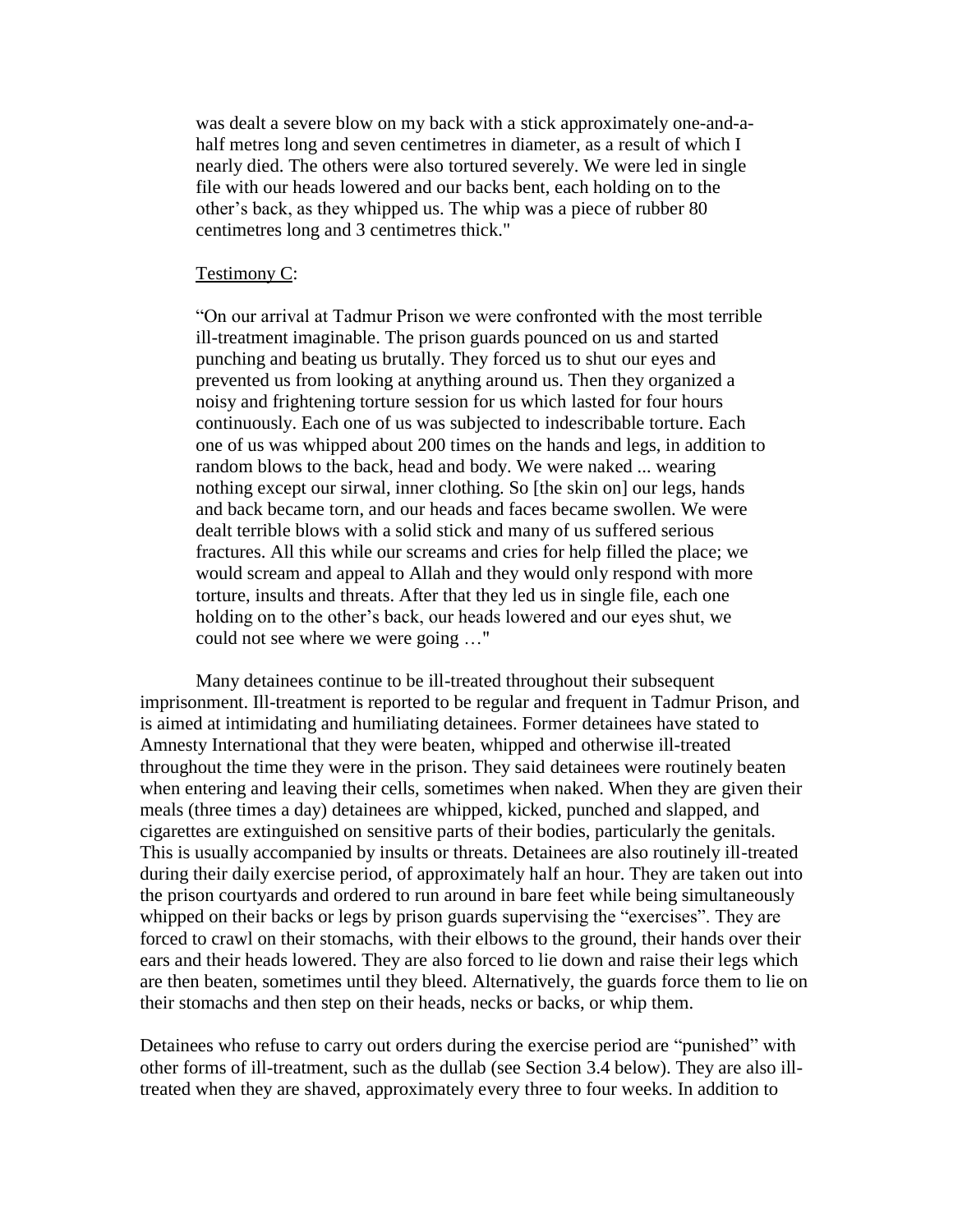being beaten while waiting their turn to be shaved, their faces, particularly the lips, ears and nose, are slashed with razor blades and shaving knives. Other forms of ill-treatment in the prison include deprivation of sleep; detainees are forced to stand in their cells with their heads erect and their arms raised. Guards observe them through two openings in the roof of the cells, which are also used to pour cold water on them in winter.

As a result of routine ill-treatment, most detainees in Tadmur are said to suffer frequently from swollen hands, feet, eyes and faces, flayed skin (particularly on the back), broken teeth and fainting spells. Their psychological health is said to be extremely poor, both as a consequence of such treatment and from having to watch others being ill-treated or hearing their screams.

In addition to routine torture or ill-treatment, political prisoners are also tortured to force them to sign statements renouncing their political affiliation and declaring their support for the regime. Signing such a declaration has effectively become a precondition for the release of political prisoners. Those who refuse remain in detention, as with Thuraya 'Abd al-Karim, a 52-year-old lawyer from Aleppo who is currently held in 'Adra Civil Prison in Damascus. In October 1986 he reportedly refused to sign such a statement. He is one of a group of lawyers detained without charge or trial since April 1980 following a one-day national strike. The strike took place on 31 March and was organized by the Engineers, Doctors and Bar Associations. Its demands included an end to the state of emergency, the abolition of state security courts and the release of all untried detainees.

Other detainees have been tortured as punishment for having refused to renounce their political affiliation. One who refused died in custody in April 1983 [see Section 3.3 below). In April 1986, Amnesty International appealed to the authorities on behalf of three other detainees after receiving reports that similar pressures were being exerted on them. One was Mufid Mi'mari, a 44-yearold teacher from the village Deir 'Atiya, Damascus Province, who has been held without charge or trial since his arrest in March 1980. He was transferred in early February 1986 from Kafr Sousseh Prison to a detention centre in Damascus where he was interrogated by al-Amn al-Siyassi. According to reports, he was held in solitary confinement in order to persuade him to renounce his affiliation to the CPPB. Two months later he was still in solitary confinement. His current whereabouts are unknown.

Pressure is also brought to bear on families in order to force their imprisoned relatives to sign 5uch statements. The parents of a political prisoner who was adopted by Amnesty International as a prisoner of conscience and released in 1985 were arrested and threatened with torture in his presence to force him into signing a statement. In his testimony, another former political prisoner gave the following account of such treatment:

"There are infinite ways of putting pressure on political prisoners. For example, approximately every six months they gather the prisoners and bargain with them about ceasing their political activities and offering their support for the regime in exchange for promises of release. Of course this is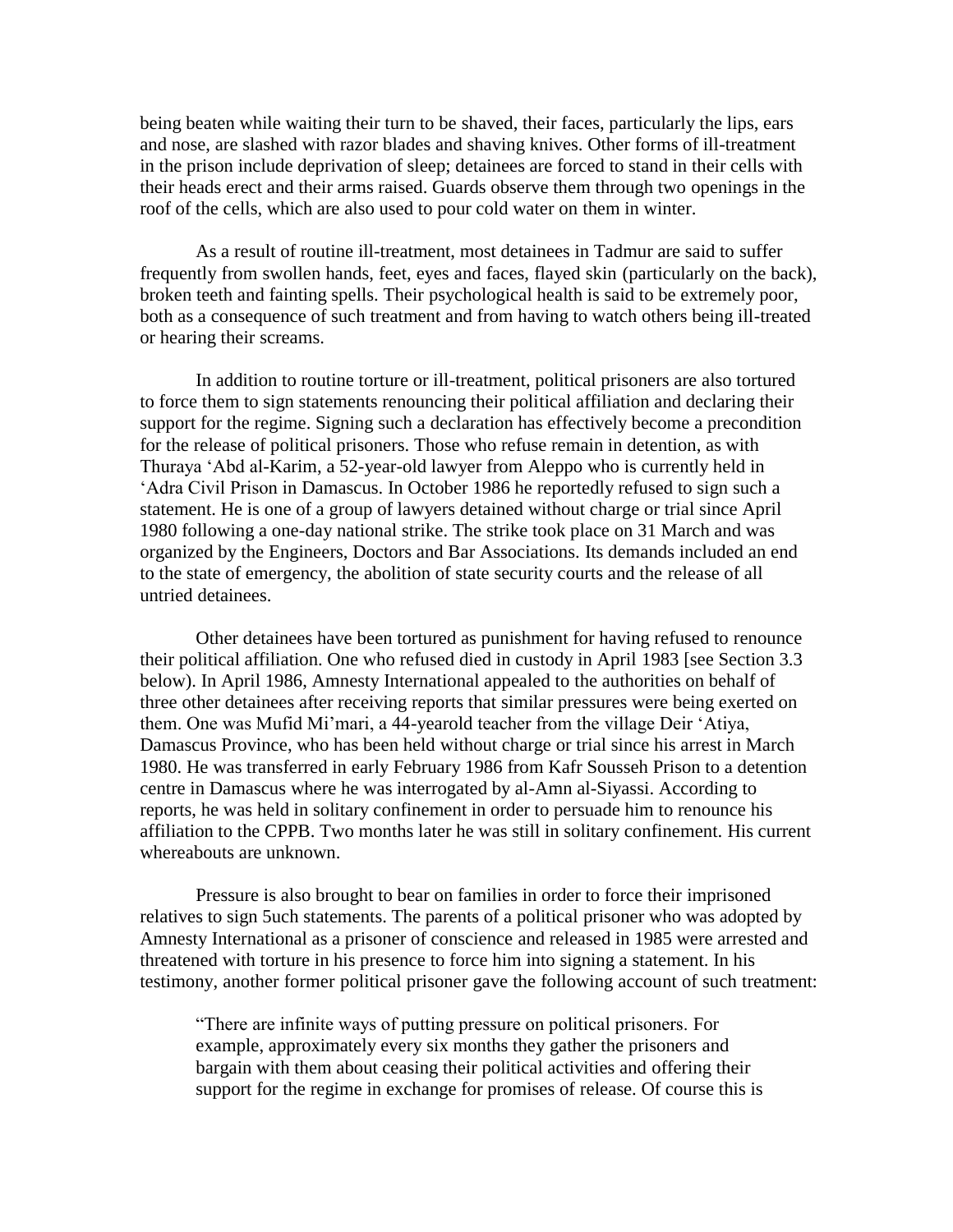preceded by a series of pressures such as the denial of family visits (if any had been allowed). Then they put pressure on the parents by persuading them that they should themselves convince their sons to sign, by promising to facilitate visits or to secure releases. Or, for example, by threatening the parents that one of their other sons would be refused employment if the prisoner failed to give an undertaking. There are also the constant difficulties relating to visits.., for example, they make the families wait for hours from the early morning in the hope of seeing their detained relatives, and then they inform them that visits are not allowed ... "

Detainees have also been tortured or ill-treated for protesting about the conditions of their imprisonment, or about their continued detention without trial. One such case was that of Ghassan Najjar, a 48-year-old mechanical engineer from Aleppo, detained without charge or trial since his arrest in April 1980 by al-Amn al-Siyassi. A former member of the Syrian Engineers Association, he was arrested after participating in the one-day strike on 31 March 1980. In June 1984 Ghassan Najjar began a hunger-strike in protest against his continued detention without trial. He was said to have been beaten by prison guards to force him to abandon his strike, and to have been taken to al Muwassat Hospital in Damascus for treatment of the resulting injuries. At the end of 1985 while in 'Adra Civil Prison he joined in another hunger-strike in protest against prison conditions. In October 1986 he was said to be suffering from a spinal injury, a damaged heart muscle (myocardial infarct), a stomach haemorrhage and stomach ulcers, for which he was not receiving adequate medical care.

Finally, there is yet another reason why political prisoners are tortured. In the words of a former Syrian detainee adopted by Amnesty International as a prisoner of conscience:

"Sometimes torture serves as an expression of sectarian hatred. For example, [name) was severely tortured because he was in the leadership cadre and a Sunni. The reverse also occurs, for sometimes the Alawite [prisoner] is tortured more. This happened to [name] because he had, in the words of some officers, 'betrayed his sect'."

#### 3.3 Death in custody

A number of detainees are reported to have died in prison in recent years. Some are said to have died as a result of torture during interrogation by the security forces, or through routine ill-treatment and appalling conditions of imprisonment. One prisoner of conscience adopted by Amnesty International died three weeks following his release in 1987 after being deprived of medical treatment (see Section 3.5 below).

Members of prohibited political parties are among those reported to have died in custody. In Tadmur Military Prison in the Horns desert, where conditions are notorious, detainees have allegedly died as a result of injuries sustained through routine torture or ill-treatment, compounded by the lack of regular medical attention. A number of those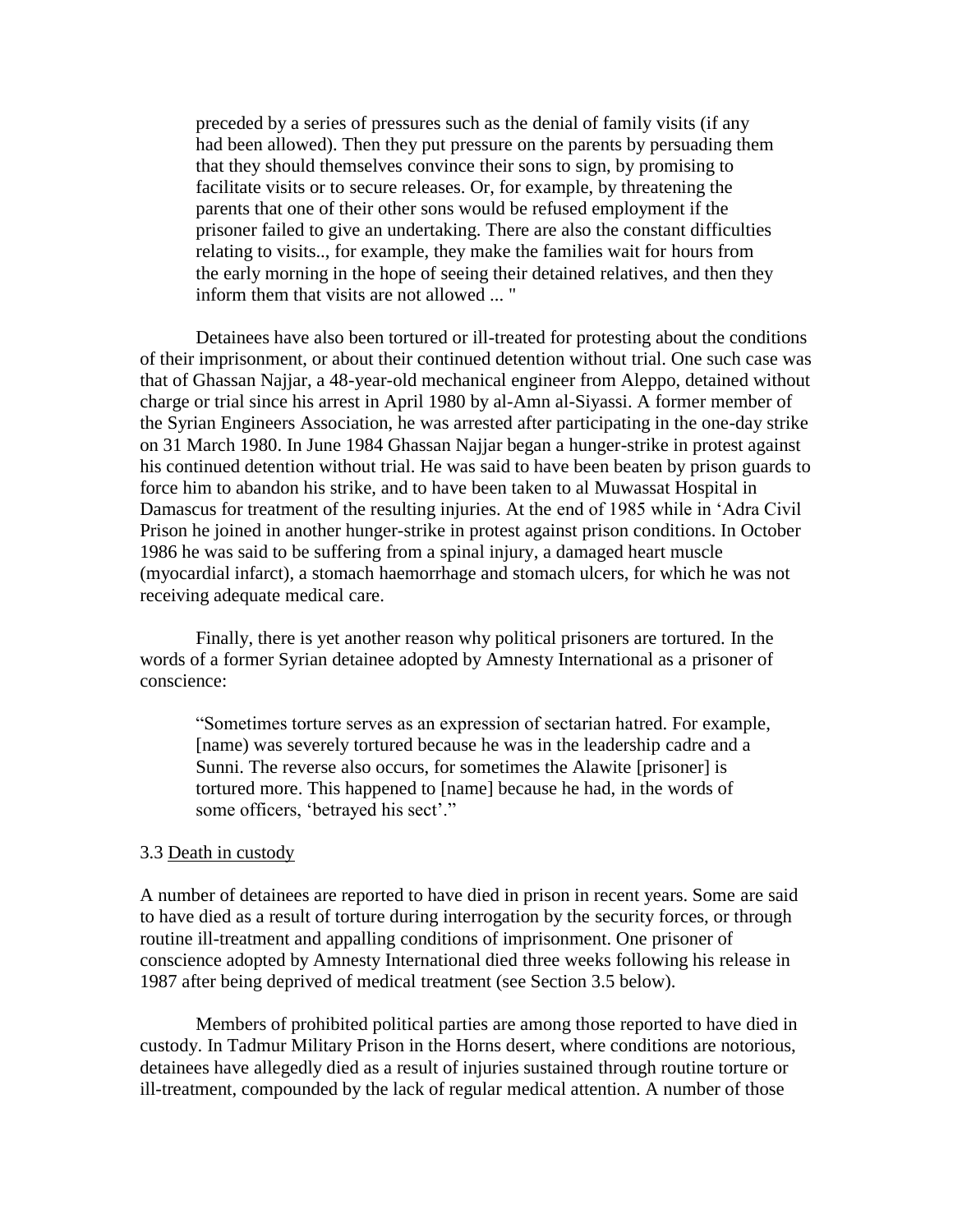who died in the prison were said to have been arrested on suspicion of involvement with al-Ikhwan al-Muslimun. Detainees have also died after being tortured for refusing to divulge information during interrogation, refusing to sign declarations renouncing their political affiliation, or for protesting about their conditions of imprisonment. They include PCA and CPPB members as well as Palestinians active in Fatah or thought to be supporters of Yasser 'Arafat.

Amnesty International has not been able to verify every report of a death in custody it has received. However, the organization has raised some cases with the Syrian authorities, urging then to set up inquiries to investigate the circumstances surrounding the deaths and to make the findings public. It has also urged the authorities to ensure, in cases where death is found to have resulted from torture or other ill-treatment, that adequate compensation is made to the victims' families and that the perpetrators are brought to justice. The Syrian authorities have never responded to such appeals. On the contrary, the authorities are reported to have attempted to conceal the cause of such deaths by claiming that the victims had committed suicide. Victims' bodies have also been returned to their families in coffins with instructions that they be buried immediately without a funeral or public mourning.

The following is an extract from the testimony of a former detainee who was released from Fara' Falastin in Damascus in the first half of 1986:

'There was a detainee in our cell who had been there for over seven months without being interrogated. Finally they summoned him for interrogation. When he came back he was in a terrible state. They interrogated him for about six or seven hours each time. We used to hear his screams undergoing torture, and on each occasion he would be carried back to the cell as he could no longer walk ... He died one day. His body had become blue and his chest and legs were swollen. We notified the guard who, after some persuasion, allowed us to clean the body. I made sure he was dead by stubbing out my cigarette on his body. They did not remove the body from the cell. When it started to smell, the guard ordered us to carry it out into the yard. I don't know what happened after that. The prison authorities claimed that he was suffering from exhaustion and had been transferred to a hospital for treatment."

Below are details of the cases of seven detainees who are reported to have died in custody between 1983 and 1986 as a result of torture:

**Amin Nassur**, a student of engineering at Lataqiyya University and a member of the CPPB was detained without charge or trial after his arrest in October 1980. He was said to have been severely tortured at the end of April 1983 by al-Mukhabarat al-'Askariyya after refusing to sign a declaration renouncing his political affiliation. He was said to have been beaten with cane sticks, burned all over his body and given electric shocks and lapsed into a deep coma as a result. He was then transferred under heavy guard to a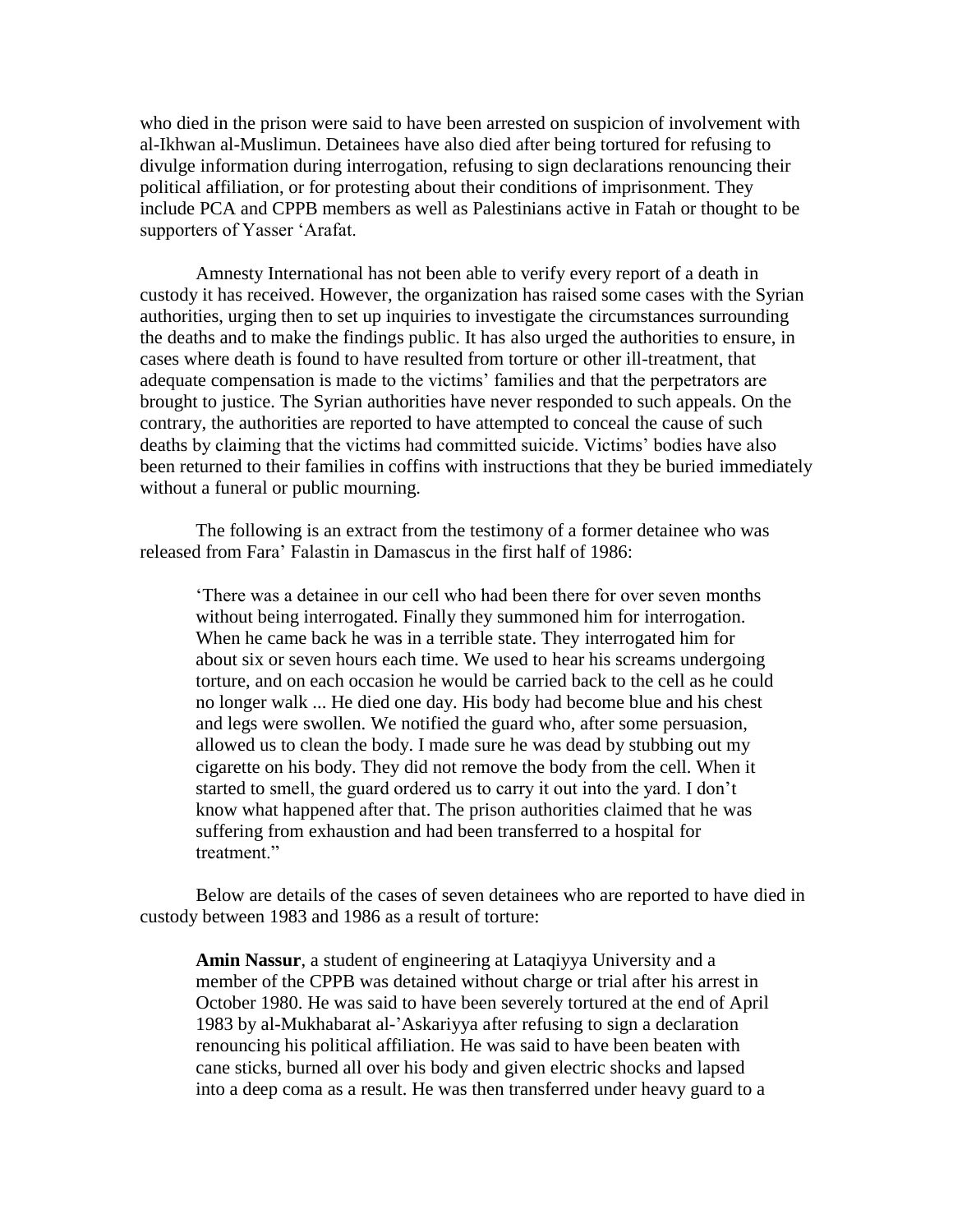hospital in Lataqiyya where he died the same night without regaining consciousness. His guards allegedly attempted to make his death appear a suicide by throwing his body from a third floor window. The coffin containing his body was handed over to his family for burial with instructions that it should not be opened. However it is said that the coffin was opened, and that the body bore marks of severe torture.

**Ahmad Mahdi**, a student of English language at Damascus University and also a member of the CPPB, was 28 years old at the time of his death. He was arrested by al-Mukhabarat al-'Amma in March 1980, reportedly after having been acquitted by a state security court of charges of distributing leaflets. In March 1984, while in al-Mezze Military Prison, he went on hunger-strike in protest against his rearrest and the ill-treatment of political prisoners. He died at the end of April apparently as a result of force-feeding and electric shock treatment. Amnesty International received accounts of his death which described his body as bearing several marks of this treatment, including a mark on his right temple and another on the left side of his chest, just below the heart. These appeared to be deep, charred holes, as though caused by piercing with an electric or heated instrument.

**Ahmad al-Kabra**, a Palestinian front al-Yarmuk refugee camp in Damascus, was aged 43 at the time of his death. A restaurant owner, he was married and had four children. He was arrested at the beginning of 1985 and detained in Fara' al-Tahqiq al-'Askari in Damascus. He reportedly died under torture several months later. His body was allegedly deposited in front of his house and his family were forbidden to hold a funeral for him. He was buried in al-Yarmulke camp.

**Misbah 'Abd al-Haq**, a 60-year-old Palestinian and an activist in Fatah, was married and had six children. He was arrested at the beginning of 1985 by al-Dabita al-Fida'iyya. His body was subsequently discovered in the morgue at al-Mujtahid Hospital in Damascus in April 1986. His family was forbidden to hold a funeral for him, and he was also buried in al-Yarmuk camp.

**Mustafa Mahmud Hussain al-Khouri**, a 50-year-old Palestinian from al-Yarmuk refugee camp was arrested in July 1985 by al-Dabita al Fida'iyya on suspicion of membership of Fatah. According to reports, he died under torture at Fara' al-Tahqiq al-'Askari. He was married and had six children.

Yahya Ahmad 'Abd al-Hafidh was a Palestinian aged 35, married and had one child. He reportedly died under torture in a detention centre in the town of Dar'a in January 1986.

**Sulaiman Mustafa Ghaibur**, a soldier from the village of 'Aqarib in the Province of Hama, was stationed at the Infantry School in Aleppo before his arrest. He was said to have been a supporter although not a member of the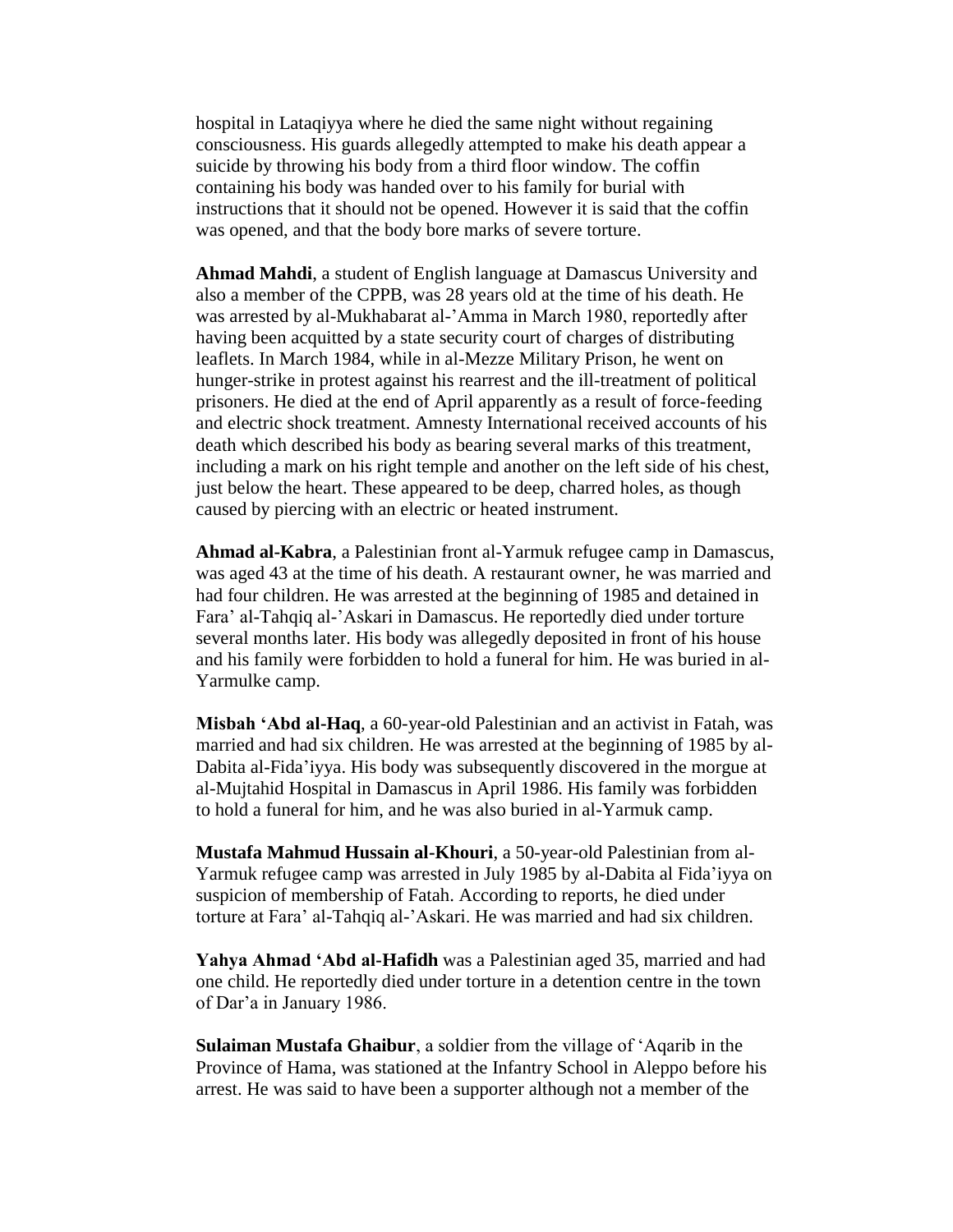PCA. On 1 March 1986 he was arrested by the Aleppo branch of al-Mukhabarat al-'Askariyya after PCA literature was found in his possession, and reportedly tortured while in detention. He was released two weeks later after having "agreed" to reveal the whereabouts of a PCA member who was sought by the authorities, and rearrested on 26 March after having "failed" to do so. According to reports, the coffin containing his body was returned to his family on 1 May for immediate burial, with instructions that it should not be opened. The family was apparently informed that he had committed suicide. Amnesty International understands that the coffin was opened and that the body had two bullet wounds on the neck and bruising around the wrists. It was alleged that Sulaiman Mustafa Ghaibur had been shot following his death under torture to make it appear that he had committed suicide.

## 3.4 Types of torture and ill-treatment reported to Amnesty International

The following are details of allegations of torture and ill-treatment which have been made to Amnesty International over several years by former detainees. It should be noted that not all of the methods listed below are widely used in Syria. Some are said to be exclusive to certain prisons or detention and interrogation centres. They are said to include:

- 1. Beatings on all parts of the body, involving punching, slapping and/or kicking, administered with fists, feet, leather belts, sticks, whips, hammers, braided steel cables or cables inside plastic hoses with the ends frayed;
- 2. Dullab (tyre): hanging the victim from a suspended tyre and beating him/her with sticks, clubs, cables or whips;
- 3. Falaqa: beating the soles of the feet;
- 4. Bisat al-Rih (Flying Carpet): strapping the victim to a piece of wood shaped like a human body and either beating him or her or applying electric shocks all over the body;
- 5. Al-Shabah (the Phantom): tying the victim's arms behind the back and suspending him or her by them or by the feet. In both cases the victim may also be beaten or given electric shocks;
- 6. Al-'Abd al-Aswad (the Black Slave): strapping the victim onto a device which, when switched on, inserts a heated metal skewer into the anus;
- 7. Al-Kursi al-Almani (the German Chair): a metal chair with moving parts to which the victim is tied by the hands and feet. The back rest of the chair bends backwards, causing acute hyperextension of the spine and severe pressure on the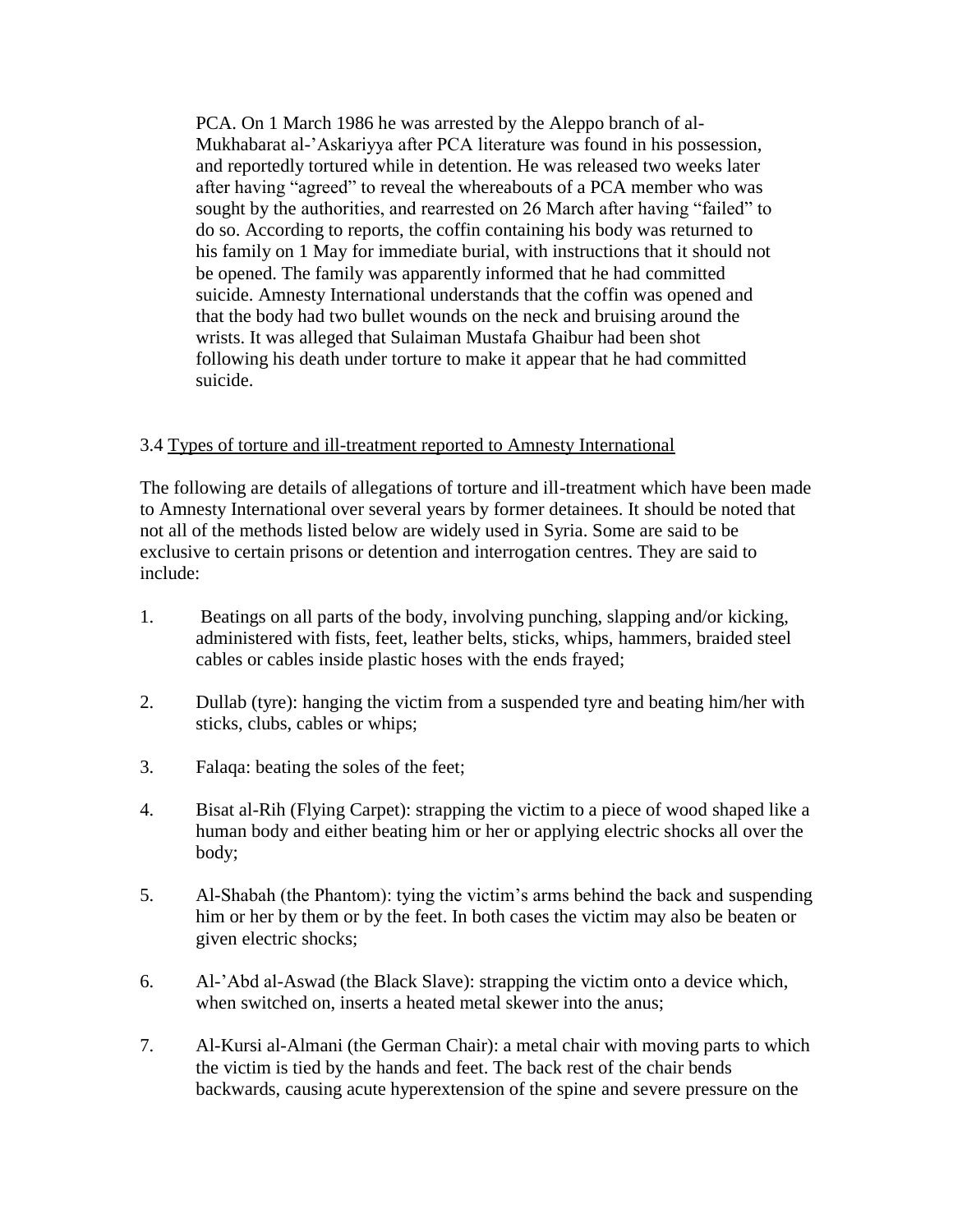victim's neck and limbs. This is said to result in difficulty in breathing almost to the point of asphyxiation, loss of consciousness and, in some cases, the fracturing of the vertebrae. A variation of this device is known as al- Kursi al-Suri or Syrian Chair. In this metal blades are fixed onto the front legs of the chair at the point where the victim's feet are tied, causing profuse bleeding from the ankles when pressure is applied. Both variations may be used in conjunction with beating or whipping.

- 8. Al-Ghassala (Washing Machine): a hollow spinning drum similar to that of a domestic washing machine into which the victim is forced to insert his or her arms, resulting in the arms and/or fingers being crushed;
- 9. Using domestic appliances to burn parts of the body such as the chest, back, genitals, buttocks and feet. The appliances include electric boilers (hot water tanks) against which the victim's body is pressed; paraffin stoves covered with a metal sheet on which the victim is forced to sit; electric irons; electric welding machines;
- 10. Placing a piece of cotton wool soaked in petrol on various parts of the body and setting it alight; pouring petrol on the victim's feet and setting them alight;
- 11. Piercing the victim's back or chest with a pointed heated metal rod;
- 12. Extinguishing cigarettes on sensitive parts of the body; using gas lighters to burn the victim's beard, moustache or other body hair;
- 13. Applying electricity to sensitive parts of the body including the ears, nose, tongue, neck, hands, genitals, anus and feet;
- 14. Applying salts and caustic substances (acidic and alkaline solutions) to the victim's wounds or burns;
- 15. Slashing the victim's face lips, ears, nose with shaving knives and razor blades;
- 16. Forcing the victim to stand in bare feet against a wall with the hands tied together above the head. The top of the victim's foot and toes are then crushed with the heel of a boot in a grinding motion;
- 17. Administering blows to the same areas of the victim's body (including the head) for prolonged periods with a long thin rod tipped with a metal ball;
- 18. Suspending the victim by the hands and feet to bedposts or by the feet from a ladder, and beating or whipping him or her;
- 19. Al-Farruj (the Chicken): strapping the victim to a revolving wooden bar resembling a roasting spit and subjecting him or her to beating with sticks;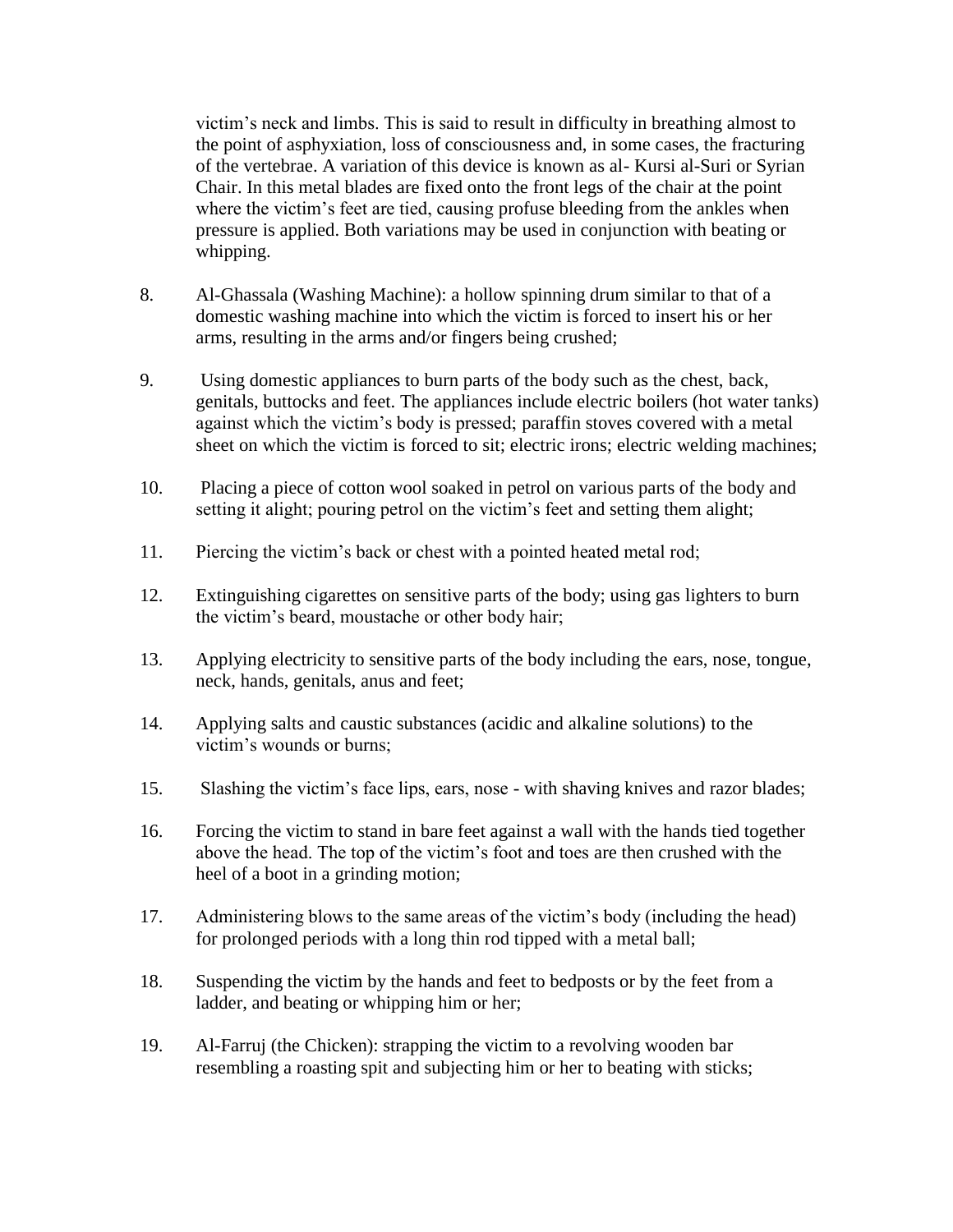- 20 Hanging the victim for prolonged periods by the neck in such a way that the neck is not broken;
- 21. Suspending victims from a rotating fan in the ceiling and beating them as they rotate;
- 22. Forcing the victim to lie fully clothed in a bathtub filled with water for prolonged periods (sometimes overnight). Water may also be poured onto the victim at the same time;
- 23. Showering or pouring boiling hot or cold water alternately over the victim;
- 24. Plucking hair or skin with pincers or pliers;
- 25. Extracting finger and toe nails;
- 26. Sexual abuse or assault;
- 27. Forcing the victim to sit on bottle necks or inserting bottles or sticks into the rectum;
- 28. Forcing the victim to stand for long periods on one leg or to run carrying heavy weights;
- 29. Complete isolation in a small dark cell without any human contact at all for several days;
- 30. Switching on the light while the victim is asleep or keeping a bright light on for long or short periods day or night, possibly for several days;
- 31. Using loudspeakers to transmit noise, such as loud music and screams of people undergoing torture;
- 32. Subjecting the victim to mock execution, by holding his or her head below water almost to the point of suffocation;
- 33. Al-Miqsala (Guillotine), forcing the victim to lie on his or her back, facing a blade. A device on the machine ensures that the blade stops just before it touches the victim's neck;
- 34. Threatening the victim that his or her relatives or friends are in danger of, for example, torture, sexual abuse, assault, kidnapping, amputation of limbs and execution;
- 35. Torturing other detainees in front of the victim;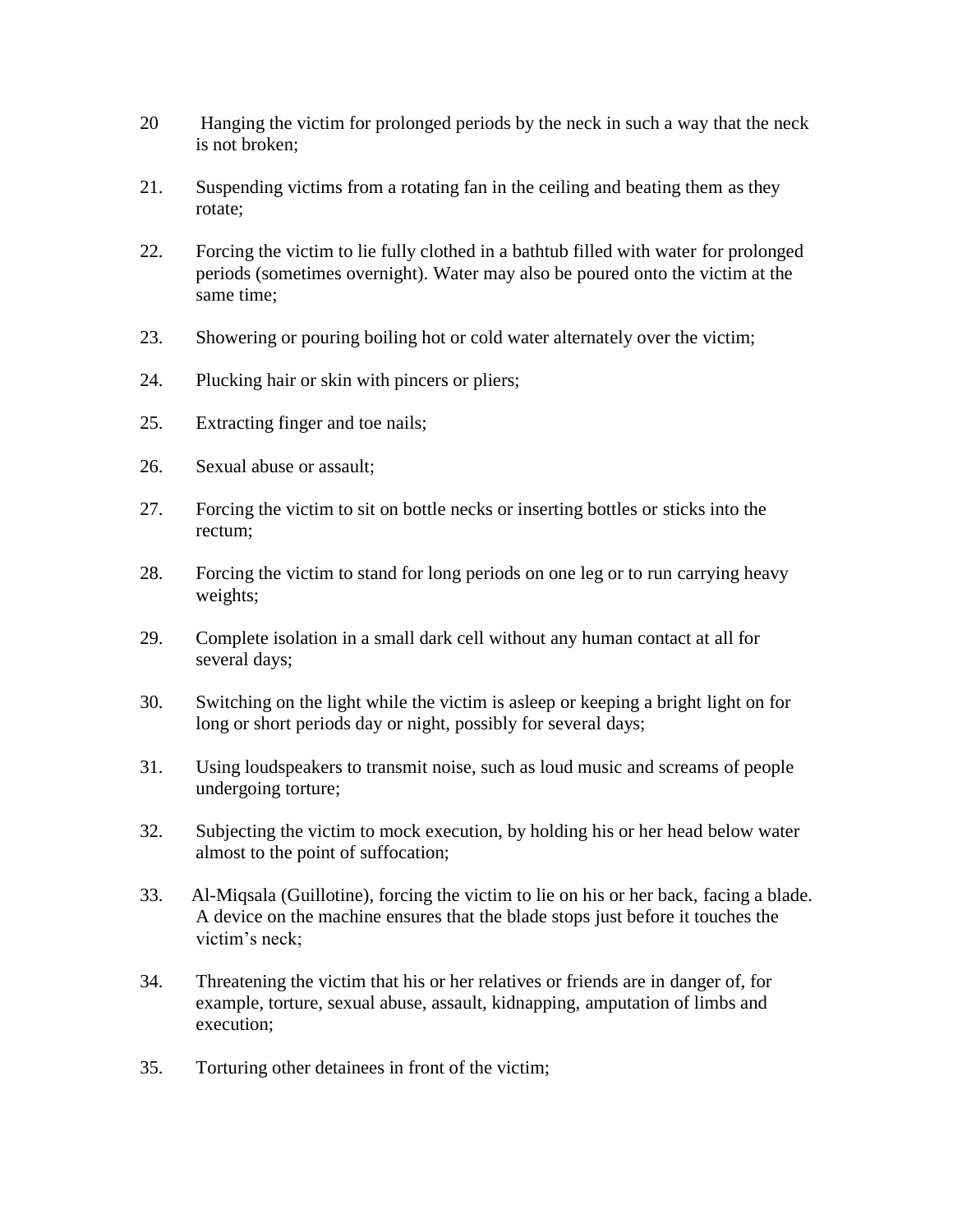- 36. Torturing or sexually assaulting the victim's relatives in his or her presence;
- 37. Degrading the victim by using obscene language or insults or by forcing him or her to undress in front of guards of the opposite sex;
- 38. Depriving the victim of sleep, food, water, fresh air, toilet or washing facilities, visits by relatives or medical treatment;

#### 3.5 Medical treatment

Detainees in the custody of the security forces are routinely denied the right to receive a prompt medical examination upon arrest. Requests to see a doctor or to have a medical examination thereafter are most often refused. This is in violation of Article 6 of the United Nations Code of Conduct for Law Enforcement Officials, according to which:

"Law Enforcement Officials shall ensure the full protection of the health of persons in their custody and, in particular, take immediate action to secure medical attention whenever requested."

Medical facilities are reported to be minimal in most Syrian prisons, and totally inadequate in some. There is usually only one doctor in each prison, whose visits to detainees are said to be infrequent and irregular. In some prisons, the doctor may only be present once or twice a week. Prison doctors are generally said to be ill—equipped to treat detainees suffering from injuries or diseases requiring specialized medical care or hospital treatment. Medical prescriptions and medicines for detainees in prisons such as al-Mezze Military Prison or 'Adra Civil Prison have to be obtained outside and brought in by visiting relatives. Political detainees' requests for outside medical treatment must be approved by the branch of the security forces in charge of their custody. In civil prisons, such requests are made to the prison director who then passes them to the relevant branch of the security forces for approval, since he has no jurisdiction over matters pertaining to political detainees. Alternatively, he may simply refer the matter to the prison doctor. In practice, these requests can take several months or longer to be processed and are invariably denied. According to Amnesty International's information, political detainees are generally only admitted to hospital when they are in a critical condition and in need of urgent medical care, usually after torture. In such cases they have been registered in hospitals under false names, which has made it difficult for their relatives to trace them.

In Tadmur Military Prison, official medical care is said to be virtually nonexistent. Detainees who need medical treatment, including those suffering from wounds or injuries inflicted through torture, are reportedly not examined by a doctor for several months at a time. Wounds sustained during the "reception' upon arrival at the prison or through the subsequent routine ill treatment, become inflamed and purulent after prolonged neglect. In the absence of adequate medical care1 complications develop.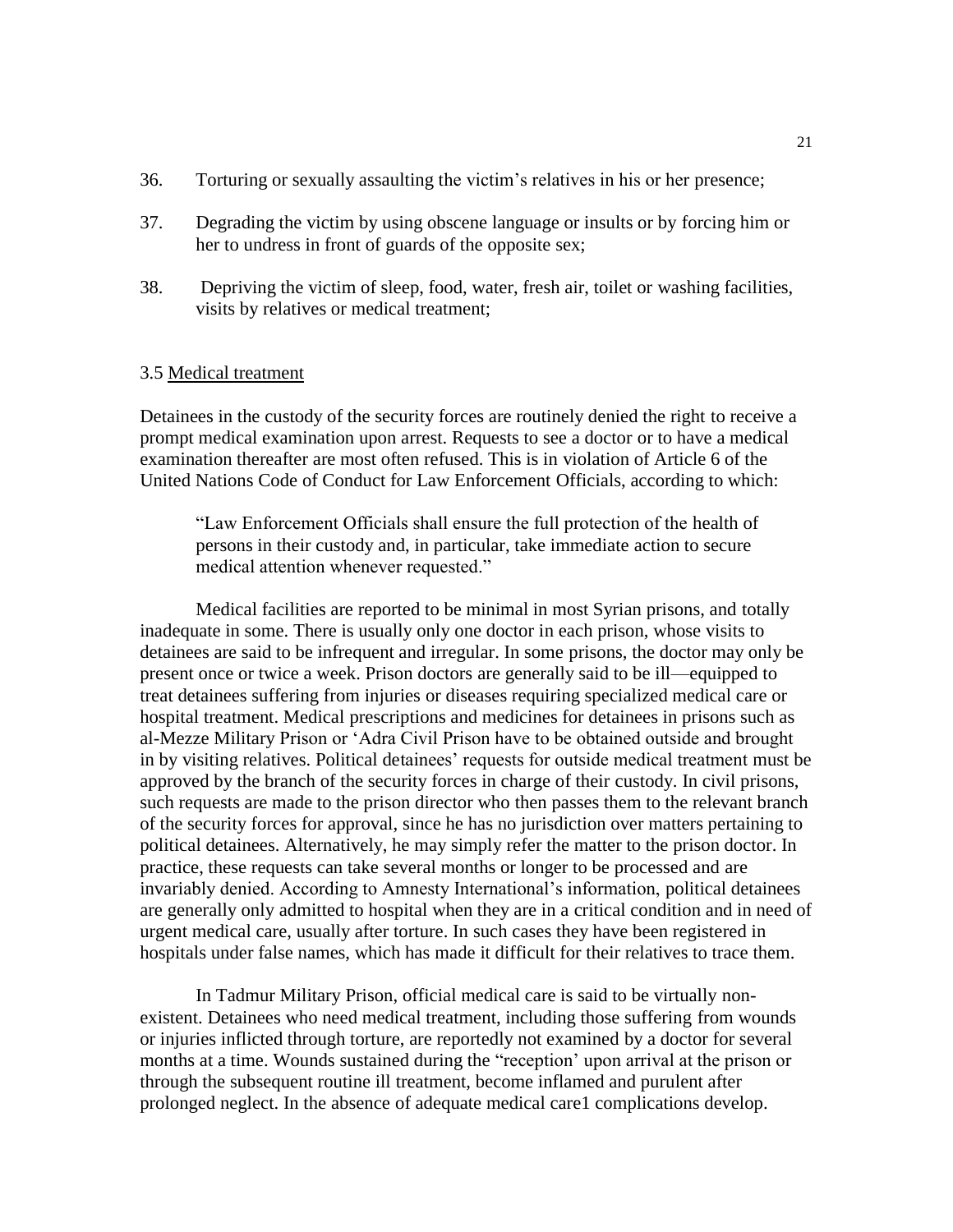Consequently, detainees have reportedly been treated by fellow inmates who have medical training. Festering wounds, according to one doctor's testimony, have been treated with vinegar extracted from fermented apples or grapes, as well as a lotion produced from tetracycline capsules. Other injuries inflicted through torture, and which inmates have attempted to treat, are said to include severe and festering burns; fractured limbs and ribs resulting from beating with metal implements; severe bruising and sharp pains in the back caused by guards kicking detainees and jumping on their backs; hemiplegia (partial paralysis of the body); stiffness of the limb joints and chronic arthritis; osteomyelitis (inflammation of the bone); and various injuries caused by repeated blows to the head and face including broken teeth, inflammation of the middle ear and perforation of the eardrum (leading to partial or total deafness) and eye injuries and diseases (leading to partial or total blindness)

Amnesty International does not have detailed information about medical facilities in detention and interrogation centres. However, at Fara' al-Tahqiq al-Askari in Damascus, there are reportedly two doctors and at least one male nurse who examine detainees every one or two days. During their visits, the doctors allegedly try to persuade the detainees to "cooperate" with the interrogators in order to "save their lives". Their main role has been described as treating detainees for wounds and injuries inflicted through torture after each interrogation session, particularly those whom the interrogators have been instructed to keep alive. At Fara' Falastin, a male nurse is said to visit the detainees every evening. According to one former detainee, the only medicines detainees could obtain from the nurse were tablets such as aspro or the antibiotic ampicillin, irrespective of their condition. A former detainee held by al-Dabita al-Fida'iyya reported that a fellow inmate of the detention centre, charged with membership of Fatah, had been seriously ill and denied medical treatment for over seven months.

Detainees in Syria's prisons and detention centres are also said to suffer from a wide variety of diseases, often caused by the combination of poor diets, appalling prison conditions, inadequate medical care and routine ill-treatment. These conditions also lead to the deterioration in the health of detainees who had illnesses such as rheumatism, diabetes and pulmonary diseases before their arrest. Lice and scabies are said to be rife in prisons and detention centres due to filthy conditions in the overcrowded cells. Other common complaints include chronic diarrhoea caused by contaminated food, anaemia resulting from poor diets over prolonged periods, and stomach ulcers caused by stress and exacerbated by poor diets. A number of detainees with ulcers have suffered gastric bleeding. In Tadmur Military Prison, where conditions are notorious, detainees are said to suffer from a variety of other diseases, including infectious gastro-intestinal diseases such as typhoid, cholera and dysentery; chest diseases such as pulmonary tuberculosis; heart diseases; various skin diseases and stress-related problems such as ulcers and alopecia (loss of hair). Serious mental disorders are said to include schizophrenia and depression.

Over the years Amnesty International has sent numerous appeals to the Syrian authorities on behalf of detainees who were reported to be seriously ill and were being denied adequate medical care. One of them, adopted by Amnesty International as a prisoner of conscience, died at the end of June 1987 at the age of 35. A novelist from al-Raqqa,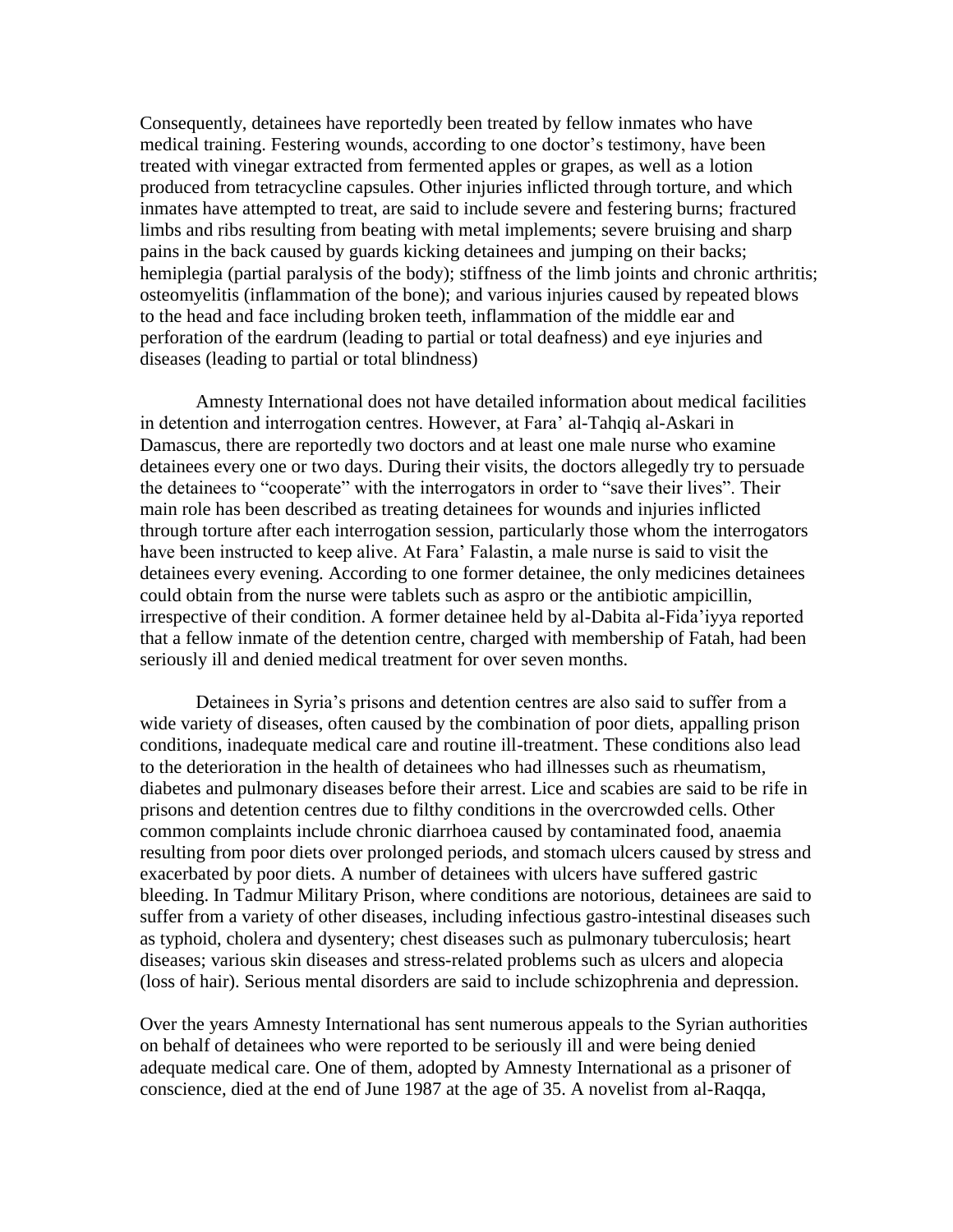Muhammad Haitham Kahoka had been arrested in October 1980 for membership of the CPPB, and detained without trial in Aleppo Central Prison. Amnesty International issued urgent appeals on his behalf in July 1985 and again in April 1986 after receiving reports that he was suffering from chronic inflammation of the kidneys, as well as trachoma of the eye and leukoderma. The Syrian authorities did not respond to the organization's appeals that he receive the medical treatment he needed. He was released in early June 1987 in poor health and was admitted to a hospital in Aleppo around 21 June. He died three days later.

Other detainees on whose behalf Amnesty International has appealed for medical treatment are listed below. Most of them have been detained without trial since their arrest and have been adopted by the organization as prisoners of conscience.

**Munif Mulhim** was born in 1950, in Homs. He was arrested in August 1981 and detained in Tadmur Military Prison without charge or trial. In August 1984 he was reported to be suffering from a malignant genital tumor.

**'Abbas 'Abbas** was born in 1938, in Misyaf, Province of Hama. He was arrested in January 1982 and detained in Tadmur Military Prison without charge or trial. In June 1985 he was reported to be suffering from peritonitis (inflammation of the peritoneum, the membrane lining the walls of the abdomen).

**Safwan 'Akkash** was born in 1953, in Hama. He was arrested in February 1983 and detained in Shaikh Hassan Prison, Damascus, without charge or trial. In June 1985 he was reported to be suffering from renal failure.

**Husam 'Allush** was born in 1952 in Hama. He was arrested in April 1980 and detained in Tadmur Military Prison without charge or trial. In June 1985 he was reported to be suffering from spinal osteoarthritis and an intervertebral disc lesion (slipped disc).

**Jaffan Humsi** was born in 1959, in Hama. He was arrested in April 1980 and detained in Tadmur Military Prison without charge or trial. In June 1985 he was reported to be suffering from nephritis (inflammation of the kidneys).

**Hind Qahwaji** was born in 1956, in Tal al-Nin. She was arrested in March 1984 and detained in Qatana Women's Prison without charge or trial. In June 1985 she was reported to be suffering from asthma.

**Wa'il Sawwah** was born in 1955, in Homs. He was arrested in August 1981 and detained in Tadmur Military Prison without charge or trial. In June 1985 he was reported to be suffering from a pulmonary disease.

**Haitham Kamel Mustafa** was born in 1966. He was arrested in May 1980, at the age of 14, and detained in Kafr Sousseh Prison, Damascus without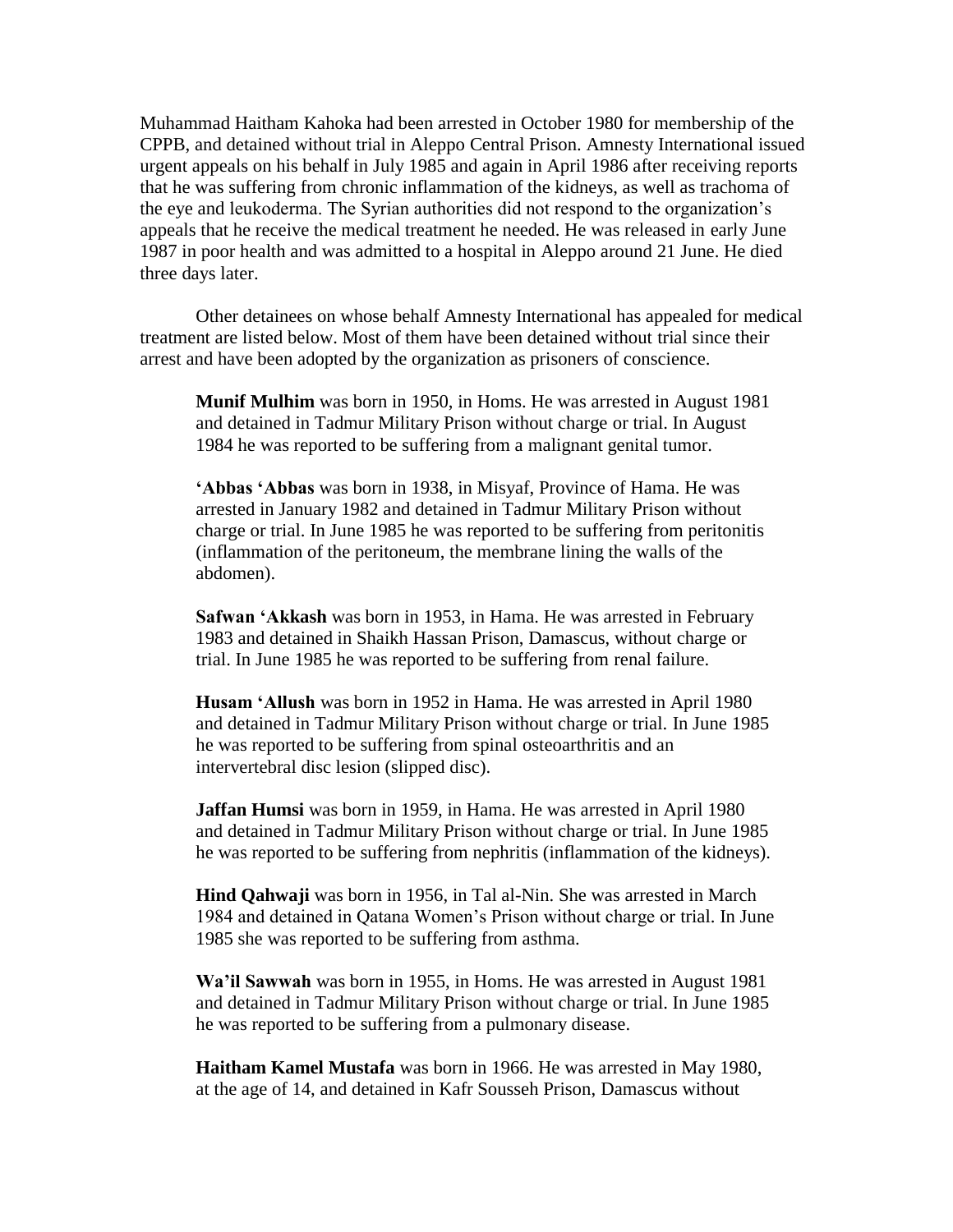charge or trial. In October 1985 he was reported to be suffering from constant headaches, anaemia, malfunctioning of the kidneys, significant weight loss and loss of teeth. He was released in May 1986.

**'Abd al-Majid Manjouneh** was born in 1938. He was arrested in April 1980 and detained in 'Adra Civil Prison, Damascus, without charge or trial. In December 1985 he was reported to be suffering from rheumatism of the vertebral column, an intervertebral disc lesion (slipped disc) in the lumbar region of his back, diabetes and nephritis (inflammation of the kidneys).

**Husain Tahir Zaidan** was born around 1954 in Idlib. He was arrested in May 1970 and has remained in detention in al-Mezze Military Prison, following the expiry of his 15-year sentence in May 1985. In February 1986 he was reported to be in poor health and suffering from diabetes.

**Mahmud Muhammad al-Fayyad** was born around 1931 in Dar'a. He was arrested in May 1970 and has remained in detention in al-Mezze Military Prison, following the expiry of his 15-year sentence in May 1985. In February 1986 he was reported to be suffering from a number of ailments including a gastric ulcer and inflammation of the oesophagus.

**Jalal al-Din Mustafa Mirhij** was born around 1934 in Qunaitra. He was arrested in May 1970 and has remained in detention in al-Mezze Military Prison, following the expiry of his 15-year sentence in May 1985. In February 1986 he was reported to be suffering from kidney stones, and in need of hospital treatment.

**Mahmud Jalbut** is a Palestinian, born in 1954. He was arrested in October 1980 and detained in 'Adra Civil Prison, without charge or trial. In March 1986 he was reported to be suffering from a stomach haemorrhage and to be in a critical condition.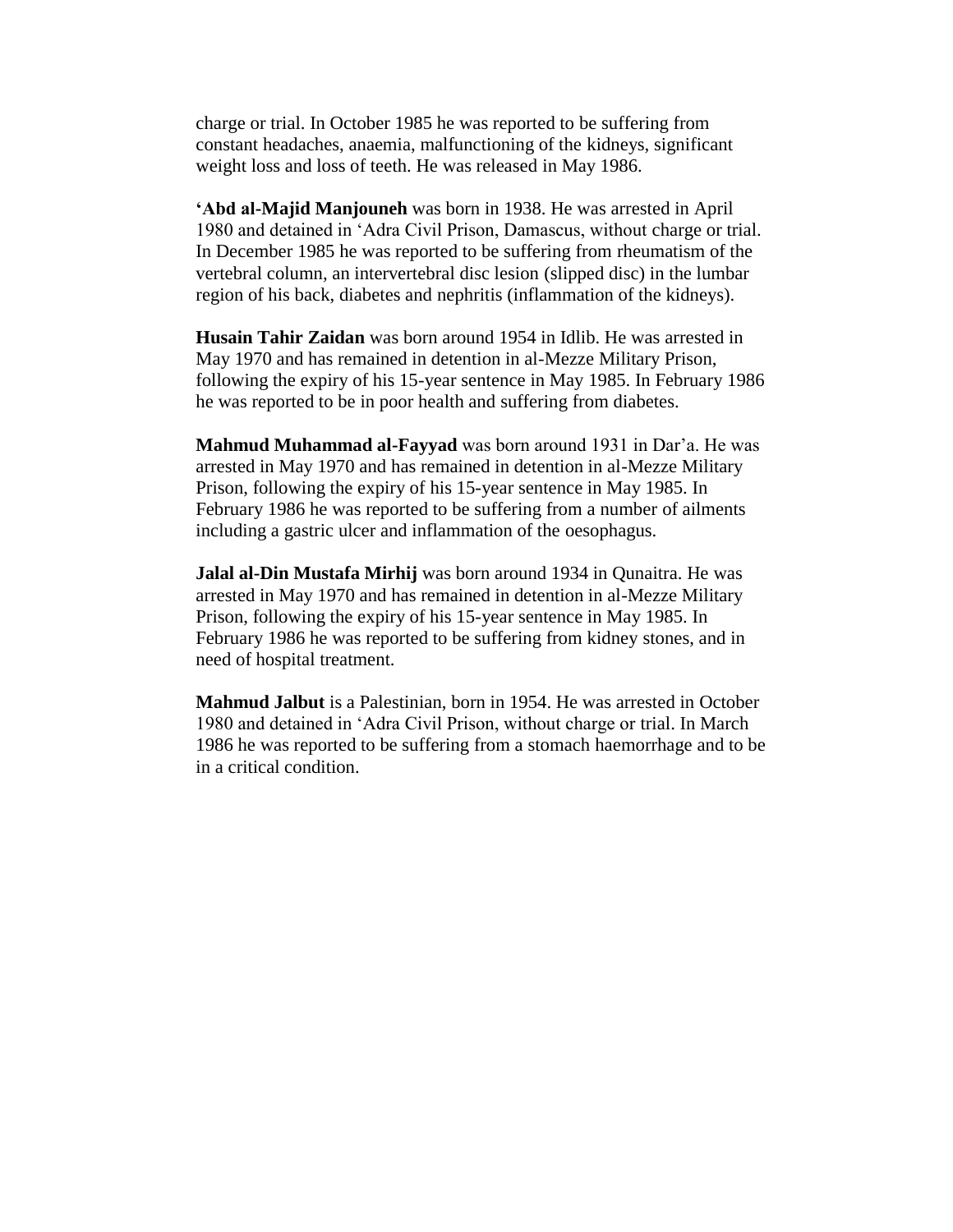## 4. TORTURE AND ILL-TREATMENT OF DETAINEES BY SYRIAN FORCES IN LEBANON

Syrian forces are also reported to have tortured and ill-treated detainees in areas of Lebanon under their control. People arrested or abducted in Lebanon are usually transferred to Syria soon afterwards. However, they are usually taken first to prisons or detention centres in areas under the control or jurisdiction of Syrian forces. It is at this early stage in their detention, while undergoing preliminary interrogation, that detainees first experience torture or ill-treatment at the hands of Syrian forces in Lebanon. As in Syria, torture continues throughout their subsequent detention.

Syria has had an official military presence in Lebanon since 1976, when the Arab Deterrent Force was deployed under the auspices of the Arab League. Syrian forces have been stationed principally in northern Lebanon, in the Beka' Valley in the east, and periodically in Beirut and further south. They were deployed most recently in West Beirut in February 1987. Amnesty International has received reports of human rights violations committed by Syrian forces since their entry into Lebanon. These include the torture and ill-treatment of detainees and the deliberate killing of innocent civilians.

Many opponents and critics of the Syrian government have also been abducted from Lebanon since 1976 and transferred to Syria where they are still detained, in most cases without charge or trial. They include Syrian, Lebanese, Palestinian and other Arab nationals. Some have subsequently been adopted by Amnesty International as prisoners of conscience.

This section contains details on the torture and ill-treatment of detainees between mid-1985 and August 1987. It does not examine abuses perpetrated by Syrian forces in Lebanon before mid-1985. Also excluded from this report are details of torture and illtreatment of detainees by the Shi'ite movement Amal, concerns which Amnesty International has repeatedly and publicly raised with Amal's leader, Justice Minister Nabih Berri. Some detainees currently being held in Syrian prisons were said to have been arrested in Lebanon by Amal and subsequently handed over to the Syrian authorities. They included hundreds of Palestinians held by Amal militiamen in Burj al-Murr in West Beirut, who were said to have been handed over to Syrian troops following their deployment in the city on 21 February 1987.

Most arrests or abductions are carried out by members of al-Istikhbarat a1- Askariyya al-Suriyya, Syrian Military Intelligence, in Lebanon. The force is headed by Brigadier General Ghazi Kan'an, who is reported to be answerable to a].-Mukhabarat al- 'Askariyya in Damascus. Commandos from al-Wahdat al- Khassa, headed by 'Au Haidar, also carry out numerous arrests. During the early 1980s al-Wahdat al-Khassa operated chiefly in Syria and were then estimated to comprise between 5,000 and 8,000 commandos and paratroopers. Since 1985, at least, they have been operating principally in Lebanon. In Syria, they were believed to have been involved in deliberate killings, some of whose victims were unarmed civilians. At the time, Amnesty International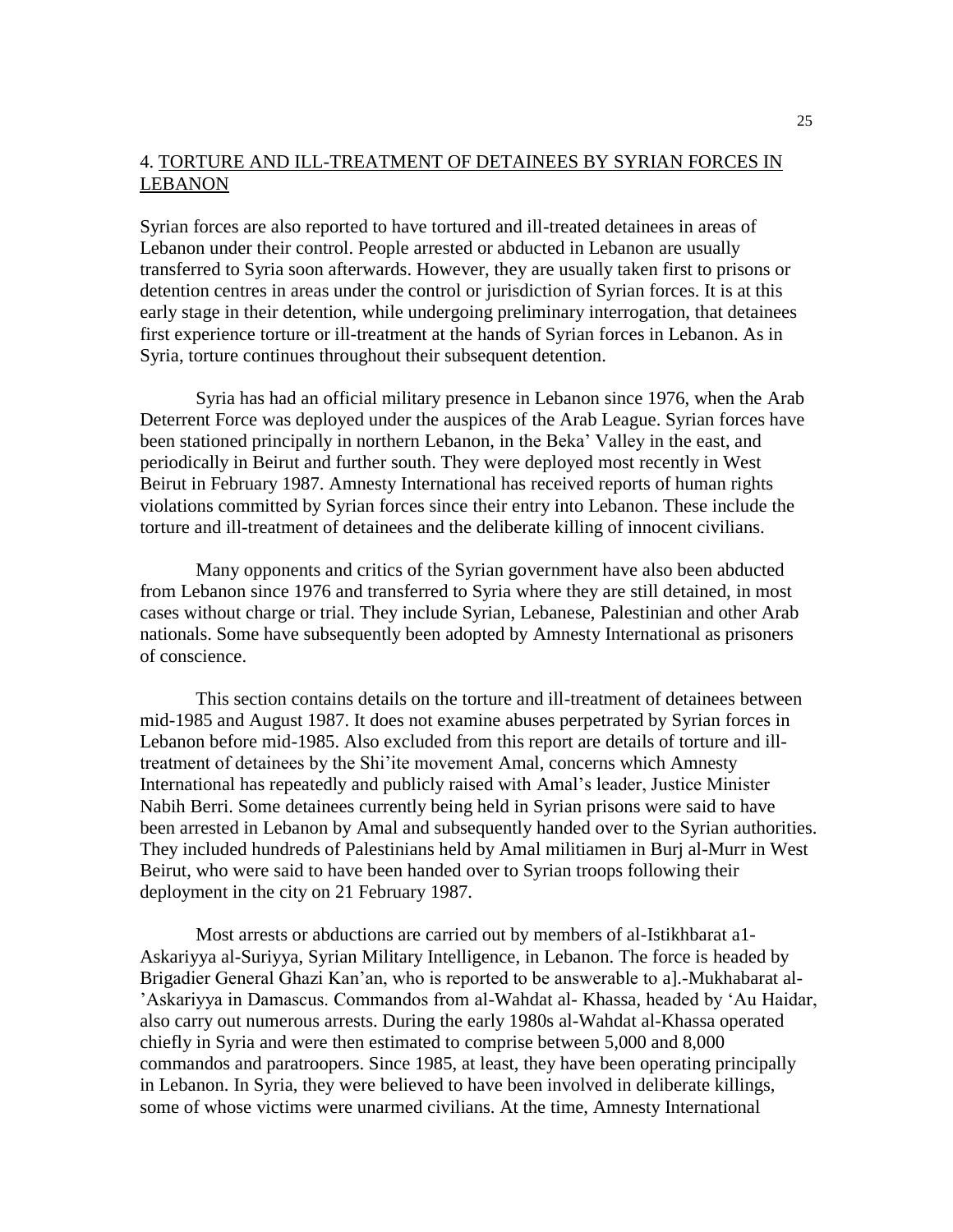received reports of such killings in the town of Jisr al-Shughur on 10 March 1980, the city of Aleppo on 11 August 1980 and the town of Hama on 24-25 April 1981 and in February 1982<sup>.(4)</sup> Amnesty International has also been informed that al-Wahdat al-Khassa were partly responsible for the deliberate killing of civilians in Lebanon, most recently in the northern city of Tripoli in the last week of December 1986, when over 200 people were said to have died $(5)$ 

Members of two Syrian-sponsored militia based in Tripoli, the ' Alawite al-Hizb al-'Arabi al-Dimugrati, Arab Democratic Party, headed by 'All 'Eid, and al-Mugawama al-Tarabulsiyya, Tripoli Resistance, headed by Tareq Fakhreddin, are also reported to have carried out numerous arrests in the north and to have subsequently handed over the detainees to Syrian forces.

People arrested in the Beirut region are usually taken to the headquarters of al-Istikhbarat al-'Askariyya in the Ramlet al-Baida district of West Beirut. They are initially held in a detention centre known locally as al-Mafraza where they are "sorted". On average they remain there for several days (although some only stay for a few hours), during which time they undergo preliminary interrogation. Former detainees have reported being severely tortured during interrogation, although they stated that the "real" torture was "reserved" for 'Anjar, a town in the Beka' Valley on the Syrian-Lebanese border.

People arrested in the northern region of Tripoli, are usually taken to Madrasat al-Amrican, American School, which Syrian forces stationed in the area have used as a detention centre for a number of years. The school is located in the al-Kobbe district in east Tripoli, the location of the Syrian forces' headquarters in northern Lebanon. Another school in al-Kobbe, Madrasat al Rahbat, Nuns' School, is occasionally used as a detention centre. According to recent information, suspected opponents of the Syrians are now also being held at a detention centre in the al-Mina' area of Tripoli, and al-Hizb al- 'Arabi al-Dimugrati use another detention centre in the Tripoli region. Suspects undergoing preliminary interrogation at Madrasat al- Amrican are said to be routinely tortured or ill-treated, and some have allegedly died in custody as a result. Detainees are generally held at the school for several days and sometimes weeks, after which they are either released or transferred to 'Anjar for further interrogation.

For some years detainees transferred from Beirut, Tripoli and other areas were held in a detention centre in the town of Shtura in the Beka' Valley, known locally as Ma'mal al-Basal. However, most detainees are now said to be held in another detention centre in the nearby town of 'Anjar, where they usually remain for several weeks, undergoing interrogation. Those not subsequently released are transferred to Damascus where most are either taken to Fara' Falastin, al Mezze Military Prison or a detention centre under the jurisdiction of al-Dabita al-Fida' iyya.

In Damascus they are interrogated for the third time. Detainees on whose behalf people in influential positions intervene are able to secure early release. The rest remain in prison for longer periods, some for years, invariably without charge or trial. Amnesty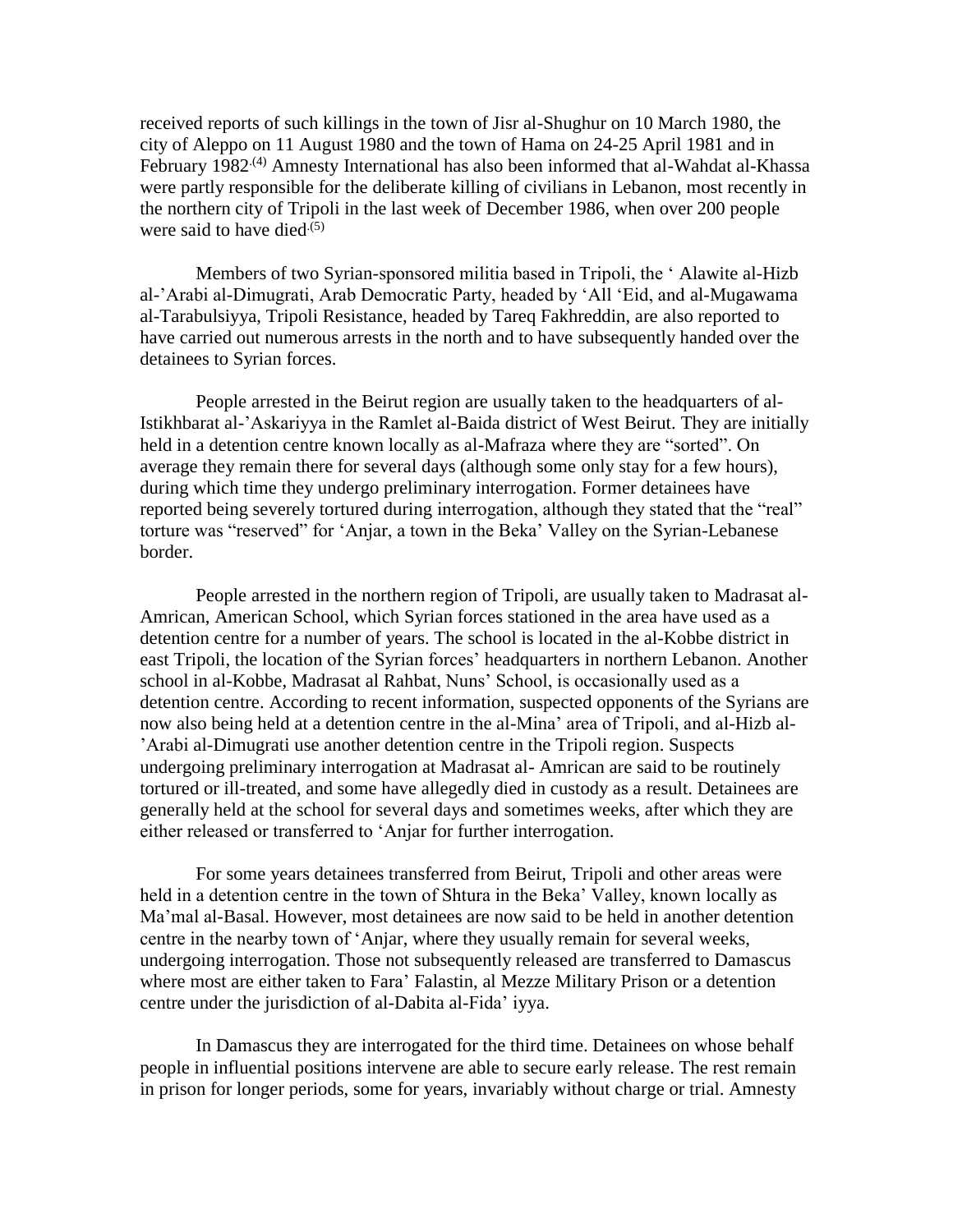International knows of no case where people have been arrested with a warrant, or where judicial proceedings were subsequently instituted. Amnesty International also believes that the majority of arrests by Syrian forces are carried out without any reference to the central Lebanese authorities. Relatives are therefore frequently unable to trace detainees once they have been abducted and transferred to areas controlled by Syrian forces or to Syria itself. Tracing detainees is made wore difficult because they are often arrested from their homes in the middle of the night or abducted from the streets by plainclothes security men, or "disappear" after being stopped at Syrian checkpoints. Families refrain from making inquiries for fear of reprisals, and may therefore remain in ignorance of detainees' whereabouts until they have been released. Alternatively, the family may learn of a detainee's whereabouts from former detainees who had been held in the same cell or detention centre. Amnesty International has been told that Syrian officers stationed in Lebanon have frequently approached detainees' relatives with promises to facilitate visits or secure the detainees' release in exchange for cash. The sums of money being requested were said to range from 25,000 to 50,000 Syrian Liras (US\$6,400 to US\$12,700) for visits and up to 200,000 Syrian Liras (US\$51,000) for releases.

Most accounts received by Amnesty International indicate that the torture and illtreatment of detainees is largely carried out by members of al-Istikhbarat al-'Askariyya and al-Wahdat al-Kha5sa. Some victims are reported to have died as a result, or to have sustained permanent physical or mental damage. As in Syria itself, torture is said to be inflicted at all stages of detention, starting from the moment of arrest. It is said to be most severe at the detention centre in 'Anjar, which former detainees have described as having an interrogation room containing specially designed torture equipment (see Appendix B). For example, a number of detainees held there are reported to be suffering from partial paralysis of the body caused by the fracturing of the vertebrae. This is said to result from strapping the victim to a chair which is specially designed to force the victim to bend backwards, causing acute stress to the spine and subsequent loss of consciousness. The chair, known as Kursi al-Istria (Confession Chair) is said to be similar to that used at Fara' al Tahqiq al-'Askari (Military Interrogation Branch) in Damascus (see Section 3.4 above). According to information received by Amnesty International, several Lebanese detainees accused of membership of Harakat al-Tawhid al-Islami, Islamic Unification Movement, who were arrested in early 1987 in Tripoli and detained in 'Anjar, are said to be partially paralyzed as a result of such treatment. It is not known whether the paralysis is temporary or permanent. A detainee who was held at 'Anjar described another method in which the victim is made to stand inside the seat frame of a chair and then is forced to bend backwards far enough to cause severe stress to the spine, with the same result as described above.

Other methods of torture said to be routinely used include beatings on various parts of the body. Detainees have reported that they were repeatedly kicked, whipped and stepped on by guards and interrogators. They also said that they were subjected to the falaqa or suspended from the dullab (tyre) and then beaten repeatedly, in some cases over 300 times. In another method detainees are suspended by their hands or feet from meat hooks, and then whipped or beaten. One former detainee held in 'Anjar in early 1987 reported that detainees were spread-eagled from their hands and feet from the ceiling, and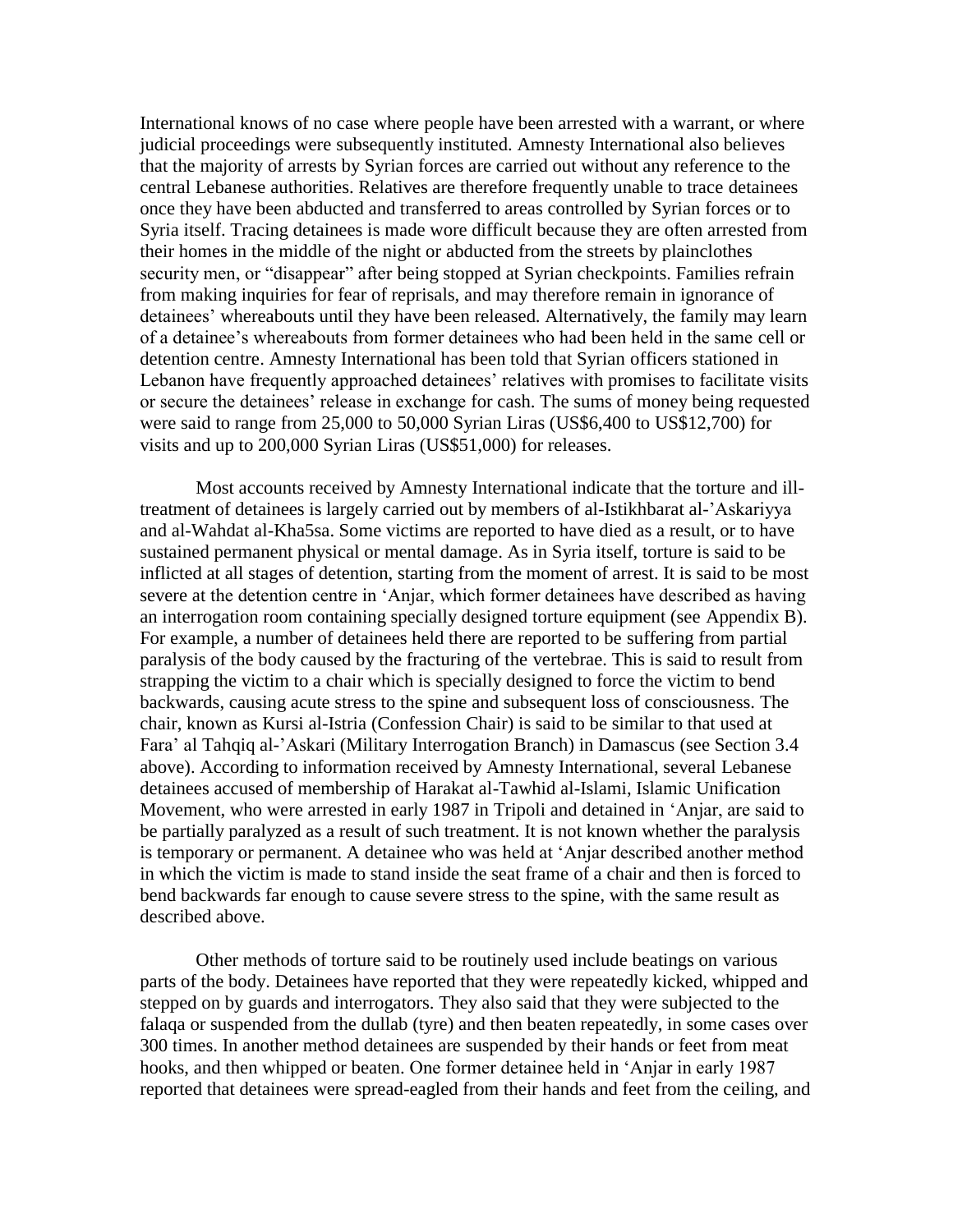simultaneously beaten on their backs (a method known as al-Ankabout al-Ta'er or Flying Spider).

Electrical forms of torture are also said to be commonly used. Electrodes are placed on sensitive parts of the body, particularly the genitals. Alternatively, detainees are made to stand in a pool of water through which an electric current is passed. Cigarettes are extinguished on sensitive parts of the body. Another method said to be used at 'Anjar is that of placing a large lamp of approximately 5000 watts close to the skin, which burns as a result. Detainees have also allegedly been threatened that they would be blinded with the lamp.

Other techniques mentioned by former detainees include the following: forcing the victim to sit on bottle necks; burning the victim's beard or pulling out the hairs with pliers; forcing the victim to stand naked in very cold weather for several hours followed by whipping or by pouring icy cold water on the body; forcing the detainee to sleep in a cell filled with several inches of water; applying considerable pressure to the ankle bones by placing a Kalashnikov rifle across the ankles and twisting the rifle belt round the body of the rifle so that it is tightly drawn round the back of the ankles. According to several accounts received by Amnesty International, a leading member of al Tawhid al-Islami who was held in 'Anjar in early 1987 and has since been released, allegedly had one of his eyes gouged out with a knife. Detainees also report being denied medical treatment.

Detainees are also placed under considerable psychological stress by being forced to act as informers. They are taken out onto the streets, with a hood over their head to prevent identification, and forced to point out people who may have been involved in hostile acts against Syrian forces, as well as other named individuals wanted by the authorities. This practice is said to be commonly used. For example suspects arrested in Tripoli in the aftermath of the December 1986 events were reportedly forced to point out members or supporters of al-Tawhid al-Islami who had participated in armed clashes against Syrian forces in the area.

The following are extracts from the testimony of a former Palestinian detainee interviewed by Amnesty International who was arrested in Beirut in early 1986. He was held briefly at Syrian forces' headquarters in the city and was later transferred to ' Anjar in the Beka' Valley. His description of the period spent in detention is typical of the many accounts received by Amnesty International from former detainees:

"I was arrested at Beirut Airport and taken to the Beau Rivage Hotel where I spent about four hours. I was then taken to al-Mafraza. It was a building with a prison located in the basement. At 4am the following morning they took me for interrogation. They accused me of being a supporter of 'Arafat. They asked me about the cadres of Fatah and…I was blindfolded and subjected to the dullab. They tied me to a metal chair by the hands, feet and back. I sensed that there were about five people in the room. .Someone grabbed hold of my hair and pulled my head back. They asked me about…I denied everything, and then the beating started….They gave me electric shock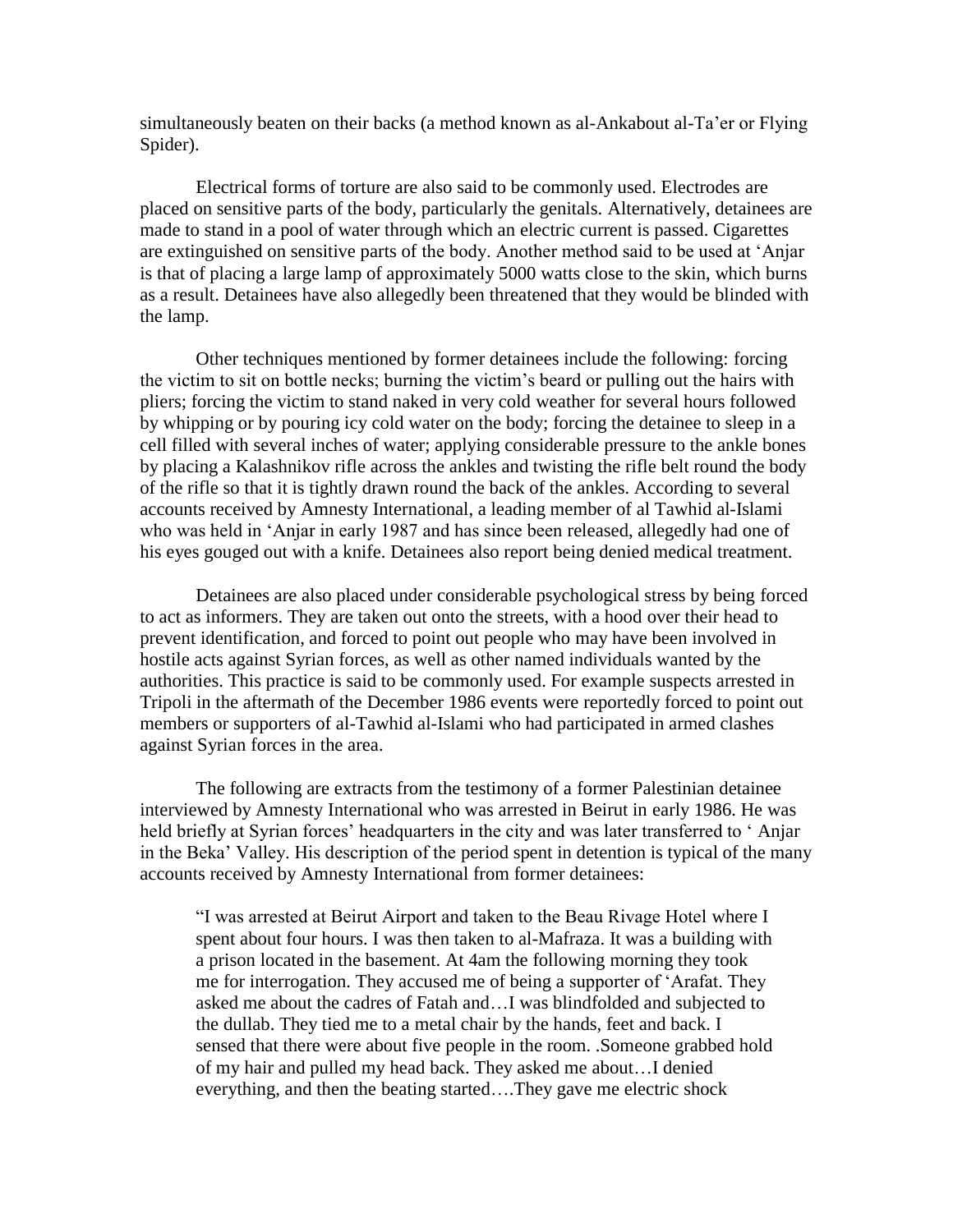treatment by placing electrodes on my chest, near my heart. They threatened to kill me unless I confessed. They beat me with their fists and whipped me. The interrogator… ran across the room towards me (I was still strapped to the chair) and then kicked me on my heart. . .After four hours of interrogation with continuing beatings and insults, I was taken out of the room.

#### Shortly afterwards he was transferred to 'Anjar:

'We arrived at 'Anjar at about 6am. It was like a massacre, they beat us 24 hours a day. The building had only one floor. We were all blindfolded and our hands tied behind our back. We were taken into an office one by one. As each person went in, the rest of us could hear his screams. When my turn came, I went in. Again they accused me of being a supporter of 'Arafat. They beat me 19 times with a cane stick. As I was leaving the office they dealt me a final blow on the back (traces of which remain on my body). Afterwards they made us stand in the open courtyard. It was very cold, being winter, and they forced us to stand in the mud and snow for about 19 hours. We were naked and our hands were tied behind our back. Some of us were thrown in the mud. Again we were called in for interrogation, one by one. Each person spent about four or five hours in interrogation. They kept asking the same questions. When my turn came again, one person interrogated me. He took off the blindfold. He tried to put pressure on me to 'confess' as I had done in Beirut. He asked me to confess to being a supporter of 'Arafat, and…I denied everything. He beat me, slapped me and kicked me during interrogation. After about three or four hours I was taken out and put in the dullab and beaten. Someone asked me if I wanted to drink some water. When I replied 'yes' he poured icy cold water over my body. Then I was transferred to the cell. The following evening, I was interrogated and tortured again. This continued for about five or six days. There were 47 of us in one cell. All the cells were full of people from all over Lebanon. On the evening of the sixth day, they told us to prepare ourselves. There were about 35 of us. They put us in the back of a truck, which contained videos and other equipment stolen by Syrian intelligence men from Lebanon, and took us to Damascus".

At Madrasat al-Amrican in Tripoli, detainees are reported to be routinely tortured or ill-treated when undergoing preliminary interrogation by Istikhbarat al-'Askariyya. Treatment includes prolonged beating or whipping on sensitive parts of the body, being subjected to the falaqa and the dullab, the extinguishing of cigarettes on the skin, electric shock treatment and sexual abuse. A number of detainees are reported to have died in custody as a result, among them three Lebanese nationals who were held at Madrasat al-Amrican at the end of 1986.

The three victims were among hundreds of people reported to have been arrested at the end of 1986 and early 1987 following earlier clashes between Syrian forces and members of al-Tawhid al-Islami in Tripoli. Many of those arrested at the time were taken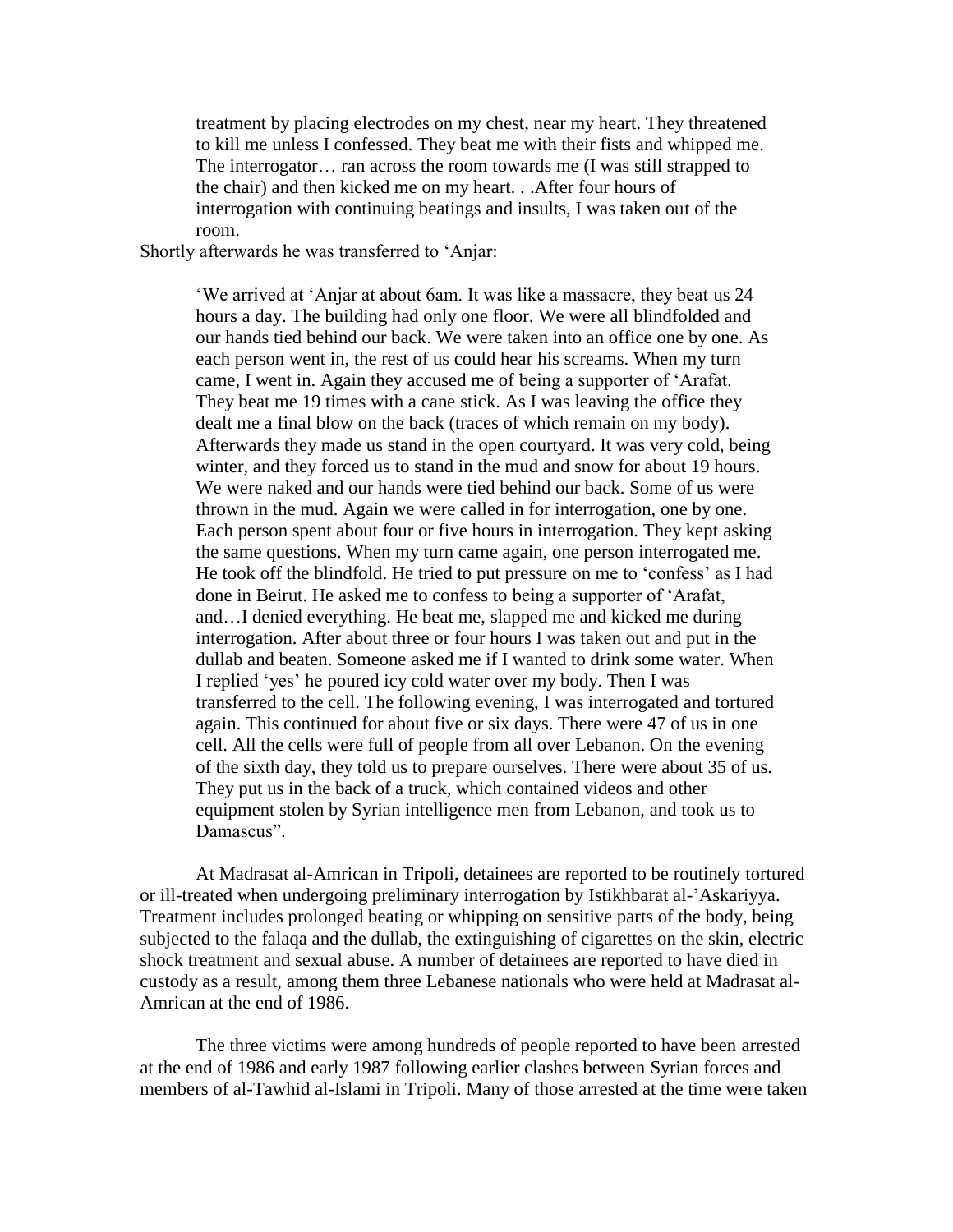to Madrasat al-Amrican, and severely beaten and otherwise ill-treated in order to extract 'confessions' from them. Some were subsequently transferred to 'Anjar and others to Damascus. The three victims were:

**Jihad 'Abs**, from al-Tabbaneh district of Tripoli, who was approximately 25 years old and married with two children. His wife was expecting their third child at the time of his arrest in the last week of December 1986. He was reported to have died under torture several days later following interrogation.

**Mahmud Ahmad Raslan**, an arms dealer from the village of Belt al-Faqs in the Dinniyeh region east of Tripoli. He was in his early 60s, married and had six children. He was arrested on or around 24 December 1986 and taken to Madrasat al-Amrican. According to reports, he died three days later as a result of prolonged beating and electric shock treatment. His body was returned to his family with instructions to bury it immediately. The Syrian authorities did not respond to Amnesty International's call for an investigation into his death.

**Jibril Idlibi**, a student of medicine in the United States who was in Tripoli at the end of 1986. He was arrested in the last week of December after being wounded in the clashes in al-Tabbaneh, and was transferred to Madrasat al-Amrican for interrogation. According to reports, his body was found the following day in al-Mustashfa al- Islami (Islamic Hospital) in Tripoli. He had allegedly died under torture at the end of 1986 or early 1987.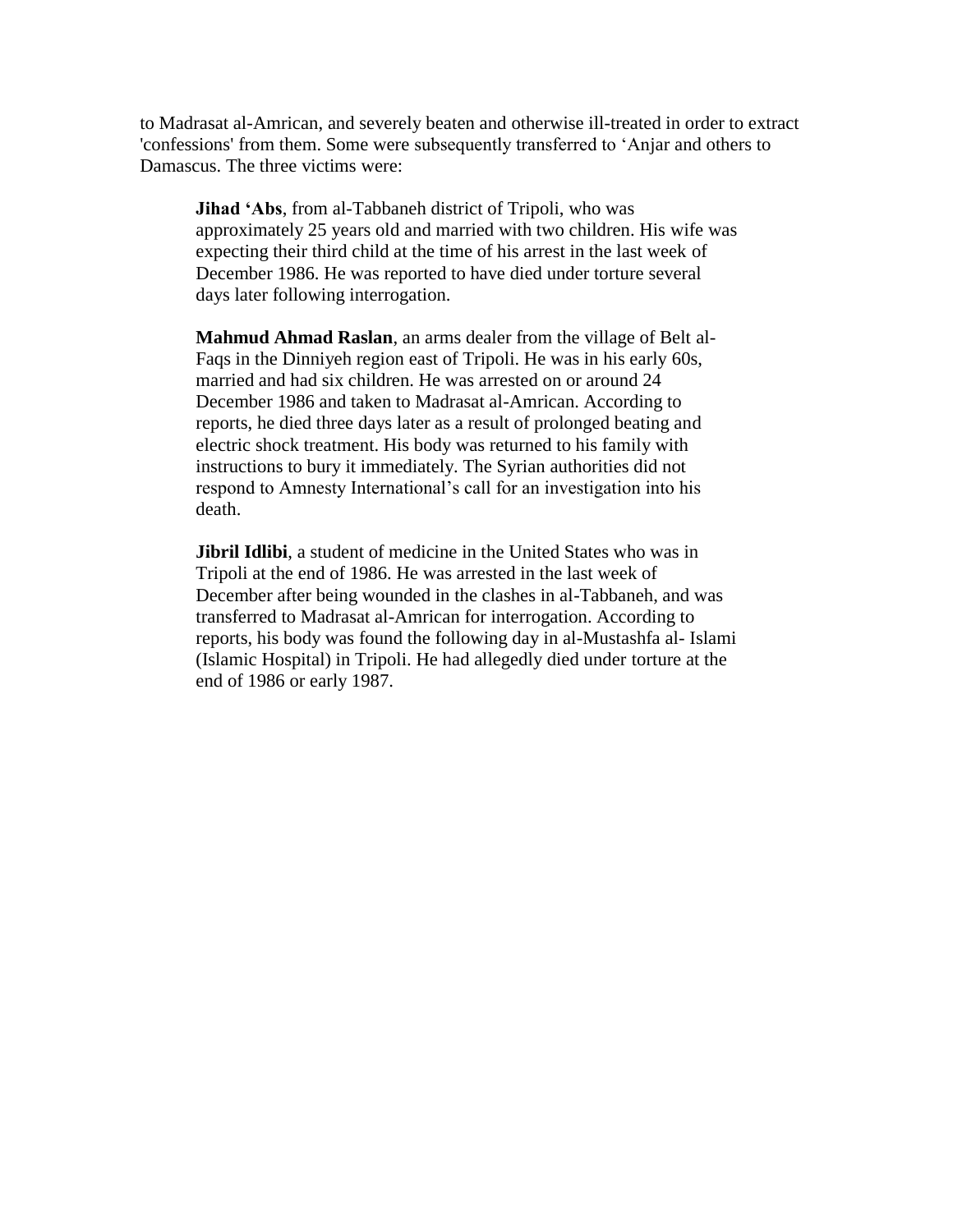#### 5. AMNESTY INTERNATIONAL'S RECOMMENDATIONS

The Human Rights Committee, in its general comment 7(16) on Article 7 of the International Covenant on Civil and Political Rights, <sup>(6)</sup> pointed out that:

"It is not sufficient for the implementation of this article to prohibit torture or cruel, inhuman or degrading treatment or punishment or to make it a crime. Most States have penal provisions which are applicable to cases of torture or similar practices. Because such cases nevertheless occur, it follows from Article 7, read together with Article 2 of the Covenant, that States must ensure effective protection through some machinery of control'.

To that end, the Committee recommended that State Parties to the Covenant adopt a number of additional preventive and remedial measures to ensure effective control. Some of these measures, together with other safeguards elaborated by Amnesty International, are listed below. Amnesty International urges the Government of the Syrian Arab Republic to take immediate steps to ensure that no detainees are tortured or illtreated by implementing these recommendations:

- 1. The government should carry out its stated intention to accede to the United Nations Convention Against Torture and Other Cruel, Inhuman or Degrading Treatment or Punishment, adopted by the United Nations General Assembly on 10 December 1984, and should ensure its practical implementation.
- 2. An important safeguard against the torture and ill-treatment of detainees is that no one should be detained arbitrarily or illegally. The government should examine current legislation and practice designed to prevent such abuses by the security forces. In particular, it should review all provisions for the preventive detention of political prisoners specified in the State of Emergency Law of 1962, which has facilitated the arbitrary arrest and prolonged detention without trial of thousands of people and the suspension of their fundamental rights while in custody. The vast majority of political prisoners are arrested without a warrant and without being informed at the time of the reason for their arrest. They are held without any firm evidence against them or any further legal proceedings. Amnesty International urges the government to enforce existing legislation which requires the production of arrest warrants and prohibits the detention of suspects without warrants for longer than permitted in law.<sup>(7)</sup>
- 3. The government should end the practice of indefinite incommunicado detention and should consider this practice as creating conditions conducive to torture or illtreatment. Since such abuses most frequently take place in the early stages of incommunicado detention during interrogation, Amnesty International urges the government to enact, as a matter of urgency, legal provisions granting all detainees prompt and regular access to legal counsel, relatives and doctor, and to a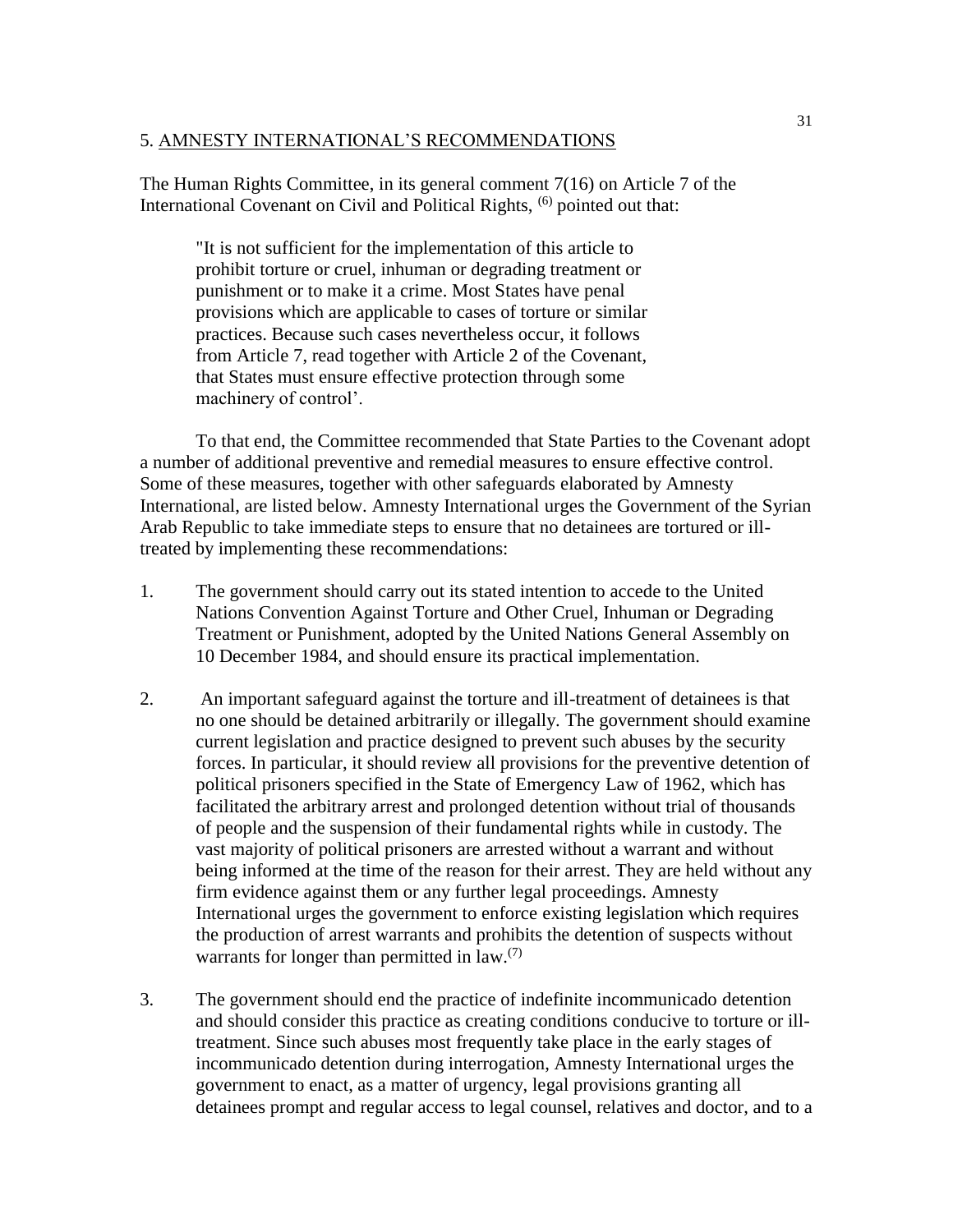court of law. All detainees should be brought before a judicial authority promptly after being taken into custody, both to assess the legality and necessity of the detention as well as the treatment of the detainee. Amnesty International believes these are some of the most important safeguards against torture and ill-treatment.

- 4. In Amnesty International's experience, political suspects are frequently interrogated by the security forces in "secret" or unacknowledged places of detention, and their relatives remain ignorant of their whereabouts until they are transferred to an official prison. The government should ensure that all suspects are held in publicly recognized places, and that the names of those arrested or released be published regularly in the press. Accurate information on their whereabouts should be made available promptly after arrest to their relatives and legal counsel.
- 5. According to information available to Amnesty International, political detainees are usually held in custody and interrogated by the same agency, although other agencies may also participate in the interrogation. Furthermore, detainees remain for the most part in the custody of the same agency following interrogation and transfer to an official prison, whether civil or military, until the moment of release. Amnesty International recommends that this practice be changed and believes that the formal separation of authority over detention and interrogation would afford detainees some protection against torture or ill-treatment by providing a degree of supervision of their welfare by an agency not engaged in interrogating them. Amnesty International further recommends that detaining authorities be directed to keep detailed records on the suspects in their custody, including such information as the time and duration of each interrogation session, requests or complaints made by detainees or on their behalf and instances of legitimate use of force against a detainee or of violence by the detainee against guards, interrogators or him or herself. In the absence of such records, there must be a presumption that claims of torture and ill-treatment are justified and that injuries sustained in custody are the result of illegal use of violence by officials. The records should be made available to detainees and their legal counsel.
- 6. From all available information, there appear to be no regular and independent visits of inspection to places of detention. Political suspects in the custody of the security forces thus have no means of lodging complaints about their ill-treatment with an outside authority at any stage during their detention. Consequently, allegations of torture or ill-treatment have usually been made months or years after the detainees' release, in many cases only after they have left the country. This has sometimes made it difficult for former detainees to prove later that torture or ill-treatment took place. All places of detention, including those under the security forces' jurisdiction, should be open to regular independent inspection by the appropriate national authorities. Amnesty International recommends that mandatory visits by members of the judiciary to suspects, under Article 422 of the Code of Criminal Procedure, should be extended to all suspects in custody irrespective of the agency which is detaining or interrogating the suspect. If it is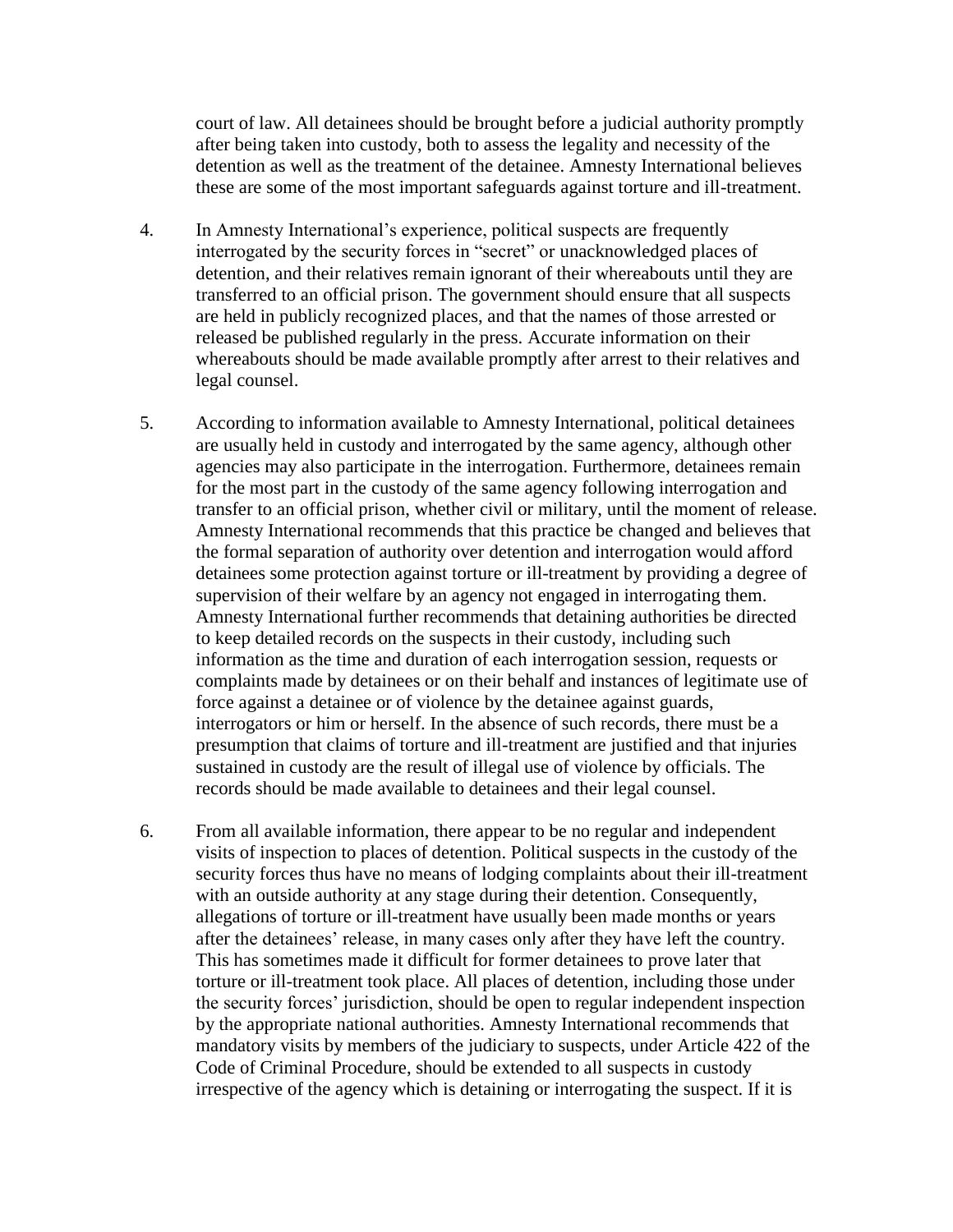not possible for these officials to visit places of detention other than those under their jurisdiction, mandatory visits should then be carried out by other independent officials to establish whether suspects were tortured and to prevent such practices occurring. The government should also invite the inspection of places of detention by an international humanitarian body with the appropriate expertise. Steps should be taken to ensure that detainees who lodge complaints about their treatment and witnesses are protected against ill-treatment or intimidation as a consequence of their complaints or any evidence given.

- 7. Although there is a constitutional and legal prohibition on torture in Syria, Amnesty International has no information which suggests that the government has made any attempt to prevent such violations and to bring the perpetrators to justice. In view of the numerous allegations of torture and ill-treatment made to Amnesty International over many years, the organization believes that there is an urgent need for the government to establish an impartial body to effectively investigate such claims, particularly in places of detention under the jurisdiction of the security forces. Impartial inquiries should also be conducted into all cases in which individuals have died in custody or shortly after release, from whatever cause and irrespective of whether allegations of torture or ill-treatment have been made. The government should determine criminal responsibility for any abuses found by such investigations and enforce existing legal provisions for the prosecution of all officials found guilty of such offences. Victims of torture should be afforded redress for their material and moral sufferings which should include any necessary medical rehabilitation and financial compensation cominen5urate with the abuse inflicted and damages suffered. In the event of a detainee's death being shown to be the result of torture or ill—treatment, his or her dependants should be awarded compensatory and exemplary damages against the state. These measures would be consistent with the obligation on governments laid down in the United Nations Declaration on the Protection of All Persons from Torture and Other Cruel, Inhuman or Degrading Treatment or Punishment (Articles 9, 10 and 11) and the Convention Against Torture and Other Cruel, Inhuman or Degrading Treatment or Punishment (Articles 4, 12, 13 and 14).
- 8. In view of reports of routine ill-treatment of political suspects and harsh conditions of imprisonment, particularly in places of detention controlled by the security forces, Amnesty International recommends that the government make every effort to ensure that conditions of imprisonment conform with those set down in the United Nations Standard Minimum Rules for the Treatment of Prisoners. In particular, adequate medical attention should be promptly given to all detainees whenever required. The government should also introduce a series of medical safeguards in prisons and detention centres which Amnesty International believes would provide protection from ill-treatment. These should include the permanent presence of fully qualified medical officers responsible to an authority other than the security forces or the prison administration; examination of detainees promptly after arrest and prior to interrogation; their examination every subsequent 24 hours while undergoing interrogation and immediately prior to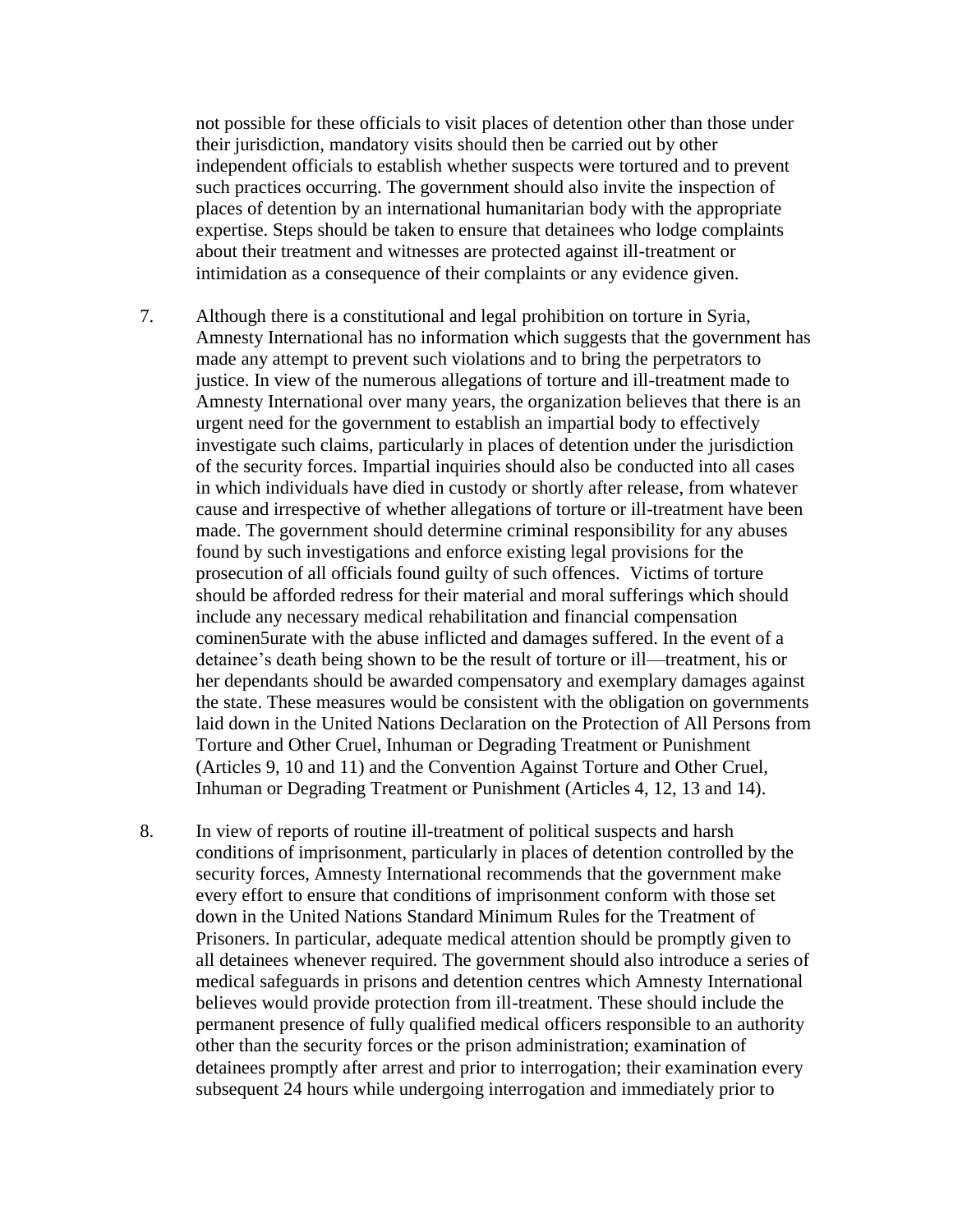transfer or release; access by the detainee to the medical officer on duty at any tine on reasonable request; and examination by the detainee's own doctor at the request of the detainee or of his or her relatives or defence counsel, without prison staff being present.

9. In order to reinforce the prohibition and punishment of torture by officials under national law, Amnesty International recommends that the government adopt and publish a code of conduct in accordance with the United Nations Code of Conduct for Law Enforcement Officials to be binding on all agencies involved in the custody, interrogation and treatment of prisoners. Besides a categorical prohibition against torture and ill-treatment and against obtaining statements by force or threats of force, the code would need to oblige security agents (a) to oppose the use of torture or ill-treatment, if necessary by refusing to carry out orders to inflict such treatment on detainees, and (b) to report such abuses of authority to their superior officers, and where necessary, to the authorities vested with reviewing or remedial powers. Proven breaches of the code would result in specified disciplinary penalties for the agents involved.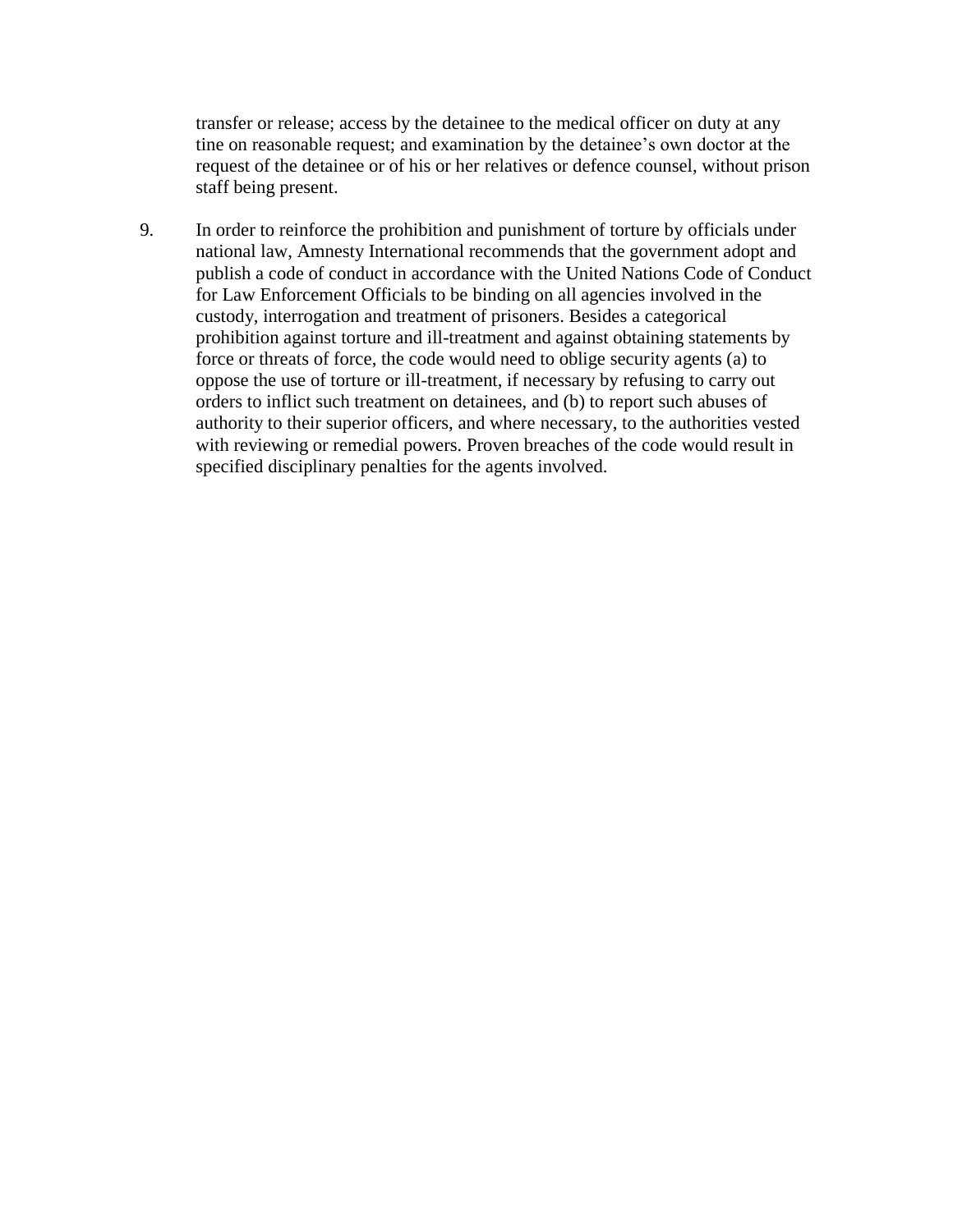#### FOOTNOTES

(1) Passed by Legislative Decree No. 148 of 22 June 1949.

(2) Detaining officials in civil prisons are members of the Civil Police who are responsible to the Ministry of Interior. Their counterparts in military prisons are members of the Military Police who are responsible to the Ministry of Defence.

(3) Located in the Homs Desert, approximately 250 kms northeast of Damascus, where an estimated 5-6,000 prisoners are held.

(4) For further details, see Report and Recommendations from Amnesty International to the Government of the Syrian Arab Republic, published November 1983, pp. 34—38.

(5) See Amnesty International's paper Lebanon: Arbitrary Arrests. "Disappearances" and Extrajudicial Executions b Syrian Troops and Syrian-Backed Forces in Tripoli (MDE 24/02/87, 28 February 1987).

(6) The Human Rights Committee is the body created by the International Covenant on Civil and Political Rights to monitor implementation of the Covenant's provisions by State Parties. The Committee's "General Comment" on Article 7 of the Covenant was adopted on 27 July 1982.

(7) Code of Criminal Procedure, Articles 105, 424, 425 and Penal Code, Articles 357, 358.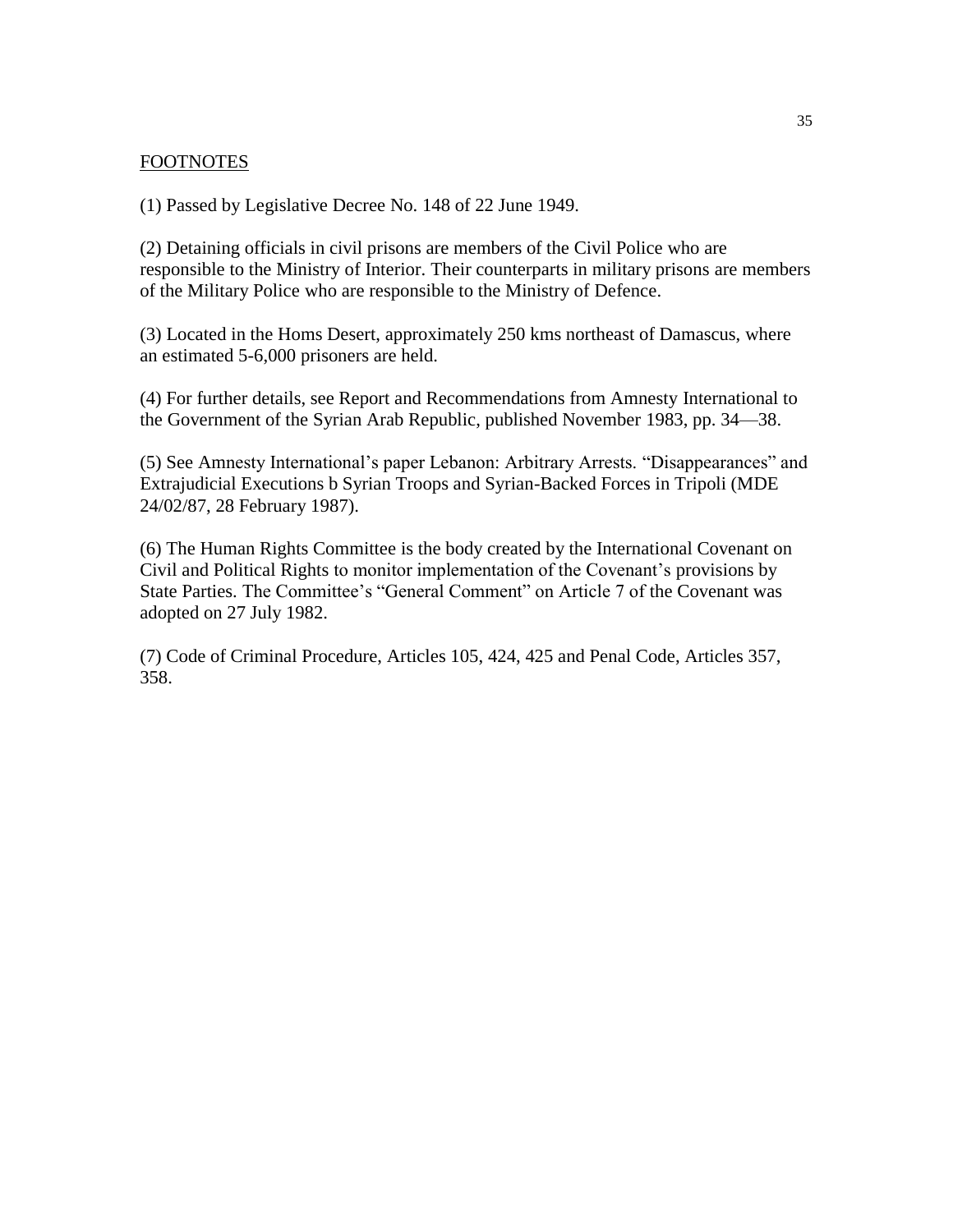#### APPENDIX A

Extracts from a statement delivered by Second Secretary Fahd Salim, member of the Syrian Arab Republic delegation, before the 42nd Session of the Commission on Human Rights during the discussion of Item 10 of the Agenda (Geneva, 11 March 1986):

[Original statement in Arabic; unofficial translation by Amnesty International].

#### Mr President,

The international community attaches great importance and the highest priority to the fight against torture, and deems torture as a grave matter prohibited under international law, whether in time of peace or war. The fight against torture is a right which cannot be belittled. The International Court of Justice has described the respect for fundamental human rights, which undoubtedly include freedom from torture, as an obligation towards all people and the duty of every state towards the international community. The opposition to, and prohibition of, torture may be regarded as a legally binding principle, apart from the fact that international law prohibits its use.

Torture is usually committed in the absence or non-enforcement of legal provisions, or where the ruling authorities are non-democratic, thereby preventing people from exercising their political rights. The lack of independence of the judiciary also impedes resorting to a court of law, apart from the fact that the security authorities withhold the evidence of torture from doctors and lawyers.

On 9/12/1975 the United Nations General Assembly adopted the Declaration on the Protection of All Persons from Being Subjected to Torture and Other Cruel, Inhuman or Degrading Treatment or Punishment. The Commission on Human Rights also adopted resolution No. 1985/18, confirming that the equal and inalienable rights of all members of the international family constitute, in accordance with the principle of the United Nations Charter, the foundation for freedom and justice in the world.

The Universal Declaration of Human Rights, in its preamble, laid down the bases of freedom and justice in the world and stressed their importance for the individual. Torture has many objectives, for in addition to violating the individual's integrity and his physical and psychological well-being, it inflicts physical pain which has repercussions on the individual's personality. Although torture is inflicted on the individual as a human being, its objective transcends this once that individual has been robbed of his humanity. Irrespective of the reasons and special claims [made] in time of war, occupation or captivity, torture must never be established as a means of obtaining information or enforcing submission. International cooperation by governments would have a positive effect in diminishing its use.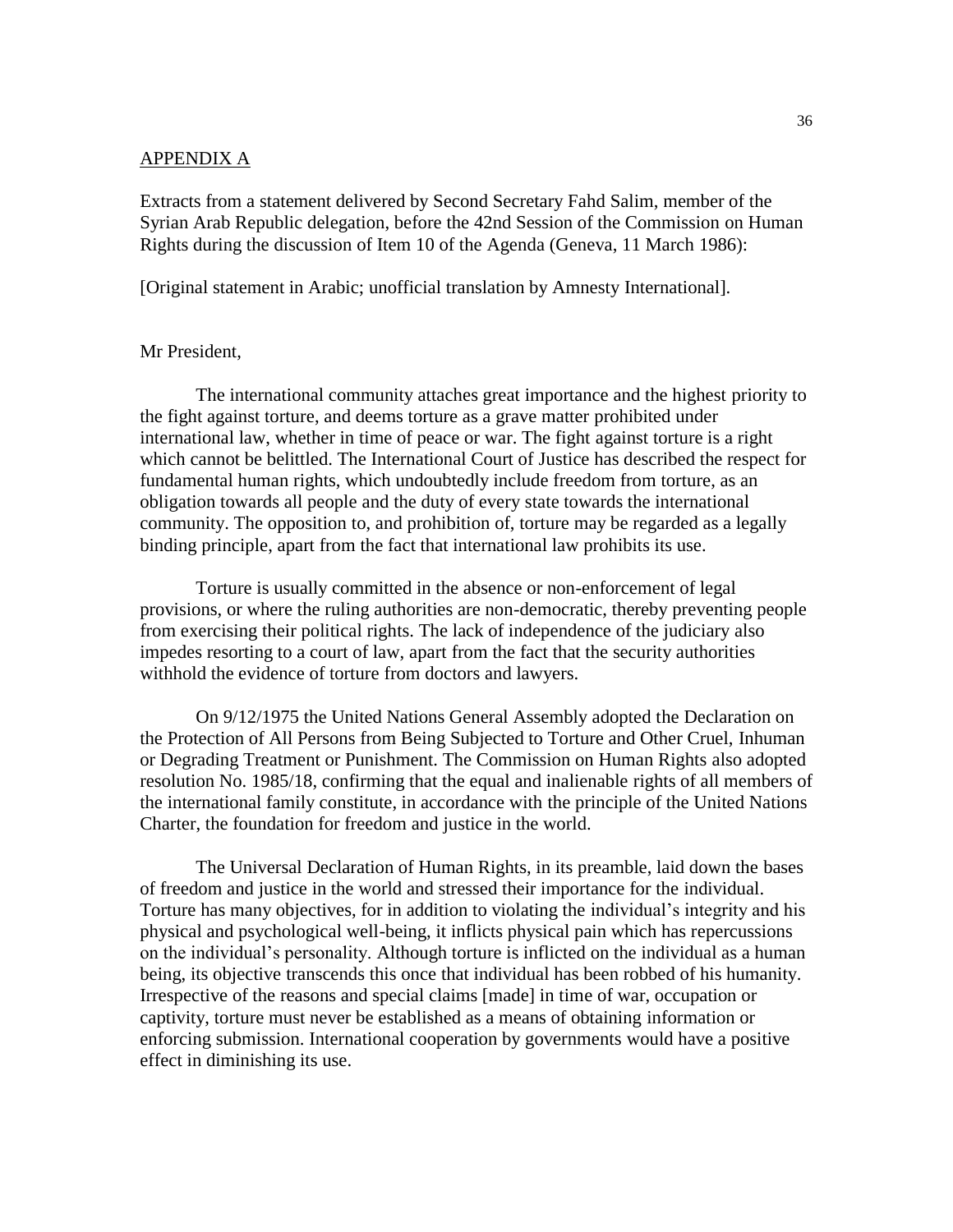Recognizing the gravity of torture, the United Nations has sought through various means, to secure adequate protection from [its use] and has laid down standards through international conventions and declarations. Article fifty- five of the United Nations Charter emphasizes the obligation of member states to promote universal respect for human rights and fundamental freedoms. Article five of the Universal Declaration of Human Rights and Article seven of the International Covenant on 'Civil and Political Rights both stipulate that no-one shall be subjected to torture or to cruel, inhuman or degrading treatment or punishment, and that the protection of all persons from torture shall be deemed simultaneously a humanitarian and legal concern in order to safeguard the rights of man.

Article eight of the Declaration [Against Torture] adopted by the United Nations General Assembly in 1975 deems torture to be a crime against human dignity, a denial of the objectives of the United Nations Charter and a violation of human rights and fundamental freedoms enshrined in the Universal Declaration of Human Rights. In order to take measures for the elimination of torture or the mitigation of its effects, there is a need for strict international rules and cooperation between governments and specialised organizations and committees.

On 10/12/1984, the Convention Against Torture was drafted by the United Nations in accordance with General Assembly resolution No. 39/46. It was open for signing and ratification as from 4 February 1985, and states were called upon to sign it. The Convention calls for the prohibition of torture because of the suffering and severe pain, both physical and mental, intentionally inflicted on the individual in order to extract information and confessions, to punish him for an act he has committed or is suspected of having committed, or to intimidate him.

The Convention also stresses the need to contribute towards the eradication of torture through legislative measures giving the judiciary the power to convict and punish perpetrators of torture anywhere in the world. It calls for periods of detention to be kept to the absolute minimum, to give doctors and lawyers access to detainees, while respecting the right to be brought before a court of law and to enjoy protection under all circumstances. The conduct of law-enforcement officials must be monitored, and the training of police and security personnel must include educational programmes on the treatment of detainees and prisoners.

#### Mr President,

It transpires from the report of the United Nations Secretary General (Document No. E/CN.4/1986f 17----) that 41 states have signed the Convention. The Deputy Secretary General, on introducing this item, also mentioned that 6 states have acceded to it, thus making a total of 47 states.

I would like to refer here to the constitutional and legal provisions in force in the Syrian Arab Republic in that respect. The Syrian Constitution stipulates that freedom is a sacred right; that the state shall guarantee citizens their personal freedom and safeguard